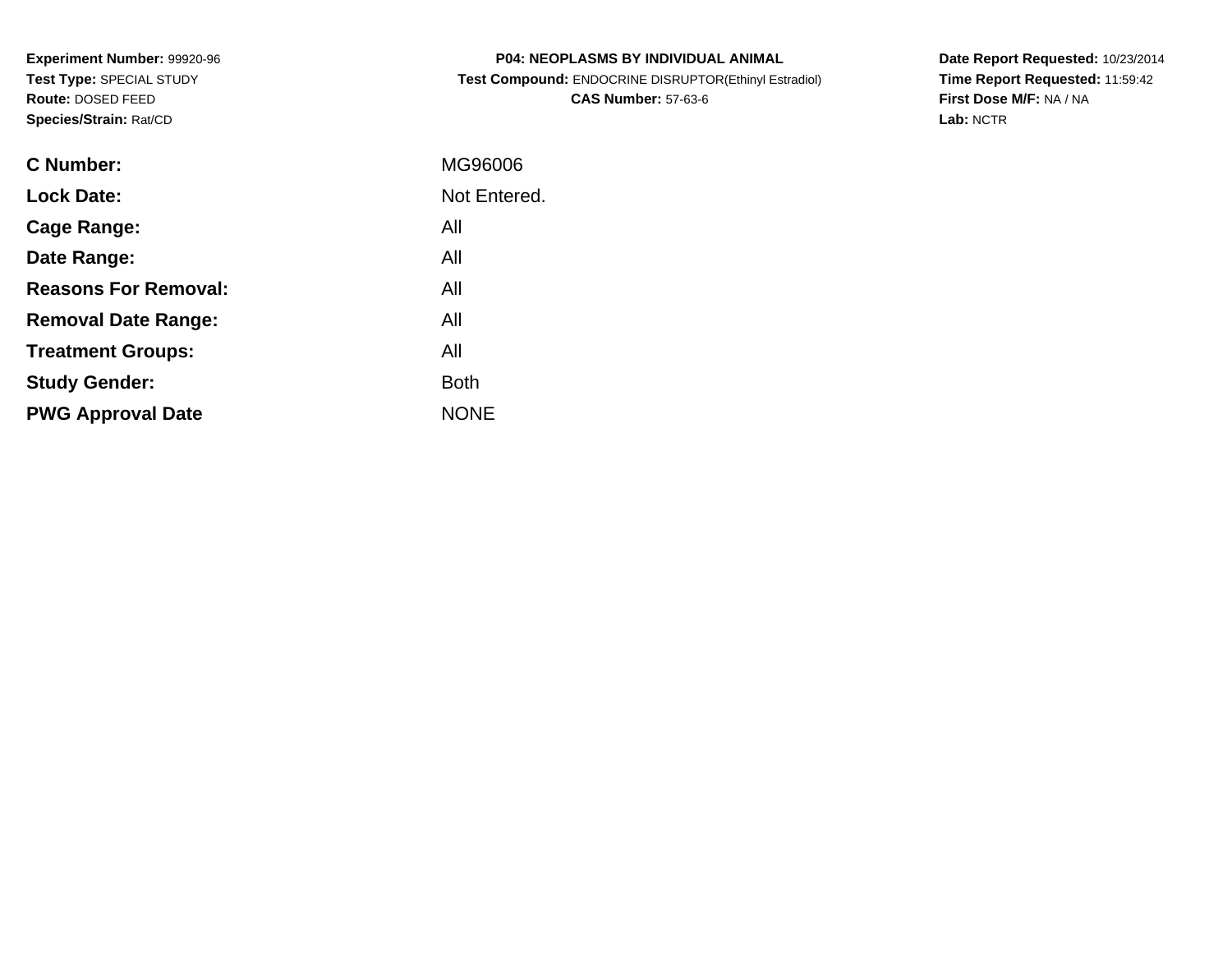**Test Type:** SPECIAL STUDY

**Route:** DOSED FEED

**Species/Strain:** Rat/CD

**P04: NEOPLASMS BY INDIVIDUAL ANIMAL**

**Test Compound:** ENDOCRINE DISRUPTOR(Ethinyl Estradiol)

### **CAS Number:** 57-63-6

**Date Report Requested:** 10/23/2014**Time Report Requested:** 11:59:42**First Dose M/F:** NA / NA**Lab:** NCTR

| <b>CD Rat Male</b><br><b>CONTROL</b><br>F3 | DAY ON TEST<br><b>ANIMAL ID</b> | 0<br>1<br>6<br>$\boldsymbol{l}$<br>$\mathsf 0$<br>0<br>$\overline{\mathbf{7}}$<br>3<br>$\Omega$ | 0<br>$\boldsymbol{l}$<br>6<br>$\boldsymbol{l}$<br>$\pmb{0}$<br>$\frac{0}{7}$<br>$\ensuremath{\mathsf{3}}$ | 0<br>$\boldsymbol{l}$<br>6<br>0<br>0<br>$\overline{7}$<br>$\ensuremath{\mathsf{3}}$<br>$\overline{2}$ | $\pmb{\theta}$<br>$\boldsymbol{l}$<br>6<br>$\mathbf 0$<br>0<br>$\overline{7}$<br>$\ensuremath{\mathsf{3}}$<br>3 | 0<br>$\boldsymbol{\mathit{1}}$<br>6<br>$\boldsymbol{l}$<br>$\mathbf 0$<br>$\mathbf 0$<br>$\overline{7}$<br>$\ensuremath{\mathsf{3}}$<br>4 | 0<br>$\boldsymbol{l}$<br>6<br>$\boldsymbol{l}$<br>$\pmb{0}$<br>$\pmb{0}$<br>$\overline{7}$<br>$\frac{3}{5}$ | 0<br>$\boldsymbol{l}$<br>6<br>$\overline{2}$<br>$\mathbf 0$<br>$\mathbf 0$<br>$\overline{7}$<br>$\overline{7}$<br>6 | 0<br>$\boldsymbol{l}$<br>6<br>$\boldsymbol{2}$<br>$\mathbf 0$<br>$\mathbf 0$<br>$\overline{7}$<br>$\overline{7}$<br>$\overline{ }$ | 0<br>$\boldsymbol{l}$<br>6<br>$\boldsymbol{2}$<br>$\mathbf 0$<br>$\mathbf 0$<br>$\overline{7}$<br>$\overline{7}$<br>8 | 0<br>$\boldsymbol{l}$<br>6<br>$\boldsymbol{2}$<br>0<br>$\frac{0}{7}$<br>$\overline{7}$<br>9 | 0<br>$\boldsymbol{l}$<br>6<br>$\overline{2}$<br>$\mathbf 0$<br>0<br>$\overline{7}$<br>$\bf 8$<br>$\Omega$ | $\boldsymbol{\theta}$<br>$\boldsymbol{l}$<br>6<br>$\mathfrak{z}$<br>0<br>0<br>8<br>$\mathbf{1}$<br>9 | 0<br>$\boldsymbol{l}$<br>6<br>$\boldsymbol{\beta}$<br>$\mathbf 0$<br>0<br>8<br>$\boldsymbol{2}$<br>$\Omega$ | 0<br>$\boldsymbol{l}$<br>6<br>$\boldsymbol{\beta}$<br>0<br>0<br>$\bf 8$<br>$\overline{c}$ | $\boldsymbol{\theta}$<br>$\boldsymbol{l}$<br>6<br>$\boldsymbol{\beta}$<br>0<br>$\mathbf 0$<br>8<br>$\overline{c}$<br>$\overline{2}$ | $\boldsymbol{\theta}$<br>$\boldsymbol{l}$<br>6<br>$\boldsymbol{2}$<br>0<br>0<br>8<br>$\overline{c}$<br>3 | $\boldsymbol{\theta}$<br>$\boldsymbol{l}$<br>6<br>$\boldsymbol{2}$<br>$\mathbf 0$<br>0<br>8<br>$\,6\,$<br>5 | $\boldsymbol{\theta}$<br>$\boldsymbol{l}$<br>6<br>$\boldsymbol{2}$<br>0<br>0<br>8<br>$\,6\,$<br>6 | 0<br>$\boldsymbol{l}$<br>6<br>$\boldsymbol{2}$<br>$\mathbf 0$<br>0<br>8<br>$\,6\,$<br>$\overline{z}$ | 0<br>$\boldsymbol{l}$<br>6<br>$\boldsymbol{\beta}$<br>$\mathbf 0$<br>0<br>8<br>$\,6\,$<br>8 | 0<br>$\boldsymbol{l}$<br>6<br>$\mathfrak{z}$<br>$\mathbf 0$<br>0<br>8<br>6<br>9 | 0<br>$\boldsymbol{l}$<br>6<br>0<br>0<br>8<br>$\overline{7}$<br>$\Omega$ | 0<br>$\boldsymbol{l}$<br>6<br>$\mathfrak{s}$<br>$\mathbf 0$<br>0<br>9<br>0<br>$\Omega$ | 0<br>$\boldsymbol{l}$<br>6<br>5<br>0<br>0<br>9<br>0 | $\boldsymbol{\theta}$<br>$\boldsymbol{l}$<br>6<br>$\mathfrak{s}$<br>$\mathbf 0$<br>0<br>9<br>$\pmb{0}$<br>$\overline{2}$ | <i><b>*TOTALS</b></i> |
|--------------------------------------------|---------------------------------|-------------------------------------------------------------------------------------------------|-----------------------------------------------------------------------------------------------------------|-------------------------------------------------------------------------------------------------------|-----------------------------------------------------------------------------------------------------------------|-------------------------------------------------------------------------------------------------------------------------------------------|-------------------------------------------------------------------------------------------------------------|---------------------------------------------------------------------------------------------------------------------|------------------------------------------------------------------------------------------------------------------------------------|-----------------------------------------------------------------------------------------------------------------------|---------------------------------------------------------------------------------------------|-----------------------------------------------------------------------------------------------------------|------------------------------------------------------------------------------------------------------|-------------------------------------------------------------------------------------------------------------|-------------------------------------------------------------------------------------------|-------------------------------------------------------------------------------------------------------------------------------------|----------------------------------------------------------------------------------------------------------|-------------------------------------------------------------------------------------------------------------|---------------------------------------------------------------------------------------------------|------------------------------------------------------------------------------------------------------|---------------------------------------------------------------------------------------------|---------------------------------------------------------------------------------|-------------------------------------------------------------------------|----------------------------------------------------------------------------------------|-----------------------------------------------------|--------------------------------------------------------------------------------------------------------------------------|-----------------------|
| <b>Alimentary System</b>                   |                                 |                                                                                                 |                                                                                                           |                                                                                                       |                                                                                                                 |                                                                                                                                           |                                                                                                             |                                                                                                                     |                                                                                                                                    |                                                                                                                       |                                                                                             |                                                                                                           |                                                                                                      |                                                                                                             |                                                                                           |                                                                                                                                     |                                                                                                          |                                                                                                             |                                                                                                   |                                                                                                      |                                                                                             |                                                                                 |                                                                         |                                                                                        |                                                     |                                                                                                                          |                       |
| Liver<br><b>Cardiovascular System</b>      |                                 | $+$                                                                                             |                                                                                                           |                                                                                                       |                                                                                                                 |                                                                                                                                           |                                                                                                             |                                                                                                                     |                                                                                                                                    |                                                                                                                       |                                                                                             |                                                                                                           |                                                                                                      |                                                                                                             |                                                                                           |                                                                                                                                     |                                                                                                          |                                                                                                             |                                                                                                   |                                                                                                      |                                                                                             |                                                                                 |                                                                         |                                                                                        |                                                     |                                                                                                                          | 25                    |
| <b>NONE</b><br><b>Endocrine System</b>     |                                 |                                                                                                 |                                                                                                           |                                                                                                       |                                                                                                                 |                                                                                                                                           |                                                                                                             |                                                                                                                     |                                                                                                                                    |                                                                                                                       |                                                                                             |                                                                                                           |                                                                                                      |                                                                                                             |                                                                                           |                                                                                                                                     |                                                                                                          |                                                                                                             |                                                                                                   |                                                                                                      |                                                                                             |                                                                                 |                                                                         |                                                                                        |                                                     |                                                                                                                          |                       |
| <b>Adrenal Cortex</b>                      |                                 |                                                                                                 |                                                                                                           |                                                                                                       |                                                                                                                 |                                                                                                                                           |                                                                                                             |                                                                                                                     |                                                                                                                                    |                                                                                                                       |                                                                                             |                                                                                                           |                                                                                                      |                                                                                                             |                                                                                           |                                                                                                                                     |                                                                                                          |                                                                                                             |                                                                                                   |                                                                                                      |                                                                                             |                                                                                 |                                                                         |                                                                                        |                                                     |                                                                                                                          | 25                    |
| Adrenal Medulla                            |                                 |                                                                                                 |                                                                                                           |                                                                                                       |                                                                                                                 |                                                                                                                                           |                                                                                                             |                                                                                                                     |                                                                                                                                    |                                                                                                                       |                                                                                             |                                                                                                           |                                                                                                      |                                                                                                             |                                                                                           |                                                                                                                                     |                                                                                                          |                                                                                                             |                                                                                                   |                                                                                                      |                                                                                             |                                                                                 |                                                                         |                                                                                        |                                                     |                                                                                                                          | 24                    |
| <b>Pituitary Gland</b>                     |                                 |                                                                                                 |                                                                                                           |                                                                                                       |                                                                                                                 |                                                                                                                                           |                                                                                                             |                                                                                                                     |                                                                                                                                    |                                                                                                                       |                                                                                             |                                                                                                           |                                                                                                      |                                                                                                             |                                                                                           |                                                                                                                                     |                                                                                                          |                                                                                                             |                                                                                                   |                                                                                                      |                                                                                             |                                                                                 |                                                                         |                                                                                        |                                                     |                                                                                                                          | 25                    |
| <b>Thyroid Gland</b>                       |                                 |                                                                                                 |                                                                                                           |                                                                                                       |                                                                                                                 |                                                                                                                                           |                                                                                                             |                                                                                                                     |                                                                                                                                    |                                                                                                                       |                                                                                             |                                                                                                           |                                                                                                      |                                                                                                             |                                                                                           |                                                                                                                                     |                                                                                                          |                                                                                                             |                                                                                                   |                                                                                                      |                                                                                             |                                                                                 |                                                                         |                                                                                        |                                                     |                                                                                                                          | 25                    |
| General Body System                        |                                 |                                                                                                 |                                                                                                           |                                                                                                       |                                                                                                                 |                                                                                                                                           |                                                                                                             |                                                                                                                     |                                                                                                                                    |                                                                                                                       |                                                                                             |                                                                                                           |                                                                                                      |                                                                                                             |                                                                                           |                                                                                                                                     |                                                                                                          |                                                                                                             |                                                                                                   |                                                                                                      |                                                                                             |                                                                                 |                                                                         |                                                                                        |                                                     |                                                                                                                          |                       |
| <b>NONE</b><br><b>Genital System</b>       |                                 |                                                                                                 |                                                                                                           |                                                                                                       |                                                                                                                 |                                                                                                                                           |                                                                                                             |                                                                                                                     |                                                                                                                                    |                                                                                                                       |                                                                                             |                                                                                                           |                                                                                                      |                                                                                                             |                                                                                           |                                                                                                                                     |                                                                                                          |                                                                                                             |                                                                                                   |                                                                                                      |                                                                                             |                                                                                 |                                                                         |                                                                                        |                                                     |                                                                                                                          |                       |
| <b>Coagulating Gland</b>                   |                                 |                                                                                                 |                                                                                                           |                                                                                                       |                                                                                                                 |                                                                                                                                           |                                                                                                             |                                                                                                                     |                                                                                                                                    |                                                                                                                       |                                                                                             |                                                                                                           |                                                                                                      |                                                                                                             |                                                                                           |                                                                                                                                     |                                                                                                          |                                                                                                             |                                                                                                   |                                                                                                      |                                                                                             |                                                                                 |                                                                         |                                                                                        |                                                     |                                                                                                                          | 25                    |
| Epididymis                                 |                                 |                                                                                                 |                                                                                                           |                                                                                                       |                                                                                                                 |                                                                                                                                           |                                                                                                             |                                                                                                                     |                                                                                                                                    |                                                                                                                       |                                                                                             |                                                                                                           |                                                                                                      |                                                                                                             |                                                                                           |                                                                                                                                     |                                                                                                          |                                                                                                             |                                                                                                   |                                                                                                      |                                                                                             |                                                                                 |                                                                         |                                                                                        |                                                     |                                                                                                                          | 25                    |
| Prostate, Dorsal/Lateral Lobe              |                                 |                                                                                                 |                                                                                                           |                                                                                                       |                                                                                                                 |                                                                                                                                           |                                                                                                             |                                                                                                                     |                                                                                                                                    |                                                                                                                       |                                                                                             |                                                                                                           |                                                                                                      |                                                                                                             |                                                                                           |                                                                                                                                     |                                                                                                          |                                                                                                             |                                                                                                   |                                                                                                      |                                                                                             |                                                                                 |                                                                         |                                                                                        |                                                     |                                                                                                                          | 25                    |
| Prostate, Ventral Lobe                     |                                 |                                                                                                 |                                                                                                           |                                                                                                       |                                                                                                                 |                                                                                                                                           |                                                                                                             |                                                                                                                     |                                                                                                                                    |                                                                                                                       |                                                                                             |                                                                                                           |                                                                                                      |                                                                                                             |                                                                                           |                                                                                                                                     |                                                                                                          |                                                                                                             |                                                                                                   |                                                                                                      |                                                                                             |                                                                                 |                                                                         |                                                                                        |                                                     |                                                                                                                          | 25                    |
| <b>Rete Testes</b>                         |                                 |                                                                                                 |                                                                                                           |                                                                                                       |                                                                                                                 |                                                                                                                                           |                                                                                                             |                                                                                                                     |                                                                                                                                    |                                                                                                                       |                                                                                             |                                                                                                           |                                                                                                      |                                                                                                             |                                                                                           |                                                                                                                                     |                                                                                                          |                                                                                                             |                                                                                                   |                                                                                                      |                                                                                             |                                                                                 |                                                                         |                                                                                        |                                                     |                                                                                                                          | 25                    |
| Seminal Vesicle                            |                                 |                                                                                                 |                                                                                                           |                                                                                                       |                                                                                                                 |                                                                                                                                           |                                                                                                             |                                                                                                                     |                                                                                                                                    |                                                                                                                       |                                                                                             |                                                                                                           |                                                                                                      |                                                                                                             |                                                                                           |                                                                                                                                     |                                                                                                          |                                                                                                             |                                                                                                   |                                                                                                      |                                                                                             |                                                                                 |                                                                         |                                                                                        |                                                     |                                                                                                                          | 25                    |
| <b>Testes</b>                              |                                 |                                                                                                 |                                                                                                           |                                                                                                       |                                                                                                                 |                                                                                                                                           |                                                                                                             |                                                                                                                     |                                                                                                                                    |                                                                                                                       |                                                                                             |                                                                                                           |                                                                                                      |                                                                                                             |                                                                                           |                                                                                                                                     |                                                                                                          |                                                                                                             |                                                                                                   |                                                                                                      |                                                                                             |                                                                                 |                                                                         |                                                                                        |                                                     |                                                                                                                          | 25                    |
|                                            |                                 |                                                                                                 |                                                                                                           |                                                                                                       |                                                                                                                 |                                                                                                                                           |                                                                                                             |                                                                                                                     |                                                                                                                                    |                                                                                                                       |                                                                                             |                                                                                                           |                                                                                                      |                                                                                                             |                                                                                           |                                                                                                                                     |                                                                                                          |                                                                                                             |                                                                                                   |                                                                                                      |                                                                                             |                                                                                 |                                                                         |                                                                                        |                                                     |                                                                                                                          |                       |

\* ..Total animals with tissue examined microscopically; Total animals with tumor **M** . Missing tissue M ..Missing tissue

+ ..Tissue examined microscopically

I ..Insufficient tissue

A ..Autolysis precludes evaluation

X ..Lesion present BLANK ..Not examined microscopically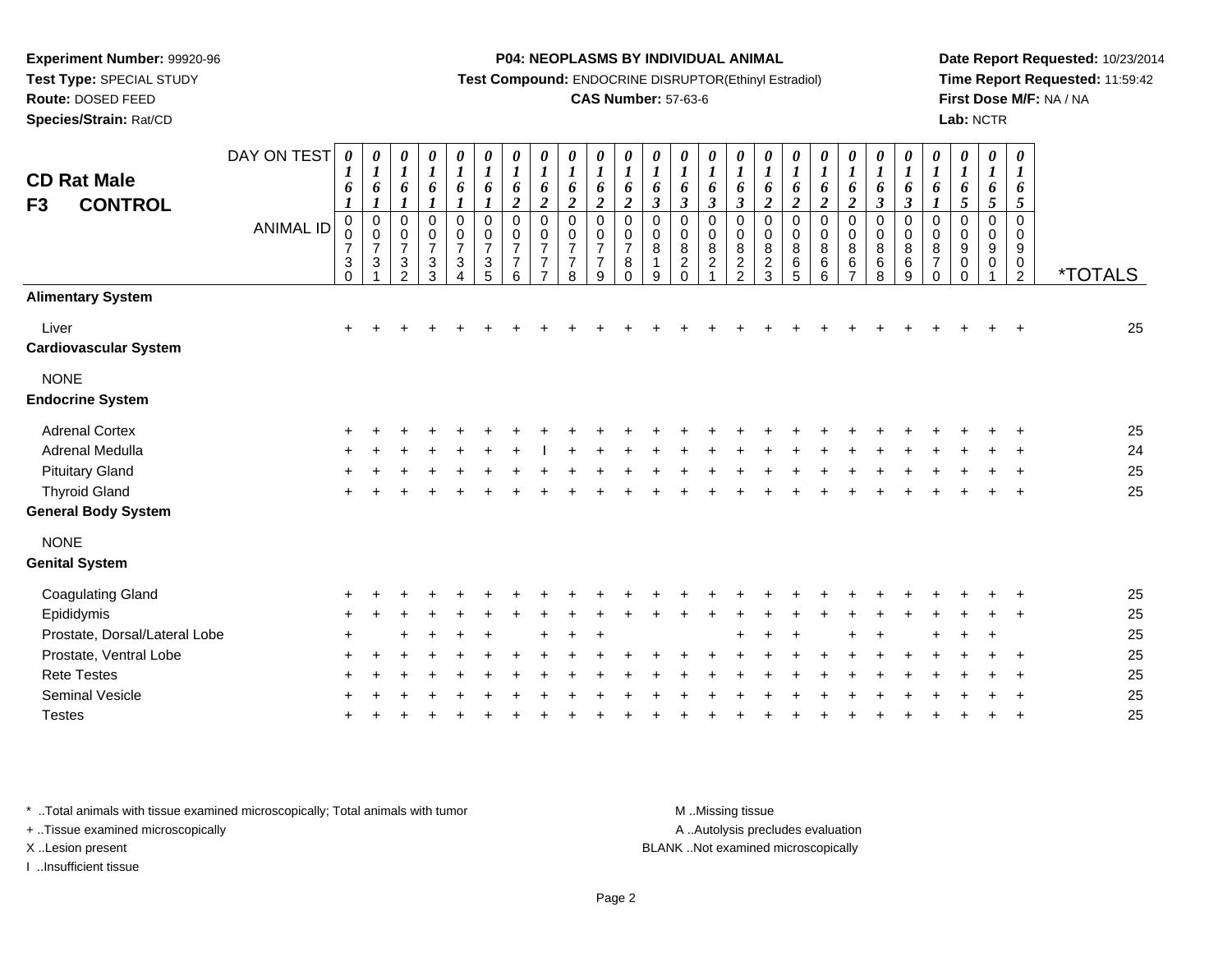**Test Type:** SPECIAL STUDY

## **Route:** DOSED FEED

**Species/Strain:** Rat/CD

#### **P04: NEOPLASMS BY INDIVIDUAL ANIMAL**

**Test Compound:** ENDOCRINE DISRUPTOR(Ethinyl Estradiol)

### **CAS Number:** 57-63-6

**Date Report Requested:** 10/23/2014**Time Report Requested:** 11:59:42**First Dose M/F:** NA / NA**Lab:** NCTR

| <b>CD Rat Male</b><br><b>CONTROL</b><br>F <sub>3</sub>                | DAY ON TEST<br><b>ANIMAL ID</b> | $\boldsymbol{\theta}$<br>$\boldsymbol{l}$<br>6<br>$\boldsymbol{l}$<br>$\boldsymbol{0}$<br>0<br>$\overline{7}$<br>$\sqrt{3}$<br>0 | 0<br>$\boldsymbol{l}$<br>6<br>$\boldsymbol{l}$<br>$\pmb{0}$<br>$\pmb{0}$<br>$\overline{7}$<br>$\sqrt{3}$ | 0<br>$\boldsymbol{l}$<br>6<br>1<br>$\mathbf 0$<br>$\pmb{0}$<br>$\overline{7}$<br>$\sqrt{3}$<br>$\overline{2}$ | 0<br>$\boldsymbol{l}$<br>6<br>$\boldsymbol{l}$<br>0<br>$\frac{0}{7}$<br>$\ensuremath{\mathsf{3}}$<br>3 | 0<br>$\boldsymbol{l}$<br>6<br>1<br>0<br>$\boldsymbol{0}$<br>$\overline{7}$<br>3<br>4 | 0<br>$\boldsymbol{l}$<br>6<br>$\boldsymbol{l}$<br>$\mathbf 0$<br>$\begin{array}{c} 0 \\ 7 \end{array}$<br>$\ensuremath{\mathsf{3}}$<br>5 | 0<br>$\boldsymbol{l}$<br>6<br>$\overline{2}$<br>$\mathbf 0$<br>$\pmb{0}$<br>$\overline{7}$<br>$\overline{7}$<br>6 | 0<br>$\boldsymbol{l}$<br>6<br>$\overline{2}$<br>$\mathbf 0$<br>$\mathbf 0$<br>$\overline{7}$<br>$\overline{7}$ | 0<br>$\boldsymbol{l}$<br>6<br>$\overline{2}$<br>$\mathbf 0$<br>$\mathbf 0$<br>$\overline{7}$<br>$\overline{7}$<br>8 | $\boldsymbol{\theta}$<br>$\boldsymbol{l}$<br>6<br>$\overline{2}$<br>$\mathbf 0$<br>$\mathbf 0$<br>$\overline{7}$<br>$\overline{7}$<br>9 | 0<br>$\boldsymbol{l}$<br>6<br>$\boldsymbol{2}$<br>$\pmb{0}$<br>$\pmb{0}$<br>$\overline{7}$<br>8<br>$\Omega$ | $\boldsymbol{\theta}$<br>$\boldsymbol{l}$<br>6<br>$\mathfrak{z}$<br>$\mathbf 0$<br>$\pmb{0}$<br>8<br>$\mathbf{1}$<br>9 | 0<br>$\boldsymbol{l}$<br>6<br>$\mathfrak{z}$<br>0<br>$\pmb{0}$<br>$\,8\,$<br>$\overline{2}$<br>$\Omega$ | 0<br>$\boldsymbol{l}$<br>6<br>$\boldsymbol{\beta}$<br>$\mathbf 0$<br>$\pmb{0}$<br>$\,8\,$<br>$\overline{c}$ | 0<br>$\boldsymbol{l}$<br>6<br>$\mathfrak{z}$<br>$\pmb{0}$<br>$\pmb{0}$<br>8<br>$\overline{c}$<br>$\overline{2}$ | 0<br>$\boldsymbol{l}$<br>6<br>$\boldsymbol{2}$<br>$\pmb{0}$<br>$\pmb{0}$<br>8<br>$\boldsymbol{2}$<br>3 | $\boldsymbol{\theta}$<br>$\boldsymbol{l}$<br>6<br>$\boldsymbol{2}$<br>$\mathbf 0$<br>$\pmb{0}$<br>8<br>6<br>5 | 0<br>$\boldsymbol{l}$<br>6<br>$\overline{2}$<br>$\pmb{0}$<br>$\pmb{0}$<br>$\overline{8}$<br>6<br>6 | 0<br>$\boldsymbol{l}$<br>6<br>$\overline{\mathbf{c}}$<br>0<br>$\mathbf 0$<br>8<br>$\,6\,$<br>7 | 0<br>$\boldsymbol{l}$<br>6<br>$\boldsymbol{\beta}$<br>$\mathbf 0$<br>$\boldsymbol{0}$<br>$\bf 8$<br>$\,6\,$<br>8 | 0<br>$\boldsymbol{l}$<br>6<br>$\boldsymbol{\beta}$<br>$\,0\,$<br>$\mathbf 0$<br>$\bf 8$<br>$\,6\,$<br>9 | 0<br>$\boldsymbol{l}$<br>6<br>$\mathbf{I}$<br>0<br>$\,0\,$<br>8<br>$\overline{7}$<br>$\Omega$ | $\boldsymbol{\theta}$<br>$\boldsymbol{l}$<br>6<br>5<br>0<br>$\mathbf 0$<br>9<br>$\mathbf 0$<br>0 | 0<br>$\boldsymbol{l}$<br>6<br>5<br>$\mathbf 0$<br>0<br>9<br>0 | $\pmb{\theta}$<br>$\boldsymbol{l}$<br>6<br>5<br>$\Omega$<br>0<br>9<br>$\mathbf 0$<br>$\overline{2}$ | <i><b>*TOTALS</b></i> |
|-----------------------------------------------------------------------|---------------------------------|----------------------------------------------------------------------------------------------------------------------------------|----------------------------------------------------------------------------------------------------------|---------------------------------------------------------------------------------------------------------------|--------------------------------------------------------------------------------------------------------|--------------------------------------------------------------------------------------|------------------------------------------------------------------------------------------------------------------------------------------|-------------------------------------------------------------------------------------------------------------------|----------------------------------------------------------------------------------------------------------------|---------------------------------------------------------------------------------------------------------------------|-----------------------------------------------------------------------------------------------------------------------------------------|-------------------------------------------------------------------------------------------------------------|------------------------------------------------------------------------------------------------------------------------|---------------------------------------------------------------------------------------------------------|-------------------------------------------------------------------------------------------------------------|-----------------------------------------------------------------------------------------------------------------|--------------------------------------------------------------------------------------------------------|---------------------------------------------------------------------------------------------------------------|----------------------------------------------------------------------------------------------------|------------------------------------------------------------------------------------------------|------------------------------------------------------------------------------------------------------------------|---------------------------------------------------------------------------------------------------------|-----------------------------------------------------------------------------------------------|--------------------------------------------------------------------------------------------------|---------------------------------------------------------------|-----------------------------------------------------------------------------------------------------|-----------------------|
| <b>Hematopoietic System</b>                                           |                                 |                                                                                                                                  |                                                                                                          |                                                                                                               |                                                                                                        |                                                                                      |                                                                                                                                          |                                                                                                                   |                                                                                                                |                                                                                                                     |                                                                                                                                         |                                                                                                             |                                                                                                                        |                                                                                                         |                                                                                                             |                                                                                                                 |                                                                                                        |                                                                                                               |                                                                                                    |                                                                                                |                                                                                                                  |                                                                                                         |                                                                                               |                                                                                                  |                                                               |                                                                                                     |                       |
| <b>Bone Marrow</b><br>Spleen<br>Thymus<br><b>Integumentary System</b> |                                 | $+$                                                                                                                              |                                                                                                          |                                                                                                               |                                                                                                        |                                                                                      |                                                                                                                                          |                                                                                                                   |                                                                                                                |                                                                                                                     |                                                                                                                                         |                                                                                                             |                                                                                                                        |                                                                                                         |                                                                                                             |                                                                                                                 |                                                                                                        |                                                                                                               |                                                                                                    |                                                                                                |                                                                                                                  |                                                                                                         |                                                                                               |                                                                                                  |                                                               |                                                                                                     | 25<br>25<br>24        |
| Mammary Gland<br><b>Musculoskeletal System</b>                        |                                 | +                                                                                                                                |                                                                                                          |                                                                                                               |                                                                                                        |                                                                                      |                                                                                                                                          |                                                                                                                   |                                                                                                                |                                                                                                                     |                                                                                                                                         |                                                                                                             |                                                                                                                        |                                                                                                         |                                                                                                             |                                                                                                                 |                                                                                                        |                                                                                                               |                                                                                                    |                                                                                                |                                                                                                                  |                                                                                                         |                                                                                               |                                                                                                  |                                                               |                                                                                                     | 25                    |
| <b>Bone</b><br><b>Nervous System</b>                                  |                                 | $\ddot{}$                                                                                                                        |                                                                                                          |                                                                                                               |                                                                                                        |                                                                                      |                                                                                                                                          |                                                                                                                   |                                                                                                                |                                                                                                                     |                                                                                                                                         |                                                                                                             |                                                                                                                        |                                                                                                         |                                                                                                             |                                                                                                                 |                                                                                                        |                                                                                                               |                                                                                                    |                                                                                                |                                                                                                                  |                                                                                                         |                                                                                               |                                                                                                  |                                                               |                                                                                                     | 25                    |
| <b>NONE</b><br><b>Respiratory System</b>                              |                                 |                                                                                                                                  |                                                                                                          |                                                                                                               |                                                                                                        |                                                                                      |                                                                                                                                          |                                                                                                                   |                                                                                                                |                                                                                                                     |                                                                                                                                         |                                                                                                             |                                                                                                                        |                                                                                                         |                                                                                                             |                                                                                                                 |                                                                                                        |                                                                                                               |                                                                                                    |                                                                                                |                                                                                                                  |                                                                                                         |                                                                                               |                                                                                                  |                                                               |                                                                                                     |                       |
| <b>NONE</b><br><b>Special Senses System</b>                           |                                 |                                                                                                                                  |                                                                                                          |                                                                                                               |                                                                                                        |                                                                                      |                                                                                                                                          |                                                                                                                   |                                                                                                                |                                                                                                                     |                                                                                                                                         |                                                                                                             |                                                                                                                        |                                                                                                         |                                                                                                             |                                                                                                                 |                                                                                                        |                                                                                                               |                                                                                                    |                                                                                                |                                                                                                                  |                                                                                                         |                                                                                               |                                                                                                  |                                                               |                                                                                                     |                       |
| <b>NONE</b><br><b>Urinary System</b>                                  |                                 |                                                                                                                                  |                                                                                                          |                                                                                                               |                                                                                                        |                                                                                      |                                                                                                                                          |                                                                                                                   |                                                                                                                |                                                                                                                     |                                                                                                                                         |                                                                                                             |                                                                                                                        |                                                                                                         |                                                                                                             |                                                                                                                 |                                                                                                        |                                                                                                               |                                                                                                    |                                                                                                |                                                                                                                  |                                                                                                         |                                                                                               |                                                                                                  |                                                               |                                                                                                     |                       |
| Kidney<br><b>SYSTEMIC LESIONS</b>                                     |                                 | $\ddot{}$                                                                                                                        |                                                                                                          |                                                                                                               |                                                                                                        |                                                                                      |                                                                                                                                          |                                                                                                                   |                                                                                                                |                                                                                                                     |                                                                                                                                         |                                                                                                             |                                                                                                                        |                                                                                                         |                                                                                                             |                                                                                                                 |                                                                                                        |                                                                                                               |                                                                                                    |                                                                                                |                                                                                                                  |                                                                                                         |                                                                                               |                                                                                                  |                                                               |                                                                                                     | 25                    |
| Multiple Organ                                                        |                                 |                                                                                                                                  |                                                                                                          |                                                                                                               |                                                                                                        |                                                                                      |                                                                                                                                          |                                                                                                                   |                                                                                                                |                                                                                                                     |                                                                                                                                         |                                                                                                             |                                                                                                                        |                                                                                                         |                                                                                                             |                                                                                                                 |                                                                                                        |                                                                                                               |                                                                                                    |                                                                                                |                                                                                                                  |                                                                                                         |                                                                                               |                                                                                                  |                                                               |                                                                                                     | 25                    |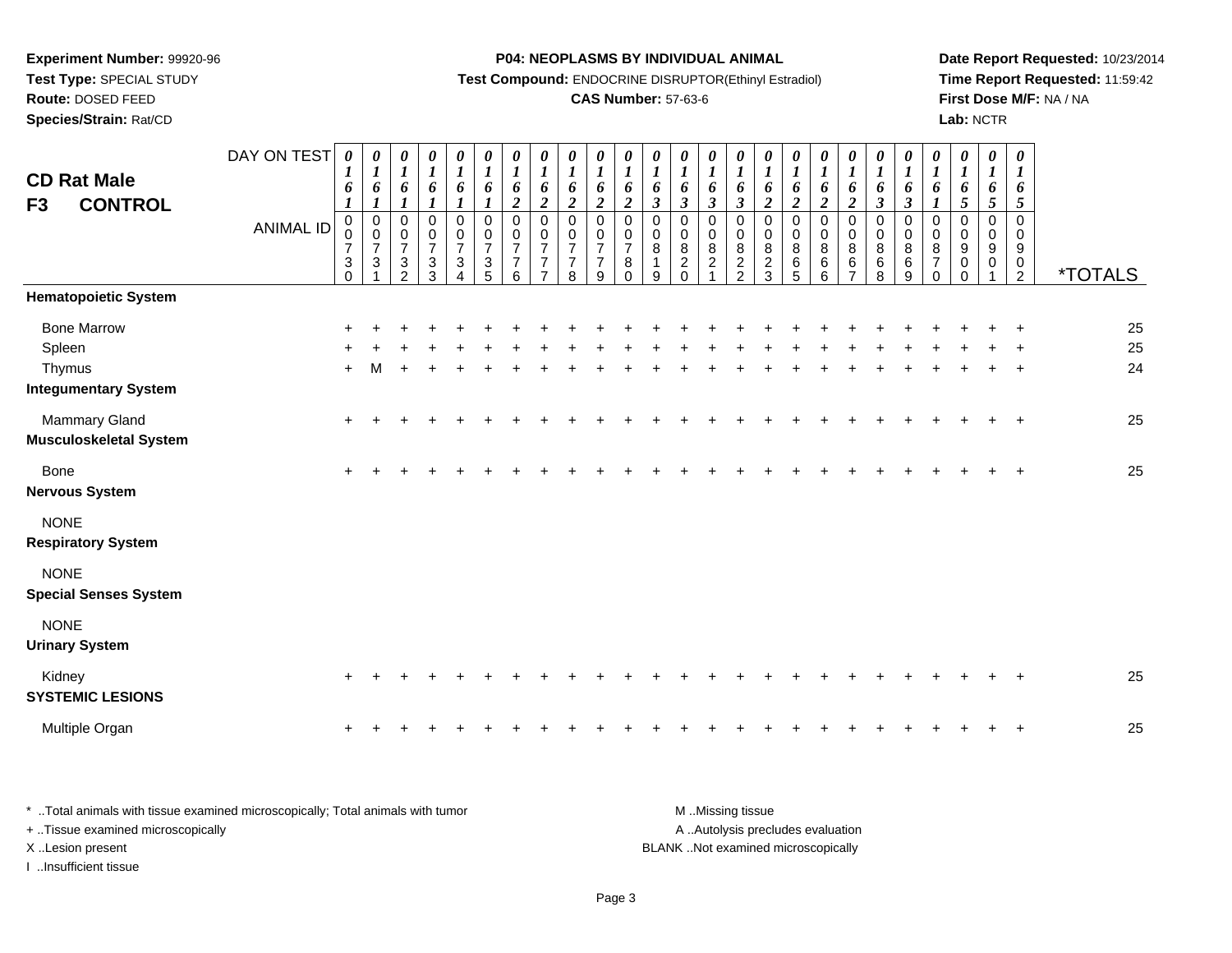**Test Type:** SPECIAL STUDY

**Route:** DOSED FEED**Species/Strain:** Rat/CD **P04: NEOPLASMS BY INDIVIDUAL ANIMAL**

**Test Compound:** ENDOCRINE DISRUPTOR(Ethinyl Estradiol)

### **CAS Number:** 57-63-6

**Date Report Requested:** 10/23/2014**Time Report Requested:** 11:59:42**First Dose M/F:** NA / NA**Lab:** NCTR

| <b>CD Rat Male</b><br><b>F3/2PPB TO CTRL</b> | DAY ON TEST<br><b>ANIMAL ID</b> | $\pmb{\theta}$<br>1<br>6<br>0<br>0<br>$\overline{7}$<br>3<br>6 | 0<br>$\boldsymbol{l}$<br>6<br>0<br>$\mathbf 0$<br>$\boldsymbol{7}$<br>$\ensuremath{\mathsf{3}}$<br>$\overline{ }$ | $\boldsymbol{\theta}$<br>$\boldsymbol{l}$<br>6<br>$\mathbf 0$<br>0<br>$\overline{7}$<br>$\ensuremath{\mathsf{3}}$<br>8 | 0<br>$\boldsymbol{l}$<br>6<br>0<br>0<br>$\overline{7}$<br>3<br>9 | $\pmb{\theta}$<br>$\boldsymbol{l}$<br>6<br>0<br>0<br>$\overline{7}$<br>$\overline{\mathbf{4}}$<br>$\mathbf 0$ | $\boldsymbol{\theta}$<br>$\boldsymbol{l}$<br>6<br>0<br>$\mathbf 0$<br>$\overline{7}$<br>4 | $\pmb{\theta}$<br>$\boldsymbol{l}$<br>6<br>$\boldsymbol{2}$<br>$\pmb{0}$<br>$\pmb{0}$<br>$\overline{7}$<br>8 | $\pmb{\theta}$<br>$\boldsymbol{l}$<br>6<br>$\boldsymbol{2}$<br>0<br>0<br>$\overline{7}$<br>8<br>$\overline{2}$ | 0<br>$\boldsymbol{l}$<br>6<br>$\Omega$<br>0<br>$\overline{7}$<br>8<br>3 | $\pmb{\theta}$<br>$\boldsymbol{l}$<br>6<br>$\mathbf 0$<br>0<br>$\overline{ }$<br>8 | $\pmb{\theta}$<br>$\boldsymbol{l}$<br>6<br>$\Omega$<br>0<br>$\overline{7}$<br>8<br>5 | 0<br>$\boldsymbol{l}$<br>6<br>$\overline{2}$<br>0<br>0<br>$\overline{7}$<br>$\bf 8$<br>6 | $\boldsymbol{\theta}$<br>$\boldsymbol{l}$<br>6<br>$\overline{2}$<br>$\mathbf 0$<br>0<br>8<br>$\sqrt{2}$<br>4 | 0<br>$\boldsymbol{l}$<br>6<br>3<br>0<br>0<br>8<br>$\frac{2}{5}$ | 0<br>$\boldsymbol{l}$<br>6<br>0<br>0<br>8<br>$\frac{2}{6}$ | $\boldsymbol{\theta}$<br>$\boldsymbol{l}$<br>6<br>$\mathbf 0$<br>0<br>8<br>$\frac{2}{7}$ | $\frac{\theta}{I}$<br>6<br>$\pmb{0}$<br>$\pmb{0}$<br>$\bf 8$<br>$_{\rm 8}^2$ | $\pmb{\theta}$<br>$\boldsymbol{l}$<br>6<br>$\overline{c}$<br>0<br>0<br>$\bf 8$<br>$\frac{2}{9}$ | 0<br>$\boldsymbol{l}$<br>6<br>0<br>0<br>$\bf 8$<br>$\overline{7}$ | $\pmb{\theta}$<br>$\boldsymbol{l}$<br>6<br>0<br>0<br>8<br>$\overline{ }$<br>$\overline{2}$ | $\pmb{\theta}$<br>$\boldsymbol{l}$<br>6<br>$\boldsymbol{2}$<br>$\mathbf 0$<br>0<br>8<br>3 | $\pmb{\theta}$<br>$\boldsymbol{l}$<br>6<br>$\Omega$<br>0<br>8 | $\boldsymbol{\theta}$<br>$\boldsymbol{l}$<br>6<br>$\Omega$<br>0<br>8<br>5 | 0<br>$\boldsymbol{l}$<br>6<br>$\Omega$<br>0<br>8<br>6 | $\boldsymbol{\theta}$<br>$\boldsymbol{l}$<br>6<br>5<br>0<br>0<br>$\boldsymbol{9}$<br>$_{3}^{\rm 0}$ | <i><b>*TOTALS</b></i> |
|----------------------------------------------|---------------------------------|----------------------------------------------------------------|-------------------------------------------------------------------------------------------------------------------|------------------------------------------------------------------------------------------------------------------------|------------------------------------------------------------------|---------------------------------------------------------------------------------------------------------------|-------------------------------------------------------------------------------------------|--------------------------------------------------------------------------------------------------------------|----------------------------------------------------------------------------------------------------------------|-------------------------------------------------------------------------|------------------------------------------------------------------------------------|--------------------------------------------------------------------------------------|------------------------------------------------------------------------------------------|--------------------------------------------------------------------------------------------------------------|-----------------------------------------------------------------|------------------------------------------------------------|------------------------------------------------------------------------------------------|------------------------------------------------------------------------------|-------------------------------------------------------------------------------------------------|-------------------------------------------------------------------|--------------------------------------------------------------------------------------------|-------------------------------------------------------------------------------------------|---------------------------------------------------------------|---------------------------------------------------------------------------|-------------------------------------------------------|-----------------------------------------------------------------------------------------------------|-----------------------|
| <b>Alimentary System</b>                     |                                 |                                                                |                                                                                                                   |                                                                                                                        |                                                                  |                                                                                                               |                                                                                           |                                                                                                              |                                                                                                                |                                                                         |                                                                                    |                                                                                      |                                                                                          |                                                                                                              |                                                                 |                                                            |                                                                                          |                                                                              |                                                                                                 |                                                                   |                                                                                            |                                                                                           |                                                               |                                                                           |                                                       |                                                                                                     |                       |
| <b>NONE</b><br><b>Cardiovascular System</b>  |                                 |                                                                |                                                                                                                   |                                                                                                                        |                                                                  |                                                                                                               |                                                                                           |                                                                                                              |                                                                                                                |                                                                         |                                                                                    |                                                                                      |                                                                                          |                                                                                                              |                                                                 |                                                            |                                                                                          |                                                                              |                                                                                                 |                                                                   |                                                                                            |                                                                                           |                                                               |                                                                           |                                                       |                                                                                                     |                       |
| <b>NONE</b><br><b>Endocrine System</b>       |                                 |                                                                |                                                                                                                   |                                                                                                                        |                                                                  |                                                                                                               |                                                                                           |                                                                                                              |                                                                                                                |                                                                         |                                                                                    |                                                                                      |                                                                                          |                                                                                                              |                                                                 |                                                            |                                                                                          |                                                                              |                                                                                                 |                                                                   |                                                                                            |                                                                                           |                                                               |                                                                           |                                                       |                                                                                                     |                       |
| <b>NONE</b><br><b>General Body System</b>    |                                 |                                                                |                                                                                                                   |                                                                                                                        |                                                                  |                                                                                                               |                                                                                           |                                                                                                              |                                                                                                                |                                                                         |                                                                                    |                                                                                      |                                                                                          |                                                                                                              |                                                                 |                                                            |                                                                                          |                                                                              |                                                                                                 |                                                                   |                                                                                            |                                                                                           |                                                               |                                                                           |                                                       |                                                                                                     |                       |
| <b>NONE</b><br><b>Genital System</b>         |                                 |                                                                |                                                                                                                   |                                                                                                                        |                                                                  |                                                                                                               |                                                                                           |                                                                                                              |                                                                                                                |                                                                         |                                                                                    |                                                                                      |                                                                                          |                                                                                                              |                                                                 |                                                            |                                                                                          |                                                                              |                                                                                                 |                                                                   |                                                                                            |                                                                                           |                                                               |                                                                           |                                                       |                                                                                                     |                       |
| <b>Coagulating Gland</b>                     |                                 |                                                                |                                                                                                                   |                                                                                                                        |                                                                  |                                                                                                               |                                                                                           |                                                                                                              |                                                                                                                |                                                                         |                                                                                    |                                                                                      |                                                                                          |                                                                                                              |                                                                 |                                                            |                                                                                          |                                                                              |                                                                                                 |                                                                   |                                                                                            |                                                                                           |                                                               |                                                                           |                                                       |                                                                                                     | 25                    |
| Epididymis                                   |                                 |                                                                |                                                                                                                   |                                                                                                                        |                                                                  |                                                                                                               |                                                                                           |                                                                                                              |                                                                                                                |                                                                         |                                                                                    |                                                                                      |                                                                                          |                                                                                                              |                                                                 |                                                            |                                                                                          |                                                                              |                                                                                                 |                                                                   |                                                                                            |                                                                                           |                                                               |                                                                           |                                                       | $\div$                                                                                              | 25                    |
| Prostate, Dorsal/Lateral Lobe                |                                 |                                                                |                                                                                                                   |                                                                                                                        |                                                                  |                                                                                                               |                                                                                           |                                                                                                              |                                                                                                                |                                                                         |                                                                                    |                                                                                      |                                                                                          |                                                                                                              |                                                                 |                                                            |                                                                                          |                                                                              |                                                                                                 |                                                                   |                                                                                            |                                                                                           |                                                               |                                                                           |                                                       | $\ddot{}$                                                                                           | 25                    |
| Prostate, Ventral Lobe                       |                                 |                                                                |                                                                                                                   |                                                                                                                        |                                                                  |                                                                                                               |                                                                                           |                                                                                                              |                                                                                                                |                                                                         |                                                                                    |                                                                                      |                                                                                          |                                                                                                              |                                                                 |                                                            |                                                                                          |                                                                              |                                                                                                 |                                                                   |                                                                                            |                                                                                           |                                                               |                                                                           |                                                       |                                                                                                     | 25                    |
| <b>Rete Testes</b>                           |                                 |                                                                |                                                                                                                   |                                                                                                                        |                                                                  |                                                                                                               |                                                                                           |                                                                                                              |                                                                                                                |                                                                         |                                                                                    |                                                                                      |                                                                                          |                                                                                                              |                                                                 |                                                            |                                                                                          |                                                                              |                                                                                                 |                                                                   |                                                                                            |                                                                                           |                                                               |                                                                           |                                                       |                                                                                                     | 24                    |
| Seminal Vesicle                              |                                 |                                                                |                                                                                                                   |                                                                                                                        |                                                                  |                                                                                                               |                                                                                           |                                                                                                              |                                                                                                                |                                                                         |                                                                                    |                                                                                      |                                                                                          |                                                                                                              |                                                                 |                                                            |                                                                                          |                                                                              |                                                                                                 |                                                                   |                                                                                            |                                                                                           |                                                               |                                                                           |                                                       | $\ddot{}$                                                                                           | 25                    |
| <b>Testes</b>                                |                                 |                                                                |                                                                                                                   |                                                                                                                        |                                                                  |                                                                                                               |                                                                                           |                                                                                                              |                                                                                                                |                                                                         |                                                                                    |                                                                                      |                                                                                          |                                                                                                              |                                                                 |                                                            |                                                                                          |                                                                              |                                                                                                 |                                                                   |                                                                                            |                                                                                           |                                                               |                                                                           |                                                       | $\ddot{}$                                                                                           | 25                    |

### **Hematopoietic System**

NONE

**Integumentary System**

\* ..Total animals with tissue examined microscopically; Total animals with tumor **M** . Missing tissue M ..Missing tissue

+ ..Tissue examined microscopically

I ..Insufficient tissue

A ..Autolysis precludes evaluation

X ..Lesion present BLANK ..Not examined microscopically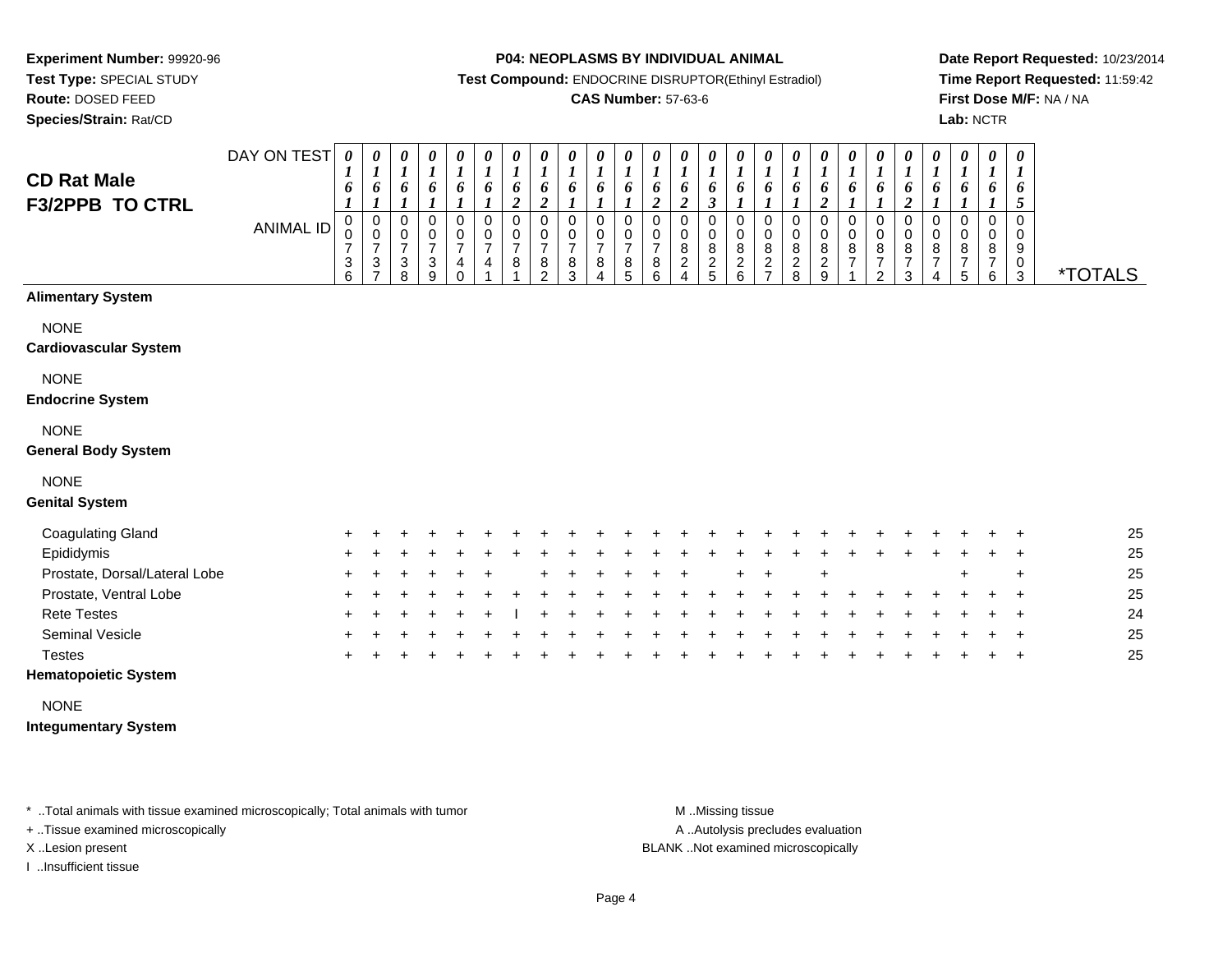**Test Type:** SPECIAL STUDY

**Route:** DOSED FEED

**Species/Strain:** Rat/CD

#### **P04: NEOPLASMS BY INDIVIDUAL ANIMAL**

**Test Compound:** ENDOCRINE DISRUPTOR(Ethinyl Estradiol)

### **CAS Number:** 57-63-6

**Date Report Requested:** 10/23/2014**Time Report Requested:** 11:59:42**First Dose M/F:** NA / NA**Lab:** NCTR

| <b>CD Rat Male</b><br><b>F3/2PPB TO CTRL</b>   | DAY ON TEST<br><b>ANIMAL ID</b> | 0<br>$\boldsymbol{l}$<br>6<br>0<br>$\pmb{0}$<br>$\overline{7}$<br>$\ensuremath{\mathsf{3}}$<br>6 | 0<br>$\boldsymbol{l}$<br>6<br>$\boldsymbol{0}$<br>$\mathbf 0$<br>$\overline{7}$<br>$\ensuremath{\mathsf{3}}$<br>7 | 0<br>$\boldsymbol{l}$<br>6<br>0<br>$\boldsymbol{0}$<br>$\overline{7}$<br>$\mathbf{3}$<br>8 | 0<br>1<br>6<br>$\boldsymbol{l}$<br>$\pmb{0}$<br>$\overline{7}$<br>3<br>9 | 0<br>6<br>0<br>$\pmb{0}$<br>$\overline{7}$<br>$\overline{4}$<br>$\Omega$ | 0<br>6<br>0<br>$\frac{0}{7}$<br>4 | 0<br>$\boldsymbol{l}$<br>6<br>$\overline{c}$<br>0<br>0<br>$\overline{\mathcal{I}}$<br>$\bf 8$<br>$\overline{A}$ | 0<br>$\boldsymbol{\mathit{1}}$<br>6<br>$\boldsymbol{2}$<br>0<br>$\boldsymbol{0}$<br>$\overline{7}$<br>8<br>2 | 0<br>$\boldsymbol{l}$<br>6<br>0<br>0<br>7<br>8<br>3 | 0<br>$\boldsymbol{l}$<br>6<br>$\boldsymbol{l}$<br>0<br>0<br>$\overline{7}$<br>8<br>$\overline{4}$ | 0<br>$\boldsymbol{l}$<br>6<br>0<br>$\boldsymbol{0}$<br>$\overline{7}$<br>8<br>5 | 0<br>6<br>$\overline{c}$<br>0<br>$\overline{7}$<br>8<br>6 | 0<br>6<br>$\boldsymbol{2}$<br>0<br>0<br>8<br>$\overline{c}$<br>4 | 0<br>$\boldsymbol{l}$<br>6<br>$\boldsymbol{\beta}$<br>0<br>$\mathbf 0$<br>$\bf 8$<br>$\overline{\mathbf{c}}$<br>5 | 0<br>$\boldsymbol{l}$<br>6<br>0<br>0<br>$\bf 8$<br>$\overline{c}$<br>$6\phantom{a}$ | 0<br>$\boldsymbol{l}$<br>6<br>0<br>0<br>$\bf 8$<br>$\boldsymbol{2}$<br>$\overline{7}$ | 0<br>1<br>6<br>1<br>$\pmb{0}$<br>$\bf 8$<br>$\frac{2}{8}$ | $\boldsymbol{\theta}$<br>6<br>$\boldsymbol{2}$<br>0<br>$\pmb{0}$<br>8<br>$\boldsymbol{2}$<br>9 | 0<br>6<br>0<br>0<br>$\bf 8$<br>$\overline{7}$ | 0<br>6<br>0<br>0<br>8<br>$\overline{7}$<br>$\mathcal{P}$ | 0<br>$\boldsymbol{l}$<br>6<br>$\boldsymbol{2}$<br>0<br>$\mathbf 0$<br>8<br>$\overline{7}$<br>3 | 0<br>6<br>$\Omega$<br>0<br>8<br>$\overline{7}$ | 0<br>$\boldsymbol{l}$<br>6<br>0<br>0<br>8<br>$\overline{7}$<br>5 | $\boldsymbol{\theta}$<br>$\boldsymbol{l}$<br>6<br>1<br>0<br>8<br>7<br>6 | $\boldsymbol{\theta}$<br>$\boldsymbol{l}$<br>6<br>5<br>$\pmb{0}$<br>0<br>$\boldsymbol{9}$<br>$\pmb{0}$<br>$\mathfrak{S}$ | <i><b>*TOTALS</b></i> |    |
|------------------------------------------------|---------------------------------|--------------------------------------------------------------------------------------------------|-------------------------------------------------------------------------------------------------------------------|--------------------------------------------------------------------------------------------|--------------------------------------------------------------------------|--------------------------------------------------------------------------|-----------------------------------|-----------------------------------------------------------------------------------------------------------------|--------------------------------------------------------------------------------------------------------------|-----------------------------------------------------|---------------------------------------------------------------------------------------------------|---------------------------------------------------------------------------------|-----------------------------------------------------------|------------------------------------------------------------------|-------------------------------------------------------------------------------------------------------------------|-------------------------------------------------------------------------------------|---------------------------------------------------------------------------------------|-----------------------------------------------------------|------------------------------------------------------------------------------------------------|-----------------------------------------------|----------------------------------------------------------|------------------------------------------------------------------------------------------------|------------------------------------------------|------------------------------------------------------------------|-------------------------------------------------------------------------|--------------------------------------------------------------------------------------------------------------------------|-----------------------|----|
| Mammary Gland<br><b>Musculoskeletal System</b> |                                 | $+$                                                                                              | ÷                                                                                                                 |                                                                                            |                                                                          |                                                                          |                                   |                                                                                                                 |                                                                                                              |                                                     |                                                                                                   |                                                                                 |                                                           |                                                                  |                                                                                                                   |                                                                                     |                                                                                       |                                                           |                                                                                                |                                               |                                                          |                                                                                                |                                                |                                                                  | $\pm$                                                                   | $\ddot{}$                                                                                                                |                       | 25 |
| <b>NONE</b><br><b>Nervous System</b>           |                                 |                                                                                                  |                                                                                                                   |                                                                                            |                                                                          |                                                                          |                                   |                                                                                                                 |                                                                                                              |                                                     |                                                                                                   |                                                                                 |                                                           |                                                                  |                                                                                                                   |                                                                                     |                                                                                       |                                                           |                                                                                                |                                               |                                                          |                                                                                                |                                                |                                                                  |                                                                         |                                                                                                                          |                       |    |
| <b>NONE</b><br><b>Respiratory System</b>       |                                 |                                                                                                  |                                                                                                                   |                                                                                            |                                                                          |                                                                          |                                   |                                                                                                                 |                                                                                                              |                                                     |                                                                                                   |                                                                                 |                                                           |                                                                  |                                                                                                                   |                                                                                     |                                                                                       |                                                           |                                                                                                |                                               |                                                          |                                                                                                |                                                |                                                                  |                                                                         |                                                                                                                          |                       |    |
| <b>NONE</b><br><b>Special Senses System</b>    |                                 |                                                                                                  |                                                                                                                   |                                                                                            |                                                                          |                                                                          |                                   |                                                                                                                 |                                                                                                              |                                                     |                                                                                                   |                                                                                 |                                                           |                                                                  |                                                                                                                   |                                                                                     |                                                                                       |                                                           |                                                                                                |                                               |                                                          |                                                                                                |                                                |                                                                  |                                                                         |                                                                                                                          |                       |    |
| <b>NONE</b><br><b>Urinary System</b>           |                                 |                                                                                                  |                                                                                                                   |                                                                                            |                                                                          |                                                                          |                                   |                                                                                                                 |                                                                                                              |                                                     |                                                                                                   |                                                                                 |                                                           |                                                                  |                                                                                                                   |                                                                                     |                                                                                       |                                                           |                                                                                                |                                               |                                                          |                                                                                                |                                                |                                                                  |                                                                         |                                                                                                                          |                       |    |
| <b>NONE</b><br><b>SYSTEMIC LESIONS</b>         |                                 |                                                                                                  |                                                                                                                   |                                                                                            |                                                                          |                                                                          |                                   |                                                                                                                 |                                                                                                              |                                                     |                                                                                                   |                                                                                 |                                                           |                                                                  |                                                                                                                   |                                                                                     |                                                                                       |                                                           |                                                                                                |                                               |                                                          |                                                                                                |                                                |                                                                  |                                                                         |                                                                                                                          |                       |    |
| Multiple Organ                                 |                                 |                                                                                                  |                                                                                                                   |                                                                                            |                                                                          |                                                                          |                                   |                                                                                                                 |                                                                                                              |                                                     |                                                                                                   |                                                                                 |                                                           |                                                                  |                                                                                                                   |                                                                                     |                                                                                       |                                                           |                                                                                                |                                               |                                                          |                                                                                                |                                                |                                                                  |                                                                         |                                                                                                                          |                       | 25 |

\* ..Total animals with tissue examined microscopically; Total animals with tumor **M** . Missing tissue M ..Missing tissue

+ ..Tissue examined microscopically

I ..Insufficient tissue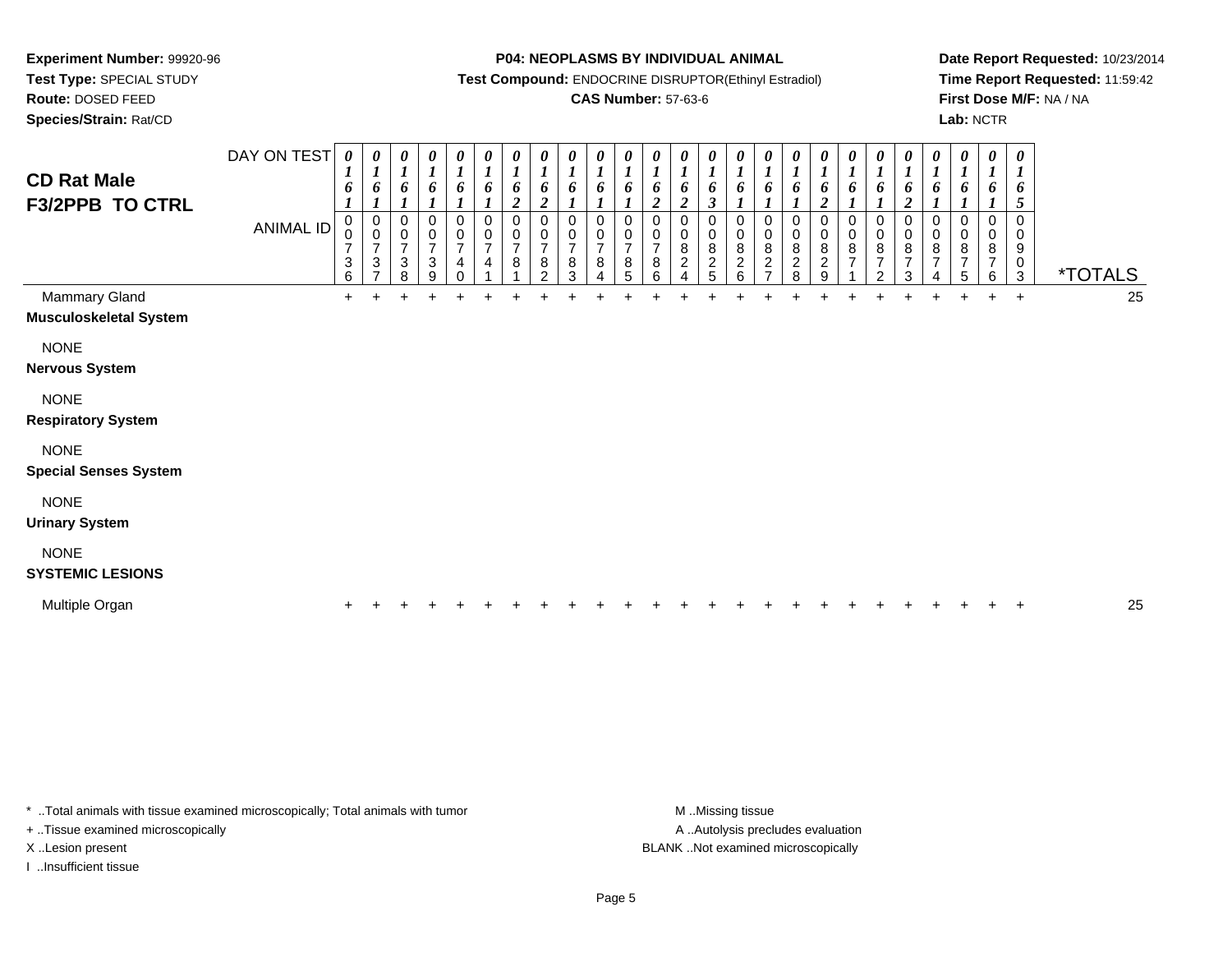**Test Type:** SPECIAL STUDY

**Route:** DOSED FEED

**Species/Strain:** Rat/CD

#### **P04: NEOPLASMS BY INDIVIDUAL ANIMAL**

**Test Compound:** ENDOCRINE DISRUPTOR(Ethinyl Estradiol)

### **CAS Number:** 57-63-6

**Date Report Requested:** 10/23/2014**Time Report Requested:** 11:59:42**First Dose M/F:** NA / NA**Lab:** NCTR

| <b>CD Rat Male</b><br>F3/10PPB TO CTRL    | DAY ON TEST<br><b>ANIMAL ID</b> | 0<br>1<br>6<br>$\pmb{0}$<br>0<br>7<br>4<br>$\overline{2}$ | 0<br>$\boldsymbol{l}$<br>6<br>$\boldsymbol{l}$<br>$\pmb{0}$<br>$\mathbf 0$<br>$\overline{7}$<br>$\overline{4}$<br>3 | $\boldsymbol{\theta}$<br>$\boldsymbol{l}$<br>6<br>$\pmb{0}$<br>$\pmb{0}$<br>$\overline{7}$<br>$\overline{\mathbf{4}}$<br>$\Delta$ | 0<br>$\boldsymbol{l}$<br>6<br>0<br>$\frac{0}{7}$<br>$\frac{4}{5}$ | $\boldsymbol{\theta}$<br>$\boldsymbol{l}$<br>6<br>$\boldsymbol{2}$<br>0<br>0<br>$\overline{7}$<br>$\frac{8}{7}$ | 0<br>$\boldsymbol{l}$<br>6<br>$\boldsymbol{2}$<br>0<br>$\pmb{0}$<br>$\overline{7}$<br>8<br>8 | $\pmb{\theta}$<br>$\boldsymbol{l}$<br>6<br>$\boldsymbol{\theta}$<br>$\mathbf 0$<br>$\pmb{0}$<br>$\overline{7}$<br>8<br>9 | 0<br>$\boldsymbol{l}$<br>6<br>0<br>0<br>$\overline{7}$<br>9<br>$\Omega$ | $\boldsymbol{\theta}$<br>$\boldsymbol{l}$<br>6<br>$\boldsymbol{l}$<br>0<br>0<br>8<br>$\ensuremath{\mathsf{3}}$<br>$\Omega$ | $\boldsymbol{\theta}$<br>$\boldsymbol{l}$<br>6<br>$\boldsymbol{2}$<br>$\mathbf 0$<br>0<br>8<br>3 | $\pmb{\theta}$<br>$\boldsymbol{l}$<br>6<br>$\pmb{0}$<br>$\pmb{0}$<br>$\overline{8}$<br>$\overline{3}$<br>$\mathcal{P}$ | 0<br>1<br>6<br>$\mathbf 0$<br>0<br>$\bf 8$<br>3<br>3 | 0<br>$\boldsymbol{l}$<br>6<br>0<br>0<br>$\bf 8$<br>$\ensuremath{\mathsf{3}}$<br>$\overline{4}$ | $\pmb{\theta}$<br>$\boldsymbol{l}$<br>6<br>$\mathbf{I}$<br>$\,0\,$<br>$\pmb{0}$<br>$\bf8$<br>$\frac{3}{5}$ | $\pmb{\theta}$<br>$\boldsymbol{l}$<br>6<br>$\boldsymbol{2}$<br>$\mathbf 0$<br>$_{\rm 0}^{\rm 0}$<br>$\overline{7}$<br>$\overline{7}$ | $\boldsymbol{\theta}$<br>$\boldsymbol{l}$<br>6<br>$\boldsymbol{l}$<br>$\pmb{0}$<br>$\pmb{0}$<br>$\,8\,$<br>$\overline{7}$<br>8 | 0<br>$\boldsymbol{l}$<br>6<br>$\overline{c}$<br>0<br>0<br>8<br>$\overline{7}$<br>9 | $\boldsymbol{\theta}$<br>$\boldsymbol{l}$<br>6<br>1<br>$\mathbf 0$<br>0<br>8<br>8<br>$\Omega$ | 0<br>$\boldsymbol{l}$<br>6<br>$\boldsymbol{2}$<br>0<br>0<br>$\bf 8$<br>$\bf 8$ | 0<br>$\boldsymbol{l}$<br>6<br>1<br>0<br>0<br>$\bf 8$<br>$\bf 8$<br>$\overline{2}$ | $\pmb{\theta}$<br>$\boldsymbol{l}$<br>6<br>$\pmb{0}$<br>$\pmb{0}$<br>8<br>8<br>3 | $\boldsymbol{\theta}$<br>$\boldsymbol{l}$<br>6<br>$\boldsymbol{4}$<br>$\mathbf 0$<br>0<br>9<br>0<br>4 | 0<br>$\boldsymbol{l}$<br>6<br>5<br>0<br>0<br>9<br>0<br>5 | $\pmb{\theta}$<br>$\boldsymbol{l}$<br>6<br>$\sqrt{5}$<br>$\mathbf 0$<br>0<br>9<br>$\begin{array}{c} 0 \\ 6 \end{array}$ | $\pmb{\theta}$<br>$\boldsymbol{l}$<br>6<br>$\mathfrak{s}$<br>$\mathbf 0$<br>0<br>9<br>$\pmb{0}$<br>$\overline{7}$ | <i><b>*TOTALS</b></i> |
|-------------------------------------------|---------------------------------|-----------------------------------------------------------|---------------------------------------------------------------------------------------------------------------------|-----------------------------------------------------------------------------------------------------------------------------------|-------------------------------------------------------------------|-----------------------------------------------------------------------------------------------------------------|----------------------------------------------------------------------------------------------|--------------------------------------------------------------------------------------------------------------------------|-------------------------------------------------------------------------|----------------------------------------------------------------------------------------------------------------------------|--------------------------------------------------------------------------------------------------|------------------------------------------------------------------------------------------------------------------------|------------------------------------------------------|------------------------------------------------------------------------------------------------|------------------------------------------------------------------------------------------------------------|--------------------------------------------------------------------------------------------------------------------------------------|--------------------------------------------------------------------------------------------------------------------------------|------------------------------------------------------------------------------------|-----------------------------------------------------------------------------------------------|--------------------------------------------------------------------------------|-----------------------------------------------------------------------------------|----------------------------------------------------------------------------------|-------------------------------------------------------------------------------------------------------|----------------------------------------------------------|-------------------------------------------------------------------------------------------------------------------------|-------------------------------------------------------------------------------------------------------------------|-----------------------|
| <b>Alimentary System</b>                  |                                 |                                                           |                                                                                                                     |                                                                                                                                   |                                                                   |                                                                                                                 |                                                                                              |                                                                                                                          |                                                                         |                                                                                                                            |                                                                                                  |                                                                                                                        |                                                      |                                                                                                |                                                                                                            |                                                                                                                                      |                                                                                                                                |                                                                                    |                                                                                               |                                                                                |                                                                                   |                                                                                  |                                                                                                       |                                                          |                                                                                                                         |                                                                                                                   |                       |
| Liver<br><b>Cardiovascular System</b>     |                                 |                                                           |                                                                                                                     |                                                                                                                                   |                                                                   |                                                                                                                 | $\ddot{}$                                                                                    |                                                                                                                          |                                                                         |                                                                                                                            |                                                                                                  |                                                                                                                        |                                                      |                                                                                                |                                                                                                            |                                                                                                                                      |                                                                                                                                |                                                                                    |                                                                                               |                                                                                |                                                                                   |                                                                                  |                                                                                                       |                                                          |                                                                                                                         |                                                                                                                   | $\mathbf 1$           |
| <b>NONE</b><br><b>Endocrine System</b>    |                                 |                                                           |                                                                                                                     |                                                                                                                                   |                                                                   |                                                                                                                 |                                                                                              |                                                                                                                          |                                                                         |                                                                                                                            |                                                                                                  |                                                                                                                        |                                                      |                                                                                                |                                                                                                            |                                                                                                                                      |                                                                                                                                |                                                                                    |                                                                                               |                                                                                |                                                                                   |                                                                                  |                                                                                                       |                                                          |                                                                                                                         |                                                                                                                   |                       |
| <b>NONE</b><br><b>General Body System</b> |                                 |                                                           |                                                                                                                     |                                                                                                                                   |                                                                   |                                                                                                                 |                                                                                              |                                                                                                                          |                                                                         |                                                                                                                            |                                                                                                  |                                                                                                                        |                                                      |                                                                                                |                                                                                                            |                                                                                                                                      |                                                                                                                                |                                                                                    |                                                                                               |                                                                                |                                                                                   |                                                                                  |                                                                                                       |                                                          |                                                                                                                         |                                                                                                                   |                       |
| <b>NONE</b>                               |                                 |                                                           |                                                                                                                     |                                                                                                                                   |                                                                   |                                                                                                                 |                                                                                              |                                                                                                                          |                                                                         |                                                                                                                            |                                                                                                  |                                                                                                                        |                                                      |                                                                                                |                                                                                                            |                                                                                                                                      |                                                                                                                                |                                                                                    |                                                                                               |                                                                                |                                                                                   |                                                                                  |                                                                                                       |                                                          |                                                                                                                         |                                                                                                                   |                       |
| <b>Genital System</b>                     |                                 |                                                           |                                                                                                                     |                                                                                                                                   |                                                                   |                                                                                                                 |                                                                                              |                                                                                                                          |                                                                         |                                                                                                                            |                                                                                                  |                                                                                                                        |                                                      |                                                                                                |                                                                                                            |                                                                                                                                      |                                                                                                                                |                                                                                    |                                                                                               |                                                                                |                                                                                   |                                                                                  |                                                                                                       |                                                          |                                                                                                                         |                                                                                                                   |                       |
| <b>Coagulating Gland</b>                  |                                 |                                                           |                                                                                                                     |                                                                                                                                   |                                                                   |                                                                                                                 |                                                                                              |                                                                                                                          |                                                                         |                                                                                                                            |                                                                                                  |                                                                                                                        |                                                      |                                                                                                |                                                                                                            |                                                                                                                                      |                                                                                                                                |                                                                                    |                                                                                               |                                                                                |                                                                                   |                                                                                  |                                                                                                       |                                                          |                                                                                                                         |                                                                                                                   | 25                    |
| Epididymis                                |                                 | $+$                                                       |                                                                                                                     |                                                                                                                                   |                                                                   |                                                                                                                 |                                                                                              |                                                                                                                          |                                                                         |                                                                                                                            |                                                                                                  |                                                                                                                        |                                                      |                                                                                                |                                                                                                            |                                                                                                                                      |                                                                                                                                |                                                                                    |                                                                                               |                                                                                |                                                                                   |                                                                                  |                                                                                                       |                                                          |                                                                                                                         |                                                                                                                   | 25                    |
| <b>Preputial Gland</b>                    |                                 |                                                           |                                                                                                                     |                                                                                                                                   |                                                                   |                                                                                                                 |                                                                                              |                                                                                                                          |                                                                         |                                                                                                                            |                                                                                                  |                                                                                                                        |                                                      |                                                                                                | $\ddot{}$                                                                                                  | $\ddot{}$                                                                                                                            |                                                                                                                                |                                                                                    |                                                                                               |                                                                                |                                                                                   |                                                                                  |                                                                                                       |                                                          |                                                                                                                         |                                                                                                                   | $\boldsymbol{2}$      |
| Prostate, Dorsal/Lateral Lobe             |                                 |                                                           |                                                                                                                     |                                                                                                                                   |                                                                   |                                                                                                                 |                                                                                              |                                                                                                                          |                                                                         |                                                                                                                            |                                                                                                  |                                                                                                                        |                                                      |                                                                                                |                                                                                                            |                                                                                                                                      |                                                                                                                                |                                                                                    |                                                                                               |                                                                                |                                                                                   |                                                                                  |                                                                                                       |                                                          |                                                                                                                         |                                                                                                                   | 25                    |
| Prostate, Ventral Lobe                    |                                 |                                                           |                                                                                                                     |                                                                                                                                   |                                                                   |                                                                                                                 |                                                                                              |                                                                                                                          |                                                                         |                                                                                                                            |                                                                                                  |                                                                                                                        |                                                      |                                                                                                |                                                                                                            |                                                                                                                                      |                                                                                                                                |                                                                                    |                                                                                               |                                                                                |                                                                                   |                                                                                  |                                                                                                       |                                                          |                                                                                                                         |                                                                                                                   | 25                    |
| <b>Rete Testes</b>                        |                                 |                                                           |                                                                                                                     |                                                                                                                                   |                                                                   |                                                                                                                 |                                                                                              |                                                                                                                          |                                                                         |                                                                                                                            |                                                                                                  |                                                                                                                        |                                                      |                                                                                                |                                                                                                            |                                                                                                                                      |                                                                                                                                |                                                                                    |                                                                                               |                                                                                |                                                                                   |                                                                                  |                                                                                                       |                                                          |                                                                                                                         |                                                                                                                   | 25                    |
| <b>Seminal Vesicle</b>                    |                                 |                                                           |                                                                                                                     |                                                                                                                                   |                                                                   |                                                                                                                 |                                                                                              |                                                                                                                          |                                                                         |                                                                                                                            |                                                                                                  |                                                                                                                        |                                                      |                                                                                                |                                                                                                            |                                                                                                                                      |                                                                                                                                |                                                                                    |                                                                                               |                                                                                |                                                                                   |                                                                                  |                                                                                                       |                                                          |                                                                                                                         |                                                                                                                   | 25                    |
| <b>Testes</b>                             |                                 |                                                           |                                                                                                                     |                                                                                                                                   |                                                                   |                                                                                                                 |                                                                                              |                                                                                                                          |                                                                         |                                                                                                                            |                                                                                                  |                                                                                                                        |                                                      |                                                                                                |                                                                                                            |                                                                                                                                      |                                                                                                                                |                                                                                    |                                                                                               |                                                                                |                                                                                   |                                                                                  |                                                                                                       |                                                          |                                                                                                                         |                                                                                                                   | 25                    |

### **Hematopoietic System**

NONE

\* ..Total animals with tissue examined microscopically; Total animals with tumor **M** . Missing tissue M ..Missing tissue

+ ..Tissue examined microscopically

I ..Insufficient tissue

A ..Autolysis precludes evaluation

X ..Lesion present BLANK ..Not examined microscopically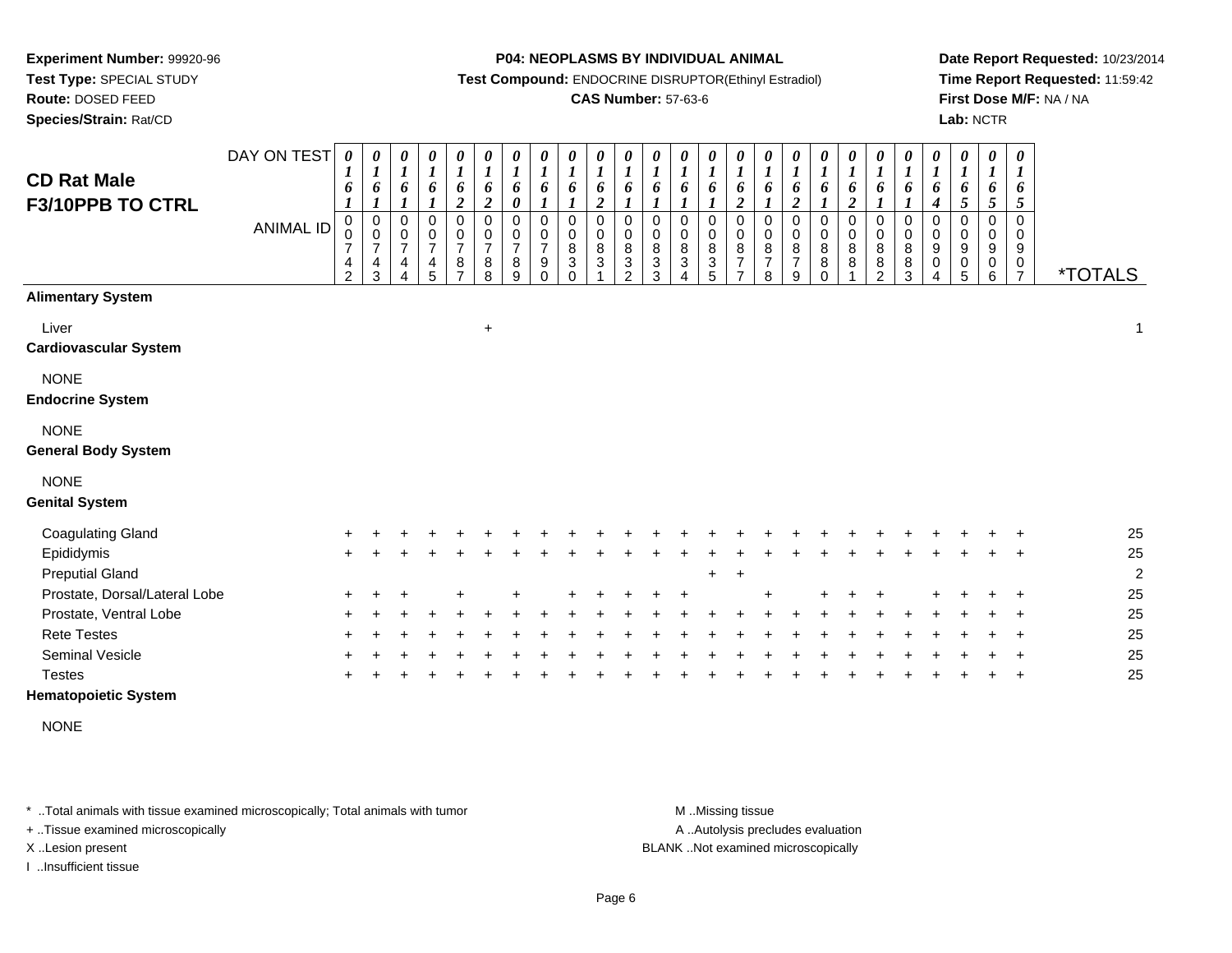**Test Type:** SPECIAL STUDY

## **Route:** DOSED FEED

**Species/Strain:** Rat/CD

#### **P04: NEOPLASMS BY INDIVIDUAL ANIMAL**

**Test Compound:** ENDOCRINE DISRUPTOR(Ethinyl Estradiol)

### **CAS Number:** 57-63-6

**Date Report Requested:** 10/23/2014**Time Report Requested:** 11:59:42**First Dose M/F:** NA / NA**Lab:** NCTR

| <b>CD Rat Male</b><br>F3/10PPB TO CTRL         | DAY ON TEST<br><b>ANIMAL ID</b> | 0<br>$\boldsymbol{l}$<br>6<br>1<br>0<br>0<br>$\overline{7}$<br>4<br>$\overline{2}$ | 0<br>$\boldsymbol{l}$<br>6<br>$\mathbf{I}$<br>$\boldsymbol{0}$<br>$\pmb{0}$<br>$\overline{7}$<br>4<br>$\mathbf{3}$ | 0<br>$\boldsymbol{l}$<br>6<br>$\mathbf 0$<br>0<br>$\overline{7}$<br>4<br>4 | $\boldsymbol{\theta}$<br>$\boldsymbol{l}$<br>6<br>$\boldsymbol{l}$<br>0<br>$\mathbf 0$<br>$\overline{7}$<br>$\overline{\mathbf{r}}$<br>5 | $\boldsymbol{\theta}$<br>$\boldsymbol{l}$<br>6<br>$\boldsymbol{2}$<br>$\mathbf 0$<br>$\pmb{0}$<br>$\overline{7}$<br>8<br>$\overline{7}$ | $\frac{\theta}{I}$<br>6<br>$\boldsymbol{2}$<br>$\mathsf{O}\xspace$<br>$\pmb{0}$<br>$\overline{7}$<br>$\bf 8$<br>8 | $\frac{\boldsymbol{\theta}}{\boldsymbol{I}}$<br>6<br>$\boldsymbol{\theta}$<br>0<br>$\frac{0}{7}$<br>8<br>9 | $\frac{\theta}{I}$<br>6<br>$\boldsymbol{l}$<br>0<br>$\frac{0}{7}$<br>9<br>$\mathbf 0$ | $\boldsymbol{\theta}$<br>$\boldsymbol{l}$<br>6<br>1<br>$\,0\,$<br>$\pmb{0}$<br>$\,8\,$<br>$\ensuremath{\mathsf{3}}$<br>$\Omega$ | 0<br>$\boldsymbol{l}$<br>6<br>$\boldsymbol{2}$<br>$\mathbf 0$<br>0<br>$\bf 8$<br>3 | 0<br>$\boldsymbol{l}$<br>6<br>$\mathbf 0$<br>0<br>8<br>$\mathbf{3}$<br>2 | 0<br>$\boldsymbol{l}$<br>6<br>1<br>$\Omega$<br>0<br>8<br>3<br>3 | 0<br>$\boldsymbol{l}$<br>6<br>0<br>0<br>8<br>3<br>4 | 0<br>$\boldsymbol{l}$<br>6<br>0<br>0<br>8<br>$\ensuremath{\mathsf{3}}$<br>5 | 0<br>$\boldsymbol{l}$<br>6<br>$\boldsymbol{2}$<br>0<br>0<br>$\bf 8$<br>$\overline{7}$<br>$\overline{7}$ | $\boldsymbol{\theta}$<br>$\boldsymbol{l}$<br>6<br>$\mathbf 0$<br>$\mathbf 0$<br>8<br>$\overline{7}$<br>8 | 0<br>$\boldsymbol{l}$<br>6<br>$\overline{2}$<br>$\pmb{0}$<br>0<br>8<br>$\overline{7}$<br>9 | $\frac{\theta}{I}$<br>6<br>$\boldsymbol{l}$<br>0<br>0<br>8<br>8<br>0 | $\boldsymbol{\theta}$<br>$\boldsymbol{l}$<br>6<br>$\overline{\mathbf{c}}$<br>0<br>0<br>8<br>8 | $\boldsymbol{\theta}$<br>$\boldsymbol{l}$<br>6<br>0<br>$\pmb{0}$<br>$\,8\,$<br>8<br>$\mathcal{P}$ | $\boldsymbol{\theta}$<br>$\boldsymbol{l}$<br>6<br>0<br>0<br>$\bf 8$<br>8<br>3 | 0<br>$\boldsymbol{l}$<br>6<br>$\boldsymbol{4}$<br>0<br>0<br>$\boldsymbol{9}$<br>$\pmb{0}$<br>4 | 0<br>$\boldsymbol{l}$<br>6<br>5<br>0<br>0<br>9<br>0<br>5 | 0<br>$\boldsymbol{l}$<br>6<br>$\mathfrak{s}$<br>0<br>0<br>9<br>$\mathbf 0$<br>6 | 0<br>$\boldsymbol{l}$<br>6<br>5<br>0<br>0<br>9<br>0<br>$\overline{7}$ | <i><b>*TOTALS</b></i> |
|------------------------------------------------|---------------------------------|------------------------------------------------------------------------------------|--------------------------------------------------------------------------------------------------------------------|----------------------------------------------------------------------------|------------------------------------------------------------------------------------------------------------------------------------------|-----------------------------------------------------------------------------------------------------------------------------------------|-------------------------------------------------------------------------------------------------------------------|------------------------------------------------------------------------------------------------------------|---------------------------------------------------------------------------------------|---------------------------------------------------------------------------------------------------------------------------------|------------------------------------------------------------------------------------|--------------------------------------------------------------------------|-----------------------------------------------------------------|-----------------------------------------------------|-----------------------------------------------------------------------------|---------------------------------------------------------------------------------------------------------|----------------------------------------------------------------------------------------------------------|--------------------------------------------------------------------------------------------|----------------------------------------------------------------------|-----------------------------------------------------------------------------------------------|---------------------------------------------------------------------------------------------------|-------------------------------------------------------------------------------|------------------------------------------------------------------------------------------------|----------------------------------------------------------|---------------------------------------------------------------------------------|-----------------------------------------------------------------------|-----------------------|
| <b>Integumentary System</b>                    |                                 |                                                                                    |                                                                                                                    |                                                                            |                                                                                                                                          |                                                                                                                                         |                                                                                                                   |                                                                                                            |                                                                                       |                                                                                                                                 |                                                                                    |                                                                          |                                                                 |                                                     |                                                                             |                                                                                                         |                                                                                                          |                                                                                            |                                                                      |                                                                                               |                                                                                                   |                                                                               |                                                                                                |                                                          |                                                                                 |                                                                       |                       |
| Mammary Gland<br><b>Musculoskeletal System</b> |                                 | $+$                                                                                |                                                                                                                    |                                                                            |                                                                                                                                          |                                                                                                                                         |                                                                                                                   |                                                                                                            |                                                                                       |                                                                                                                                 |                                                                                    |                                                                          |                                                                 |                                                     |                                                                             |                                                                                                         |                                                                                                          |                                                                                            |                                                                      |                                                                                               |                                                                                                   |                                                                               |                                                                                                |                                                          |                                                                                 | $\mathbf +$                                                           | 24                    |
| <b>NONE</b><br><b>Nervous System</b>           |                                 |                                                                                    |                                                                                                                    |                                                                            |                                                                                                                                          |                                                                                                                                         |                                                                                                                   |                                                                                                            |                                                                                       |                                                                                                                                 |                                                                                    |                                                                          |                                                                 |                                                     |                                                                             |                                                                                                         |                                                                                                          |                                                                                            |                                                                      |                                                                                               |                                                                                                   |                                                                               |                                                                                                |                                                          |                                                                                 |                                                                       |                       |
| <b>NONE</b><br><b>Respiratory System</b>       |                                 |                                                                                    |                                                                                                                    |                                                                            |                                                                                                                                          |                                                                                                                                         |                                                                                                                   |                                                                                                            |                                                                                       |                                                                                                                                 |                                                                                    |                                                                          |                                                                 |                                                     |                                                                             |                                                                                                         |                                                                                                          |                                                                                            |                                                                      |                                                                                               |                                                                                                   |                                                                               |                                                                                                |                                                          |                                                                                 |                                                                       |                       |
| <b>NONE</b><br><b>Special Senses System</b>    |                                 |                                                                                    |                                                                                                                    |                                                                            |                                                                                                                                          |                                                                                                                                         |                                                                                                                   |                                                                                                            |                                                                                       |                                                                                                                                 |                                                                                    |                                                                          |                                                                 |                                                     |                                                                             |                                                                                                         |                                                                                                          |                                                                                            |                                                                      |                                                                                               |                                                                                                   |                                                                               |                                                                                                |                                                          |                                                                                 |                                                                       |                       |
| <b>NONE</b><br><b>Urinary System</b>           |                                 |                                                                                    |                                                                                                                    |                                                                            |                                                                                                                                          |                                                                                                                                         |                                                                                                                   |                                                                                                            |                                                                                       |                                                                                                                                 |                                                                                    |                                                                          |                                                                 |                                                     |                                                                             |                                                                                                         |                                                                                                          |                                                                                            |                                                                      |                                                                                               |                                                                                                   |                                                                               |                                                                                                |                                                          |                                                                                 |                                                                       |                       |
| Kidney<br><b>SYSTEMIC LESIONS</b>              |                                 |                                                                                    |                                                                                                                    |                                                                            |                                                                                                                                          |                                                                                                                                         |                                                                                                                   |                                                                                                            |                                                                                       |                                                                                                                                 |                                                                                    |                                                                          | $\ddot{}$                                                       |                                                     |                                                                             |                                                                                                         |                                                                                                          |                                                                                            | $\ddot{}$                                                            |                                                                                               |                                                                                                   |                                                                               |                                                                                                |                                                          |                                                                                 |                                                                       | $\overline{c}$        |
| Multiple Organ                                 |                                 |                                                                                    |                                                                                                                    |                                                                            |                                                                                                                                          |                                                                                                                                         |                                                                                                                   |                                                                                                            |                                                                                       |                                                                                                                                 |                                                                                    |                                                                          |                                                                 |                                                     |                                                                             |                                                                                                         |                                                                                                          |                                                                                            |                                                                      |                                                                                               |                                                                                                   |                                                                               |                                                                                                |                                                          |                                                                                 |                                                                       | 25                    |
|                                                |                                 |                                                                                    |                                                                                                                    |                                                                            |                                                                                                                                          |                                                                                                                                         |                                                                                                                   |                                                                                                            |                                                                                       |                                                                                                                                 |                                                                                    |                                                                          |                                                                 |                                                     |                                                                             |                                                                                                         |                                                                                                          |                                                                                            |                                                                      |                                                                                               |                                                                                                   |                                                                               |                                                                                                |                                                          |                                                                                 |                                                                       |                       |

\* ..Total animals with tissue examined microscopically; Total animals with tumor **M** . Missing tissue M ..Missing tissue

+ ..Tissue examined microscopically

I ..Insufficient tissue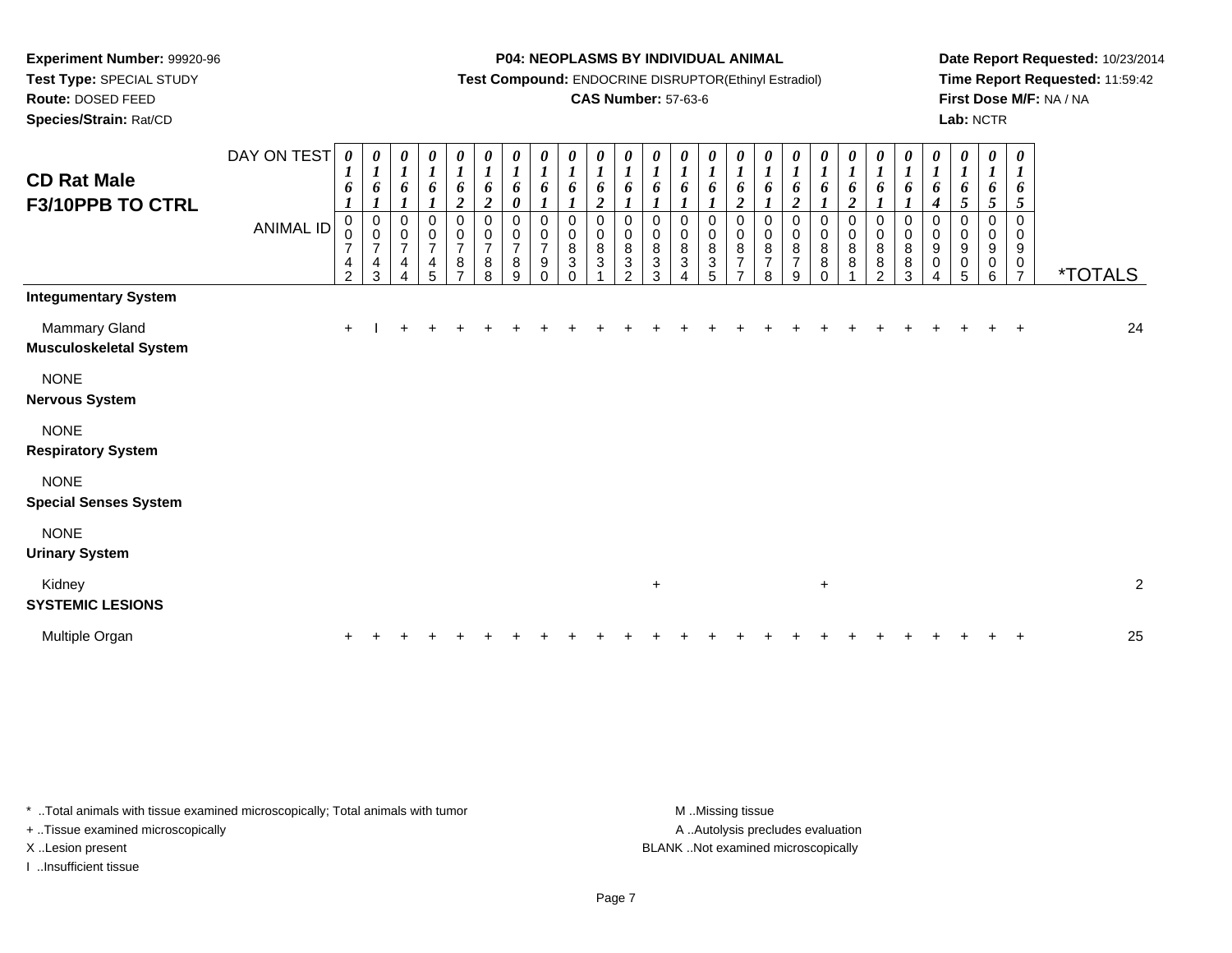**Test Type:** SPECIAL STUDY

## **Route:** DOSED FEED

**Species/Strain:** Rat/CD

#### **P04: NEOPLASMS BY INDIVIDUAL ANIMAL**

**Test Compound:** ENDOCRINE DISRUPTOR(Ethinyl Estradiol)

### **CAS Number:** 57-63-6

**Date Report Requested:** 10/23/2014**Time Report Requested:** 11:59:42**First Dose M/F:** NA / NA**Lab:** NCTR

| <b>CD Rat Male</b><br><b>F3/50PPB TO CTRL</b>      | DAY ON TEST<br><b>ANIMAL ID</b> | $\boldsymbol{\theta}$<br>$\boldsymbol{l}$<br>6<br>$\boldsymbol{l}$<br>$\mathbf 0$<br>$\mathsf{O}\xspace$<br>$\overline{7}$<br>$\overline{4}$<br>6 | $\boldsymbol{\theta}$<br>$\boldsymbol{l}$<br>6<br>$\boldsymbol{l}$<br>$\mathbf 0$<br>$\mathbf 0$<br>$\boldsymbol{7}$<br>4<br>$\overline{7}$ | 0<br>$\boldsymbol{I}$<br>6<br>$\boldsymbol{l}$<br>$\mathsf 0$<br>$\mathbf 0$<br>$\boldsymbol{7}$<br>4<br>8 | $\pmb{\theta}$<br>$\boldsymbol{l}$<br>6<br>$\boldsymbol{l}$<br>$\overline{0}$<br>$\mathbf 0$<br>$\overline{7}$<br>4<br>9 | $\frac{\theta}{I}$<br>6<br>$\boldsymbol{l}$<br>0<br>$\pmb{0}$<br>$\overline{7}$<br>$5\phantom{.0}$<br>$\Omega$ | $\pmb{\theta}$<br>$\boldsymbol{l}$<br>6<br>$\boldsymbol{l}$<br>0<br>$\begin{array}{c} 0 \\ 7 \end{array}$<br>$\sqrt{5}$ | 0<br>$\boldsymbol{l}$<br>6<br>$\boldsymbol{l}$<br>$\mathbf 0$<br>$\mathbf 0$<br>$\boldsymbol{7}$<br>$5\phantom{.0}$<br>$\overline{2}$ | $\frac{\theta}{I}$<br>6<br>$\overline{2}$<br>$\mathbf 0$<br>$\pmb{0}$<br>$\overline{7}$<br>9 | $\boldsymbol{\theta}$<br>$\boldsymbol{l}$<br>6<br>$\overline{\mathbf{c}}$<br>$\mathbf 0$<br>0<br>$\overline{7}$<br>9<br>$\overline{2}$ | $\pmb{\theta}$<br>$\boldsymbol{l}$<br>6<br>$\boldsymbol{l}$<br>$\mathbf 0$<br>0<br>$\overline{7}$<br>$\boldsymbol{9}$<br>3 | $\pmb{\theta}$<br>$\boldsymbol{l}$<br>6<br>$\boldsymbol{l}$<br>$\overline{0}$<br>0<br>$\overline{7}$<br>9<br>Δ | 0<br>$\boldsymbol{l}$<br>6<br>$\boldsymbol{l}$<br>0<br>$\mathbf 0$<br>$\overline{7}$<br>9<br>5 | $\pmb{\theta}$<br>$\boldsymbol{l}$<br>6<br>$\boldsymbol{l}$<br>$\pmb{0}$<br>$\mathbf 0$<br>$\overline{7}$<br>9<br>6 | $\pmb{\theta}$<br>$\boldsymbol{l}$<br>6<br>$\overline{2}$<br>$\mathbf 0$<br>$\mathbf 0$<br>$\bf 8$<br>$\mathbf{3}$<br>6 | $\frac{\theta}{I}$<br>6<br>$\overline{2}$<br>$\mathsf 0$<br>$\mathbf 0$<br>8<br>$\ensuremath{\mathsf{3}}$<br>$\overline{ }$ | $\frac{\theta}{I}$<br>6<br>$\boldsymbol{l}$<br>$\pmb{0}$<br>$\mathbf 0$<br>8<br>$\mathbf{3}$<br>8 | 0<br>$\boldsymbol{l}$<br>6<br>$\boldsymbol{l}$<br>$\mathsf 0$<br>0<br>$\bf 8$<br>$\sqrt{3}$<br>9 | $\pmb{\theta}$<br>$\boldsymbol{l}$<br>6<br>$\boldsymbol{l}$<br>$\mathsf 0$<br>$\mathbf 0$<br>8<br>$\overline{4}$<br>$\Omega$ | $\pmb{\theta}$<br>$\boldsymbol{l}$<br>6<br>$\boldsymbol{2}$<br>0<br>$\mathsf 0$<br>8<br>4 | $\pmb{\theta}$<br>$\boldsymbol{l}$<br>6<br>$\overline{2}$<br>0<br>0<br>8<br>8<br>4 | 0<br>$\boldsymbol{l}$<br>6<br>$\boldsymbol{l}$<br>$\mathsf 0$<br>$\mathbf 0$<br>$\bf8$<br>8<br>5 | $\pmb{\theta}$<br>$\boldsymbol{l}$<br>6<br>$\overline{2}$<br>$\mathsf 0$<br>$\mathbf 0$<br>8<br>$\bf 8$<br>6 | $\pmb{\theta}$<br>$\boldsymbol{l}$<br>6<br>0<br>$\Omega$<br>8<br>8<br>$\overline{\phantom{a}}$ | $\pmb{\theta}$<br>$\boldsymbol{l}$<br>6<br>$\pmb{0}$<br>0<br>8<br>8<br>8 | $\boldsymbol{\theta}$<br>$\boldsymbol{\mathit{1}}$<br>6<br>$\boldsymbol{\beta}$<br>$\mathbf 0$<br>$\mathbf 0$<br>8<br>8<br>9 | <i><b>*TOTALS</b></i> |
|----------------------------------------------------|---------------------------------|---------------------------------------------------------------------------------------------------------------------------------------------------|---------------------------------------------------------------------------------------------------------------------------------------------|------------------------------------------------------------------------------------------------------------|--------------------------------------------------------------------------------------------------------------------------|----------------------------------------------------------------------------------------------------------------|-------------------------------------------------------------------------------------------------------------------------|---------------------------------------------------------------------------------------------------------------------------------------|----------------------------------------------------------------------------------------------|----------------------------------------------------------------------------------------------------------------------------------------|----------------------------------------------------------------------------------------------------------------------------|----------------------------------------------------------------------------------------------------------------|------------------------------------------------------------------------------------------------|---------------------------------------------------------------------------------------------------------------------|-------------------------------------------------------------------------------------------------------------------------|-----------------------------------------------------------------------------------------------------------------------------|---------------------------------------------------------------------------------------------------|--------------------------------------------------------------------------------------------------|------------------------------------------------------------------------------------------------------------------------------|-------------------------------------------------------------------------------------------|------------------------------------------------------------------------------------|--------------------------------------------------------------------------------------------------|--------------------------------------------------------------------------------------------------------------|------------------------------------------------------------------------------------------------|--------------------------------------------------------------------------|------------------------------------------------------------------------------------------------------------------------------|-----------------------|
| <b>Alimentary System</b>                           |                                 |                                                                                                                                                   |                                                                                                                                             |                                                                                                            |                                                                                                                          |                                                                                                                |                                                                                                                         |                                                                                                                                       |                                                                                              |                                                                                                                                        |                                                                                                                            |                                                                                                                |                                                                                                |                                                                                                                     |                                                                                                                         |                                                                                                                             |                                                                                                   |                                                                                                  |                                                                                                                              |                                                                                           |                                                                                    |                                                                                                  |                                                                                                              |                                                                                                |                                                                          |                                                                                                                              |                       |
| Liver<br>Mesentery<br><b>Cardiovascular System</b> |                                 | $\ddot{}$                                                                                                                                         |                                                                                                                                             |                                                                                                            |                                                                                                                          |                                                                                                                |                                                                                                                         |                                                                                                                                       |                                                                                              |                                                                                                                                        |                                                                                                                            |                                                                                                                |                                                                                                |                                                                                                                     | ÷                                                                                                                       |                                                                                                                             |                                                                                                   |                                                                                                  |                                                                                                                              |                                                                                           |                                                                                    |                                                                                                  |                                                                                                              |                                                                                                |                                                                          |                                                                                                                              | 25<br>$\mathbf{1}$    |
| <b>NONE</b><br><b>Endocrine System</b>             |                                 |                                                                                                                                                   |                                                                                                                                             |                                                                                                            |                                                                                                                          |                                                                                                                |                                                                                                                         |                                                                                                                                       |                                                                                              |                                                                                                                                        |                                                                                                                            |                                                                                                                |                                                                                                |                                                                                                                     |                                                                                                                         |                                                                                                                             |                                                                                                   |                                                                                                  |                                                                                                                              |                                                                                           |                                                                                    |                                                                                                  |                                                                                                              |                                                                                                |                                                                          |                                                                                                                              |                       |
| <b>Adrenal Cortex</b>                              |                                 |                                                                                                                                                   |                                                                                                                                             |                                                                                                            |                                                                                                                          |                                                                                                                |                                                                                                                         |                                                                                                                                       |                                                                                              |                                                                                                                                        |                                                                                                                            |                                                                                                                |                                                                                                |                                                                                                                     |                                                                                                                         |                                                                                                                             |                                                                                                   |                                                                                                  |                                                                                                                              |                                                                                           |                                                                                    |                                                                                                  |                                                                                                              |                                                                                                |                                                                          |                                                                                                                              | 25                    |
| Adrenal Medulla                                    |                                 |                                                                                                                                                   |                                                                                                                                             |                                                                                                            |                                                                                                                          |                                                                                                                |                                                                                                                         |                                                                                                                                       |                                                                                              |                                                                                                                                        |                                                                                                                            |                                                                                                                |                                                                                                |                                                                                                                     |                                                                                                                         |                                                                                                                             |                                                                                                   |                                                                                                  |                                                                                                                              |                                                                                           |                                                                                    |                                                                                                  |                                                                                                              |                                                                                                |                                                                          |                                                                                                                              | 25                    |
| <b>Pituitary Gland</b>                             |                                 |                                                                                                                                                   |                                                                                                                                             |                                                                                                            |                                                                                                                          |                                                                                                                |                                                                                                                         |                                                                                                                                       |                                                                                              |                                                                                                                                        |                                                                                                                            |                                                                                                                |                                                                                                |                                                                                                                     |                                                                                                                         |                                                                                                                             |                                                                                                   |                                                                                                  |                                                                                                                              |                                                                                           |                                                                                    |                                                                                                  |                                                                                                              |                                                                                                |                                                                          |                                                                                                                              | 25                    |
| <b>Thyroid Gland</b>                               |                                 |                                                                                                                                                   |                                                                                                                                             |                                                                                                            |                                                                                                                          |                                                                                                                |                                                                                                                         |                                                                                                                                       |                                                                                              |                                                                                                                                        |                                                                                                                            |                                                                                                                |                                                                                                |                                                                                                                     |                                                                                                                         |                                                                                                                             |                                                                                                   |                                                                                                  |                                                                                                                              |                                                                                           |                                                                                    |                                                                                                  |                                                                                                              |                                                                                                |                                                                          |                                                                                                                              | 25                    |
| <b>General Body System</b>                         |                                 |                                                                                                                                                   |                                                                                                                                             |                                                                                                            |                                                                                                                          |                                                                                                                |                                                                                                                         |                                                                                                                                       |                                                                                              |                                                                                                                                        |                                                                                                                            |                                                                                                                |                                                                                                |                                                                                                                     |                                                                                                                         |                                                                                                                             |                                                                                                   |                                                                                                  |                                                                                                                              |                                                                                           |                                                                                    |                                                                                                  |                                                                                                              |                                                                                                |                                                                          |                                                                                                                              |                       |
| <b>NONE</b><br><b>Genital System</b>               |                                 |                                                                                                                                                   |                                                                                                                                             |                                                                                                            |                                                                                                                          |                                                                                                                |                                                                                                                         |                                                                                                                                       |                                                                                              |                                                                                                                                        |                                                                                                                            |                                                                                                                |                                                                                                |                                                                                                                     |                                                                                                                         |                                                                                                                             |                                                                                                   |                                                                                                  |                                                                                                                              |                                                                                           |                                                                                    |                                                                                                  |                                                                                                              |                                                                                                |                                                                          |                                                                                                                              |                       |
| <b>Coagulating Gland</b>                           |                                 |                                                                                                                                                   |                                                                                                                                             |                                                                                                            |                                                                                                                          |                                                                                                                |                                                                                                                         |                                                                                                                                       |                                                                                              |                                                                                                                                        |                                                                                                                            |                                                                                                                |                                                                                                |                                                                                                                     |                                                                                                                         |                                                                                                                             |                                                                                                   |                                                                                                  |                                                                                                                              |                                                                                           |                                                                                    |                                                                                                  |                                                                                                              |                                                                                                |                                                                          |                                                                                                                              | 25                    |
| Epididymis                                         |                                 |                                                                                                                                                   |                                                                                                                                             |                                                                                                            |                                                                                                                          |                                                                                                                |                                                                                                                         |                                                                                                                                       |                                                                                              |                                                                                                                                        |                                                                                                                            |                                                                                                                |                                                                                                |                                                                                                                     |                                                                                                                         |                                                                                                                             |                                                                                                   |                                                                                                  |                                                                                                                              |                                                                                           |                                                                                    |                                                                                                  |                                                                                                              |                                                                                                |                                                                          |                                                                                                                              | 25                    |
| <b>Preputial Gland</b>                             |                                 |                                                                                                                                                   |                                                                                                                                             |                                                                                                            |                                                                                                                          | $\ddot{}$                                                                                                      |                                                                                                                         |                                                                                                                                       |                                                                                              |                                                                                                                                        |                                                                                                                            |                                                                                                                |                                                                                                |                                                                                                                     |                                                                                                                         |                                                                                                                             |                                                                                                   |                                                                                                  |                                                                                                                              |                                                                                           |                                                                                    |                                                                                                  |                                                                                                              |                                                                                                |                                                                          |                                                                                                                              | $\mathbf{1}$          |
| Prostate, Dorsal/Lateral Lobe                      |                                 |                                                                                                                                                   |                                                                                                                                             |                                                                                                            |                                                                                                                          |                                                                                                                |                                                                                                                         |                                                                                                                                       |                                                                                              |                                                                                                                                        |                                                                                                                            |                                                                                                                |                                                                                                |                                                                                                                     |                                                                                                                         |                                                                                                                             |                                                                                                   |                                                                                                  |                                                                                                                              |                                                                                           |                                                                                    |                                                                                                  |                                                                                                              |                                                                                                |                                                                          |                                                                                                                              | 25                    |
| Prostate, Ventral Lobe                             |                                 |                                                                                                                                                   |                                                                                                                                             |                                                                                                            |                                                                                                                          |                                                                                                                |                                                                                                                         |                                                                                                                                       |                                                                                              |                                                                                                                                        |                                                                                                                            |                                                                                                                |                                                                                                |                                                                                                                     |                                                                                                                         |                                                                                                                             |                                                                                                   |                                                                                                  |                                                                                                                              |                                                                                           |                                                                                    |                                                                                                  |                                                                                                              |                                                                                                |                                                                          |                                                                                                                              | 25                    |
| <b>Rete Testes</b>                                 |                                 |                                                                                                                                                   |                                                                                                                                             |                                                                                                            |                                                                                                                          |                                                                                                                |                                                                                                                         |                                                                                                                                       |                                                                                              |                                                                                                                                        |                                                                                                                            |                                                                                                                |                                                                                                |                                                                                                                     |                                                                                                                         |                                                                                                                             |                                                                                                   |                                                                                                  |                                                                                                                              |                                                                                           |                                                                                    |                                                                                                  |                                                                                                              |                                                                                                |                                                                          |                                                                                                                              | 25                    |
| Seminal Vesicle                                    |                                 |                                                                                                                                                   |                                                                                                                                             |                                                                                                            |                                                                                                                          |                                                                                                                |                                                                                                                         |                                                                                                                                       |                                                                                              |                                                                                                                                        |                                                                                                                            |                                                                                                                |                                                                                                |                                                                                                                     |                                                                                                                         |                                                                                                                             |                                                                                                   |                                                                                                  |                                                                                                                              |                                                                                           |                                                                                    |                                                                                                  |                                                                                                              |                                                                                                |                                                                          |                                                                                                                              | 25                    |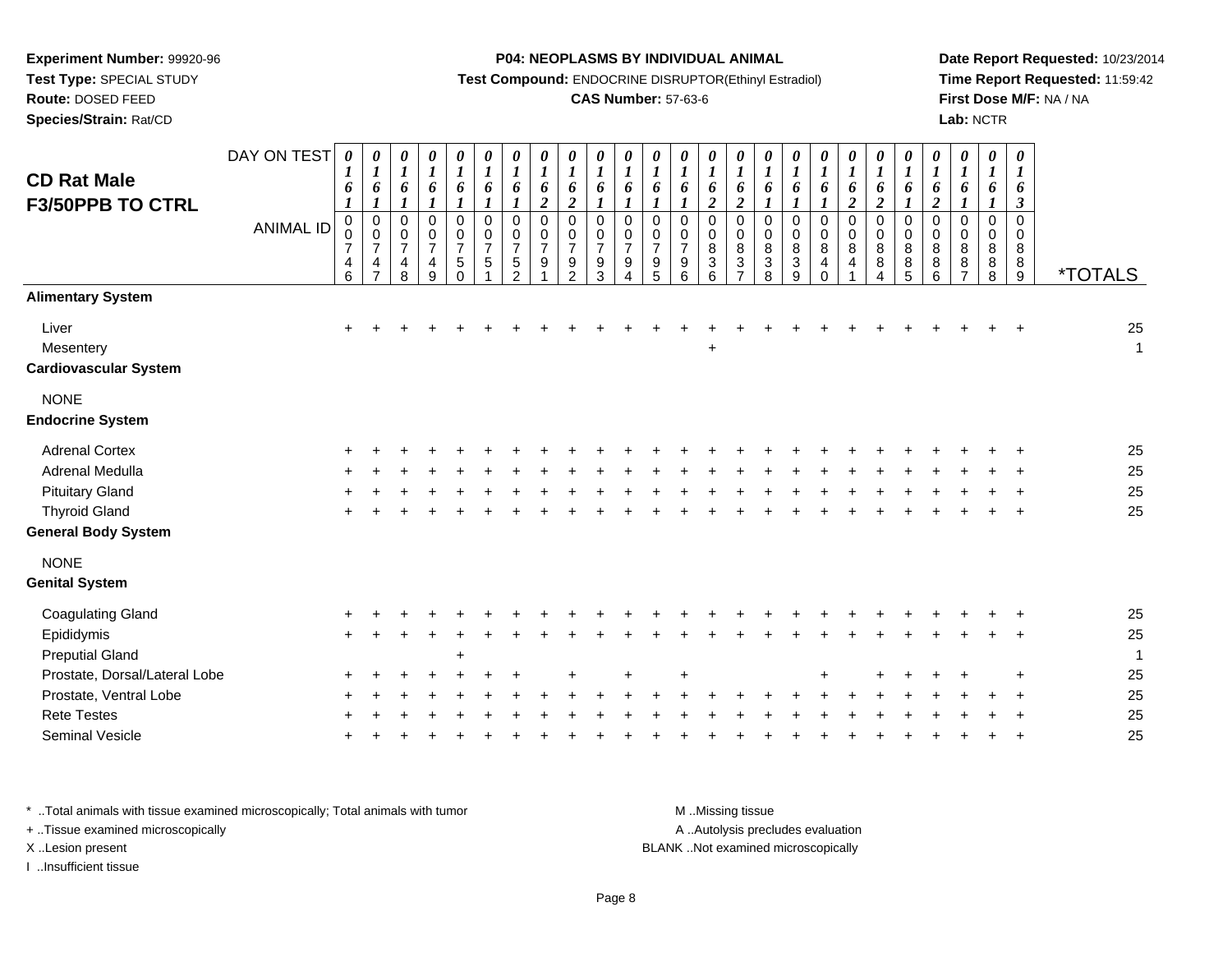**Test Type:** SPECIAL STUDY

## **Route:** DOSED FEED

**Species/Strain:** Rat/CD

#### **P04: NEOPLASMS BY INDIVIDUAL ANIMAL**

**Test Compound:** ENDOCRINE DISRUPTOR(Ethinyl Estradiol)

### **CAS Number:** 57-63-6

**Date Report Requested:** 10/23/2014**Time Report Requested:** 11:59:42**First Dose M/F:** NA / NA**Lab:** NCTR

| <b>CD Rat Male</b>                             | DAY ON TEST      | 0<br>$\bm{l}$<br>6                           | 0<br>$\boldsymbol{l}$<br>6                                        | 0<br>$\boldsymbol{l}$<br>6                           | 0<br>$\boldsymbol{l}$<br>6                 | 0<br>$\boldsymbol{l}$<br>6                                 | 0<br>$\boldsymbol{l}$<br>6                        | 0<br>$\boldsymbol{l}$<br>6                                                 | $\boldsymbol{\theta}$<br>$\boldsymbol{l}$<br>6    | 0<br>$\boldsymbol{l}$<br>6                                       | $\boldsymbol{\theta}$<br>$\boldsymbol{l}$<br>6         | 0<br>$\boldsymbol{l}$<br>6                                   | 0<br>$\boldsymbol{l}$<br>6                           | 0<br>$\boldsymbol{\mathit{1}}$<br>6                                 | 0<br>$\boldsymbol{l}$<br>6                                    | 0<br>$\boldsymbol{l}$<br>6                   | $\boldsymbol{\theta}$<br>$\boldsymbol{l}$<br>6                                     | 0<br>$\boldsymbol{l}$<br>6                                          | $\boldsymbol{\theta}$<br>$\boldsymbol{l}$<br>6                  | 0<br>$\boldsymbol{l}$<br>6          | 0<br>$\boldsymbol{I}$<br>6                             | 0<br>$\boldsymbol{l}$<br>6                           | 0<br>$\boldsymbol{I}$<br>6             | 0<br>$\boldsymbol{l}$<br>6 | 0<br>$\boldsymbol{l}$<br>6                | $\pmb{\theta}$<br>$\boldsymbol{l}$<br>6            |                       |
|------------------------------------------------|------------------|----------------------------------------------|-------------------------------------------------------------------|------------------------------------------------------|--------------------------------------------|------------------------------------------------------------|---------------------------------------------------|----------------------------------------------------------------------------|---------------------------------------------------|------------------------------------------------------------------|--------------------------------------------------------|--------------------------------------------------------------|------------------------------------------------------|---------------------------------------------------------------------|---------------------------------------------------------------|----------------------------------------------|------------------------------------------------------------------------------------|---------------------------------------------------------------------|-----------------------------------------------------------------|-------------------------------------|--------------------------------------------------------|------------------------------------------------------|----------------------------------------|----------------------------|-------------------------------------------|----------------------------------------------------|-----------------------|
| <b>F3/50PPB TO CTRL</b>                        |                  | $\boldsymbol{l}$                             | $\boldsymbol{l}$                                                  | $\boldsymbol{l}$                                     |                                            | 1                                                          | $\boldsymbol{l}$                                  |                                                                            | $\overline{c}$                                    | $\boldsymbol{2}$                                                 | $\boldsymbol{l}$                                       |                                                              |                                                      |                                                                     | $\overline{2}$                                                | $\overline{2}$                               | $\boldsymbol{l}$                                                                   | $\boldsymbol{l}$                                                    |                                                                 | $\boldsymbol{2}$                    | $\overline{c}$                                         | $\mathbf{I}$                                         | $\overline{a}$                         | $\boldsymbol{l}$           | 1                                         | $\boldsymbol{\beta}$                               |                       |
|                                                | <b>ANIMAL ID</b> | $\mathbf 0$<br>0<br>$\overline{7}$<br>4<br>6 | $\mathbf 0$<br>$\pmb{0}$<br>$\overline{7}$<br>4<br>$\overline{7}$ | $\mathbf 0$<br>$\pmb{0}$<br>$\overline{7}$<br>4<br>8 | 0<br>$\pmb{0}$<br>$\overline{7}$<br>4<br>9 | 0<br>$\pmb{0}$<br>$\overline{7}$<br>$\sqrt{5}$<br>$\Omega$ | $\mathbf 0$<br>$\mathsf 0$<br>$\overline{7}$<br>5 | $\mathbf 0$<br>$\pmb{0}$<br>$\overline{7}$<br>$\sqrt{5}$<br>$\mathfrak{D}$ | $\mathbf 0$<br>$\mathbf 0$<br>$\overline{7}$<br>9 | $\Omega$<br>$\mathbf 0$<br>$\overline{7}$<br>9<br>$\mathfrak{p}$ | $\mathbf 0$<br>$\mathbf 0$<br>$\overline{7}$<br>9<br>3 | $\mathbf 0$<br>$\pmb{0}$<br>$\overline{7}$<br>9<br>$\Lambda$ | $\mathbf 0$<br>$\pmb{0}$<br>$\overline{7}$<br>9<br>5 | $\mathbf 0$<br>$\pmb{0}$<br>$\overline{7}$<br>$\boldsymbol{9}$<br>6 | $\mathbf 0$<br>0<br>$\bf 8$<br>$\ensuremath{\mathsf{3}}$<br>6 | $\mathbf 0$<br>0<br>8<br>3<br>$\overline{ }$ | $\mathbf 0$<br>$\pmb{0}$<br>$\bf 8$<br>$\ensuremath{\mathsf{3}}$<br>$\overline{8}$ | $\pmb{0}$<br>$\pmb{0}$<br>$\bf 8$<br>$\ensuremath{\mathsf{3}}$<br>9 | $\pmb{0}$<br>$\pmb{0}$<br>$\bf 8$<br>$\overline{4}$<br>$\Omega$ | $\,0\,$<br>$\pmb{0}$<br>$\bf8$<br>4 | 0<br>0<br>$\bf 8$<br>$\bf 8$<br>$\boldsymbol{\Lambda}$ | $\mathbf 0$<br>$\mathbf 0$<br>$\, 8$<br>$\bf 8$<br>5 | $\Omega$<br>$\mathbf 0$<br>8<br>8<br>6 | 0<br>0<br>8<br>8           | $\mathbf 0$<br>$\mathbf 0$<br>8<br>8<br>8 | $\mathbf 0$<br>0<br>8<br>$\bf 8$<br>$\overline{9}$ | <i><b>*TOTALS</b></i> |
| <b>Testes</b>                                  |                  | $\ddot{}$                                    |                                                                   |                                                      |                                            |                                                            |                                                   |                                                                            |                                                   |                                                                  |                                                        |                                                              |                                                      |                                                                     |                                                               |                                              |                                                                                    |                                                                     |                                                                 |                                     |                                                        |                                                      |                                        |                            |                                           | $\ddot{}$                                          | 25                    |
| <b>Hematopoietic System</b>                    |                  |                                              |                                                                   |                                                      |                                            |                                                            |                                                   |                                                                            |                                                   |                                                                  |                                                        |                                                              |                                                      |                                                                     |                                                               |                                              |                                                                                    |                                                                     |                                                                 |                                     |                                                        |                                                      |                                        |                            |                                           |                                                    |                       |
| <b>Bone Marrow</b>                             |                  |                                              |                                                                   |                                                      |                                            |                                                            |                                                   |                                                                            |                                                   |                                                                  |                                                        |                                                              |                                                      |                                                                     |                                                               |                                              |                                                                                    |                                                                     |                                                                 |                                     |                                                        |                                                      |                                        |                            |                                           |                                                    | 25                    |
| Spleen                                         |                  |                                              |                                                                   |                                                      |                                            |                                                            |                                                   |                                                                            |                                                   |                                                                  |                                                        |                                                              |                                                      |                                                                     |                                                               |                                              |                                                                                    |                                                                     |                                                                 |                                     |                                                        |                                                      |                                        |                            |                                           |                                                    | 25                    |
| Thymus                                         |                  | $\pm$                                        |                                                                   |                                                      |                                            |                                                            |                                                   |                                                                            |                                                   |                                                                  |                                                        |                                                              |                                                      |                                                                     |                                                               |                                              |                                                                                    |                                                                     |                                                                 |                                     |                                                        |                                                      |                                        |                            |                                           | $\ddot{}$                                          | 25                    |
| <b>Integumentary System</b>                    |                  |                                              |                                                                   |                                                      |                                            |                                                            |                                                   |                                                                            |                                                   |                                                                  |                                                        |                                                              |                                                      |                                                                     |                                                               |                                              |                                                                                    |                                                                     |                                                                 |                                     |                                                        |                                                      |                                        |                            |                                           |                                                    |                       |
| Mammary Gland<br><b>Musculoskeletal System</b> |                  | ÷                                            |                                                                   |                                                      |                                            |                                                            |                                                   |                                                                            |                                                   |                                                                  |                                                        |                                                              |                                                      |                                                                     |                                                               |                                              |                                                                                    |                                                                     |                                                                 |                                     |                                                        |                                                      |                                        |                            |                                           | $\ddot{}$                                          | 24                    |
| Bone<br><b>Nervous System</b>                  |                  | $\pm$                                        |                                                                   |                                                      |                                            |                                                            |                                                   |                                                                            |                                                   |                                                                  |                                                        |                                                              |                                                      |                                                                     |                                                               |                                              |                                                                                    |                                                                     |                                                                 |                                     |                                                        |                                                      |                                        |                            |                                           |                                                    | 25                    |
| <b>NONE</b><br><b>Respiratory System</b>       |                  |                                              |                                                                   |                                                      |                                            |                                                            |                                                   |                                                                            |                                                   |                                                                  |                                                        |                                                              |                                                      |                                                                     |                                                               |                                              |                                                                                    |                                                                     |                                                                 |                                     |                                                        |                                                      |                                        |                            |                                           |                                                    |                       |
| <b>NONE</b><br><b>Special Senses System</b>    |                  |                                              |                                                                   |                                                      |                                            |                                                            |                                                   |                                                                            |                                                   |                                                                  |                                                        |                                                              |                                                      |                                                                     |                                                               |                                              |                                                                                    |                                                                     |                                                                 |                                     |                                                        |                                                      |                                        |                            |                                           |                                                    |                       |
| <b>NONE</b><br><b>Urinary System</b>           |                  |                                              |                                                                   |                                                      |                                            |                                                            |                                                   |                                                                            |                                                   |                                                                  |                                                        |                                                              |                                                      |                                                                     |                                                               |                                              |                                                                                    |                                                                     |                                                                 |                                     |                                                        |                                                      |                                        |                            |                                           |                                                    |                       |
| Kidney<br><b>SYSTEMIC LESIONS</b>              |                  |                                              |                                                                   |                                                      |                                            |                                                            |                                                   |                                                                            |                                                   |                                                                  |                                                        |                                                              |                                                      |                                                                     |                                                               |                                              |                                                                                    |                                                                     |                                                                 |                                     |                                                        |                                                      |                                        |                            |                                           |                                                    | 25                    |

\* ..Total animals with tissue examined microscopically; Total animals with tumor **M** . Missing tissue M ..Missing tissue + ..Tissue examined microscopically X ..Lesion present BLANK ..Not examined microscopically

I ..Insufficient tissue

A ..Autolysis precludes evaluation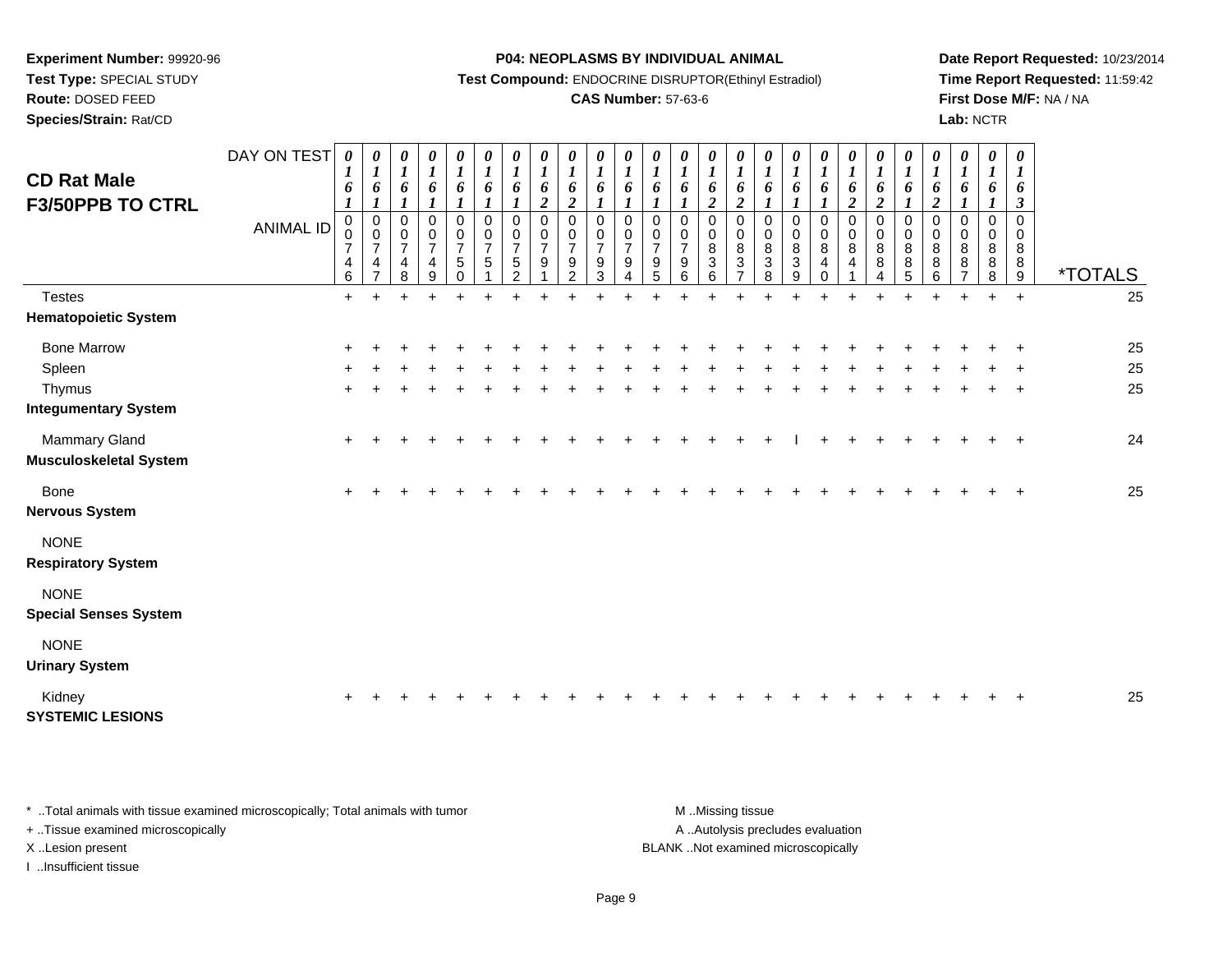**Test Type:** SPECIAL STUDY

**Route:** DOSED FEED

**Species/Strain:** Rat/CD

**P04: NEOPLASMS BY INDIVIDUAL ANIMAL**

**Test Compound:** ENDOCRINE DISRUPTOR(Ethinyl Estradiol)

### **CAS Number:** 57-63-6

**Date Report Requested:** 10/23/2014**Time Report Requested:** 11:59:43**First Dose M/F:** NA / NA**Lab:** NCTR

| <b>CD Rat Male</b><br><b>F3/50PPB TO CTRL</b> | DAY ON TEST | $\boldsymbol{\theta}$<br>o | 0<br>$\bm{b}$ | 0<br>6      | 0<br>o      | $\boldsymbol{\theta}$<br>$\bm{b}$ | 0<br>o                 | $\boldsymbol{\theta}$<br>6  | 0 | $\theta$<br>$\bm{o}$ | 0<br>o                | 0<br>o      | $\theta$<br>$\bm{o}$ | 0<br>$\bm{o}$ | 0<br>o                     | 0<br>$\bm{o}$    | $\boldsymbol{\theta}$<br>O. | $\theta$<br>o         | U<br>$\bm{o}$ | 0<br>o           | $\theta$<br>$\bm{o}$ | $\theta$<br>o | 0<br>o                          | $\boldsymbol{\theta}$<br>6 | $\boldsymbol{\theta}$<br>6 | $\boldsymbol{\theta}$<br>$\bm{o}$ |                       |
|-----------------------------------------------|-------------|----------------------------|---------------|-------------|-------------|-----------------------------------|------------------------|-----------------------------|---|----------------------|-----------------------|-------------|----------------------|---------------|----------------------------|------------------|-----------------------------|-----------------------|---------------|------------------|----------------------|---------------|---------------------------------|----------------------------|----------------------------|-----------------------------------|-----------------------|
|                                               | ANIMAL ID   | 0<br>U<br>4<br>6           | 0<br>U<br>4   | 0<br>0<br>8 | U<br>4<br>a | 5                                 | 0<br>0<br><sub>5</sub> | 0<br>0<br>$\mathbf{p}$<br>ົ | 9 | 0<br>9<br>◠          | 0<br>U<br>9<br>$\sim$ | υ<br>v<br>9 | -9<br>∽              | 9             | U<br>o<br>o<br>3<br>$\sim$ | U<br>v<br>8<br>3 | 8<br>3                      | U<br>U<br>8<br>3<br>9 | 8             | 0<br>0<br>8<br>4 | 8<br>8               | 8             | 0<br>0<br>8<br>8<br>$\sim$<br>h | 0<br>0<br>8<br>8           | 8<br>8                     | 0<br>0<br>8<br>8<br>9             | <i><b>*TOTALS</b></i> |
| Multiple Organ                                |             |                            |               |             |             |                                   |                        |                             |   |                      |                       |             |                      |               |                            |                  |                             |                       |               |                  |                      |               |                                 |                            |                            |                                   | 25                    |

\*\*\*END OF MALE DATA\*\*\*

\* ..Total animals with tissue examined microscopically; Total animals with tumor **M** . Missing tissue M ..Missing tissue

+ ..Tissue examined microscopically

I ..Insufficient tissue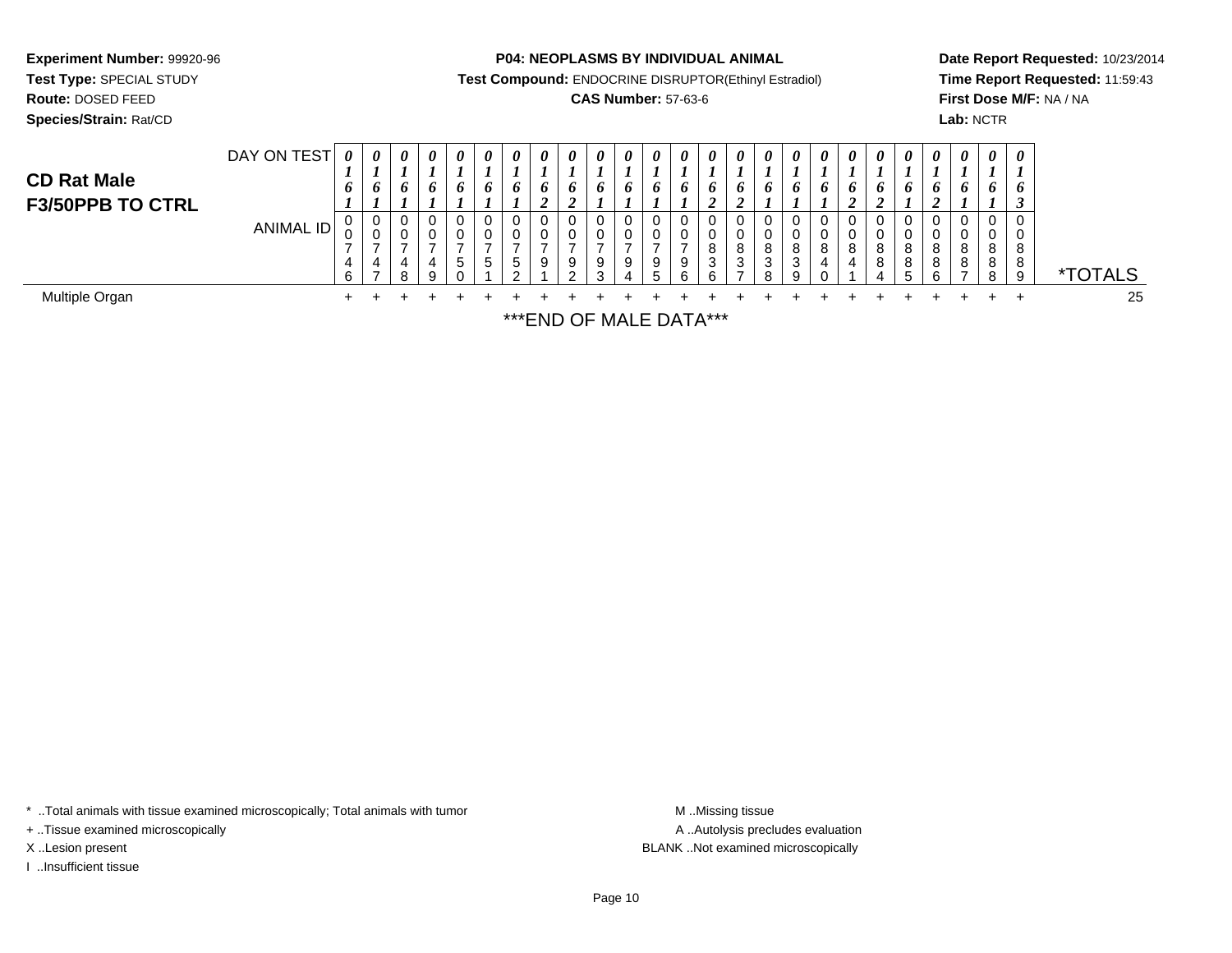**Test Type:** SPECIAL STUDY

**Route:** DOSED FEED

**Species/Strain:** Rat/CD

#### **P04: NEOPLASMS BY INDIVIDUAL ANIMAL**

**Test Compound:** ENDOCRINE DISRUPTOR(Ethinyl Estradiol)

### **CAS Number:** 57-63-6

**Date Report Requested:** 10/23/2014**Time Report Requested:** 11:59:43**First Dose M/F:** NA / NA**Lab:** NCTR

| <b>CD Rat Female</b><br><b>CONTROL</b><br>F <sub>3</sub> | DAY ON TEST<br><b>ANIMAL ID</b> | 0<br>1<br>6<br>$\boldsymbol{l}$<br>0<br>0<br>$\overline{7}$<br>$\pmb{0}$<br>8 | 0<br>$\boldsymbol{l}$<br>6<br>$\boldsymbol{l}$<br>$\pmb{0}$<br>$\pmb{0}$<br>$\overline{7}$<br>$\pmb{0}$<br>9 | 0<br>$\boldsymbol{l}$<br>6<br>$\boldsymbol{l}$<br>$\pmb{0}$<br>$\pmb{0}$<br>$\overline{7}$<br>1<br>$\Omega$ | 0<br>$\boldsymbol{l}$<br>6<br>$\boldsymbol{l}$<br>0<br>$\mathbf 0$<br>$\overline{7}$<br>$\mathbf{1}$ | $\pmb{\theta}$<br>$\boldsymbol{l}$<br>6<br>$\boldsymbol{l}$<br>$\pmb{0}$<br>$\pmb{0}$<br>$\overline{7}$<br>$\overline{1}$<br>$\overline{c}$ | 0<br>$\boldsymbol{l}$<br>6<br>$\boldsymbol{2}$<br>$\pmb{0}$<br>$\mathbf 0$<br>$\overline{7}$<br>$\sqrt{5}$<br>3 | $\boldsymbol{\theta}$<br>$\boldsymbol{l}$<br>6<br>$\boldsymbol{l}$<br>$\pmb{0}$<br>$\mathsf 0$<br>$\overline{7}$<br>$\sqrt{5}$<br>4 | 0<br>$\boldsymbol{l}$<br>6<br>1<br>0<br>0<br>$\overline{7}$<br>5<br>5 | $\pmb{\theta}$<br>$\boldsymbol{l}$<br>6<br>$\boldsymbol{l}$<br>0<br>$\mathbf 0$<br>$\overline{7}$<br>5<br>6 | $\boldsymbol{\theta}$<br>$\boldsymbol{l}$<br>6<br>$\boldsymbol{l}$<br>0<br>$\pmb{0}$<br>$\overline{7}$<br>5<br>$\overline{7}$ | $\begin{matrix} 0 \\ 1 \end{matrix}$<br>6<br>$\boldsymbol{l}$<br>$\pmb{0}$<br>$\pmb{0}$<br>$\overline{7}$<br>$\sqrt{5}$<br>8 | $\pmb{\theta}$<br>$\boldsymbol{l}$<br>6<br>$\overline{2}$<br>0<br>$\mathbf 0$<br>$\overline{7}$<br>$\boldsymbol{9}$<br>$\overline{7}$ | 0<br>$\boldsymbol{l}$<br>6<br>$\overline{2}$<br>$\,0\,$<br>$\pmb{0}$<br>$\overline{7}$<br>$\boldsymbol{9}$<br>8 | 0<br>$\boldsymbol{l}$<br>6<br>$\mathbf 0$<br>$\pmb{0}$<br>$\overline{7}$<br>$\boldsymbol{9}$<br>9 | 0<br>$\boldsymbol{l}$<br>6<br>0<br>$\pmb{0}$<br>$\bf 8$<br>$\pmb{0}$<br>$\Omega$ | $\boldsymbol{\theta}$<br>$\boldsymbol{l}$<br>6<br>$\boldsymbol{l}$<br>0<br>$\pmb{0}$<br>$\bf 8$<br>$\mathbf 0$ | 0<br>$\boldsymbol{l}$<br>6<br>$\boldsymbol{l}$<br>0<br>$\pmb{0}$<br>8<br>$\pmb{0}$<br>$\overline{2}$ | 0<br>$\boldsymbol{l}$<br>6<br>$\boldsymbol{2}$<br>$\mathbf 0$<br>$\mathbf 0$<br>8<br>4<br>$\overline{2}$ | 0<br>$\boldsymbol{l}$<br>6<br>$\overline{2}$<br>0<br>$\pmb{0}$<br>$\bf 8$<br>4<br>3 | 0<br>$\boldsymbol{l}$<br>6<br>$\boldsymbol{2}$<br>$\pmb{0}$<br>$\pmb{0}$<br>$\bf 8$<br>4<br>4 | 0<br>$\boldsymbol{l}$<br>6<br>$\boldsymbol{l}$<br>$\,0\,$<br>0<br>8<br>$\overline{4}$<br>5 | $\boldsymbol{\theta}$<br>$\boldsymbol{l}$<br>6<br>$\boldsymbol{l}$<br>0<br>$\pmb{0}$<br>8<br>4<br>6 | 0<br>$\boldsymbol{l}$<br>6<br>5<br>0<br>0<br>8<br>9<br>$\Omega$ | $\boldsymbol{\theta}$<br>$\boldsymbol{l}$<br>6<br>5<br>$\mathbf 0$<br>$\pmb{0}$<br>$\bf 8$<br>9 | $\boldsymbol{\theta}$<br>$\boldsymbol{l}$<br>6<br>5<br>$\mathbf 0$<br>$\mathbf 0$<br>8<br>9<br>$\overline{2}$ | <i><b>*TOTALS</b></i> |
|----------------------------------------------------------|---------------------------------|-------------------------------------------------------------------------------|--------------------------------------------------------------------------------------------------------------|-------------------------------------------------------------------------------------------------------------|------------------------------------------------------------------------------------------------------|---------------------------------------------------------------------------------------------------------------------------------------------|-----------------------------------------------------------------------------------------------------------------|-------------------------------------------------------------------------------------------------------------------------------------|-----------------------------------------------------------------------|-------------------------------------------------------------------------------------------------------------|-------------------------------------------------------------------------------------------------------------------------------|------------------------------------------------------------------------------------------------------------------------------|---------------------------------------------------------------------------------------------------------------------------------------|-----------------------------------------------------------------------------------------------------------------|---------------------------------------------------------------------------------------------------|----------------------------------------------------------------------------------|----------------------------------------------------------------------------------------------------------------|------------------------------------------------------------------------------------------------------|----------------------------------------------------------------------------------------------------------|-------------------------------------------------------------------------------------|-----------------------------------------------------------------------------------------------|--------------------------------------------------------------------------------------------|-----------------------------------------------------------------------------------------------------|-----------------------------------------------------------------|-------------------------------------------------------------------------------------------------|---------------------------------------------------------------------------------------------------------------|-----------------------|
| <b>Alimentary System</b>                                 |                                 |                                                                               |                                                                                                              |                                                                                                             |                                                                                                      |                                                                                                                                             |                                                                                                                 |                                                                                                                                     |                                                                       |                                                                                                             |                                                                                                                               |                                                                                                                              |                                                                                                                                       |                                                                                                                 |                                                                                                   |                                                                                  |                                                                                                                |                                                                                                      |                                                                                                          |                                                                                     |                                                                                               |                                                                                            |                                                                                                     |                                                                 |                                                                                                 |                                                                                                               |                       |
| Liver<br><b>Cardiovascular System</b>                    |                                 | $\ddot{}$                                                                     |                                                                                                              |                                                                                                             |                                                                                                      |                                                                                                                                             |                                                                                                                 |                                                                                                                                     |                                                                       |                                                                                                             |                                                                                                                               |                                                                                                                              |                                                                                                                                       |                                                                                                                 |                                                                                                   |                                                                                  |                                                                                                                |                                                                                                      |                                                                                                          |                                                                                     |                                                                                               |                                                                                            |                                                                                                     |                                                                 |                                                                                                 |                                                                                                               | 25                    |
| <b>NONE</b><br><b>Endocrine System</b>                   |                                 |                                                                               |                                                                                                              |                                                                                                             |                                                                                                      |                                                                                                                                             |                                                                                                                 |                                                                                                                                     |                                                                       |                                                                                                             |                                                                                                                               |                                                                                                                              |                                                                                                                                       |                                                                                                                 |                                                                                                   |                                                                                  |                                                                                                                |                                                                                                      |                                                                                                          |                                                                                     |                                                                                               |                                                                                            |                                                                                                     |                                                                 |                                                                                                 |                                                                                                               |                       |
| <b>Adrenal Cortex</b>                                    |                                 |                                                                               |                                                                                                              |                                                                                                             |                                                                                                      |                                                                                                                                             |                                                                                                                 |                                                                                                                                     |                                                                       |                                                                                                             |                                                                                                                               |                                                                                                                              |                                                                                                                                       |                                                                                                                 |                                                                                                   |                                                                                  |                                                                                                                |                                                                                                      |                                                                                                          |                                                                                     |                                                                                               |                                                                                            |                                                                                                     |                                                                 |                                                                                                 |                                                                                                               | 25                    |
| Adrenal Medulla                                          |                                 |                                                                               |                                                                                                              |                                                                                                             |                                                                                                      |                                                                                                                                             |                                                                                                                 |                                                                                                                                     |                                                                       |                                                                                                             |                                                                                                                               |                                                                                                                              |                                                                                                                                       |                                                                                                                 |                                                                                                   |                                                                                  |                                                                                                                |                                                                                                      |                                                                                                          |                                                                                     |                                                                                               |                                                                                            |                                                                                                     |                                                                 |                                                                                                 |                                                                                                               | 25                    |
| <b>Pituitary Gland</b>                                   |                                 |                                                                               |                                                                                                              |                                                                                                             |                                                                                                      |                                                                                                                                             |                                                                                                                 |                                                                                                                                     |                                                                       |                                                                                                             |                                                                                                                               |                                                                                                                              |                                                                                                                                       |                                                                                                                 |                                                                                                   |                                                                                  |                                                                                                                |                                                                                                      |                                                                                                          |                                                                                     |                                                                                               |                                                                                            |                                                                                                     |                                                                 |                                                                                                 |                                                                                                               | 25                    |
| <b>Thyroid Gland</b>                                     |                                 | ÷                                                                             |                                                                                                              |                                                                                                             |                                                                                                      |                                                                                                                                             |                                                                                                                 |                                                                                                                                     |                                                                       |                                                                                                             |                                                                                                                               |                                                                                                                              |                                                                                                                                       |                                                                                                                 |                                                                                                   |                                                                                  |                                                                                                                |                                                                                                      |                                                                                                          |                                                                                     |                                                                                               |                                                                                            |                                                                                                     |                                                                 |                                                                                                 | $\overline{1}$                                                                                                | 25                    |
| <b>General Body System</b>                               |                                 |                                                                               |                                                                                                              |                                                                                                             |                                                                                                      |                                                                                                                                             |                                                                                                                 |                                                                                                                                     |                                                                       |                                                                                                             |                                                                                                                               |                                                                                                                              |                                                                                                                                       |                                                                                                                 |                                                                                                   |                                                                                  |                                                                                                                |                                                                                                      |                                                                                                          |                                                                                     |                                                                                               |                                                                                            |                                                                                                     |                                                                 |                                                                                                 |                                                                                                               |                       |
| <b>NONE</b>                                              |                                 |                                                                               |                                                                                                              |                                                                                                             |                                                                                                      |                                                                                                                                             |                                                                                                                 |                                                                                                                                     |                                                                       |                                                                                                             |                                                                                                                               |                                                                                                                              |                                                                                                                                       |                                                                                                                 |                                                                                                   |                                                                                  |                                                                                                                |                                                                                                      |                                                                                                          |                                                                                     |                                                                                               |                                                                                            |                                                                                                     |                                                                 |                                                                                                 |                                                                                                               |                       |
| <b>Genital System</b>                                    |                                 |                                                                               |                                                                                                              |                                                                                                             |                                                                                                      |                                                                                                                                             |                                                                                                                 |                                                                                                                                     |                                                                       |                                                                                                             |                                                                                                                               |                                                                                                                              |                                                                                                                                       |                                                                                                                 |                                                                                                   |                                                                                  |                                                                                                                |                                                                                                      |                                                                                                          |                                                                                     |                                                                                               |                                                                                            |                                                                                                     |                                                                 |                                                                                                 |                                                                                                               |                       |
| Ovary                                                    |                                 |                                                                               |                                                                                                              |                                                                                                             |                                                                                                      |                                                                                                                                             |                                                                                                                 |                                                                                                                                     |                                                                       |                                                                                                             |                                                                                                                               |                                                                                                                              |                                                                                                                                       |                                                                                                                 |                                                                                                   |                                                                                  |                                                                                                                |                                                                                                      |                                                                                                          |                                                                                     |                                                                                               |                                                                                            |                                                                                                     |                                                                 |                                                                                                 |                                                                                                               | 25                    |
| Oviduct                                                  |                                 |                                                                               |                                                                                                              |                                                                                                             |                                                                                                      |                                                                                                                                             |                                                                                                                 |                                                                                                                                     |                                                                       |                                                                                                             |                                                                                                                               |                                                                                                                              |                                                                                                                                       |                                                                                                                 |                                                                                                   |                                                                                  |                                                                                                                |                                                                                                      |                                                                                                          |                                                                                     |                                                                                               |                                                                                            |                                                                                                     |                                                                 |                                                                                                 |                                                                                                               | 25                    |
| <b>Uterus</b>                                            |                                 |                                                                               |                                                                                                              |                                                                                                             |                                                                                                      |                                                                                                                                             |                                                                                                                 |                                                                                                                                     |                                                                       |                                                                                                             |                                                                                                                               |                                                                                                                              |                                                                                                                                       |                                                                                                                 |                                                                                                   |                                                                                  |                                                                                                                |                                                                                                      |                                                                                                          |                                                                                     |                                                                                               |                                                                                            |                                                                                                     |                                                                 |                                                                                                 |                                                                                                               | 25                    |
| Vagina                                                   |                                 | $+$                                                                           |                                                                                                              |                                                                                                             |                                                                                                      |                                                                                                                                             |                                                                                                                 |                                                                                                                                     |                                                                       |                                                                                                             |                                                                                                                               |                                                                                                                              |                                                                                                                                       |                                                                                                                 |                                                                                                   |                                                                                  |                                                                                                                |                                                                                                      |                                                                                                          |                                                                                     |                                                                                               |                                                                                            |                                                                                                     |                                                                 |                                                                                                 | $\overline{1}$                                                                                                | 25                    |
| <b>Hematopoietic System</b>                              |                                 |                                                                               |                                                                                                              |                                                                                                             |                                                                                                      |                                                                                                                                             |                                                                                                                 |                                                                                                                                     |                                                                       |                                                                                                             |                                                                                                                               |                                                                                                                              |                                                                                                                                       |                                                                                                                 |                                                                                                   |                                                                                  |                                                                                                                |                                                                                                      |                                                                                                          |                                                                                     |                                                                                               |                                                                                            |                                                                                                     |                                                                 |                                                                                                 |                                                                                                               |                       |
| <b>Bone Marrow</b>                                       |                                 |                                                                               |                                                                                                              |                                                                                                             |                                                                                                      |                                                                                                                                             |                                                                                                                 |                                                                                                                                     |                                                                       |                                                                                                             |                                                                                                                               |                                                                                                                              |                                                                                                                                       |                                                                                                                 |                                                                                                   |                                                                                  |                                                                                                                |                                                                                                      |                                                                                                          |                                                                                     |                                                                                               |                                                                                            |                                                                                                     |                                                                 |                                                                                                 |                                                                                                               | 25                    |
| Spleen                                                   |                                 |                                                                               |                                                                                                              |                                                                                                             |                                                                                                      |                                                                                                                                             |                                                                                                                 |                                                                                                                                     |                                                                       |                                                                                                             |                                                                                                                               |                                                                                                                              |                                                                                                                                       |                                                                                                                 |                                                                                                   |                                                                                  |                                                                                                                |                                                                                                      |                                                                                                          |                                                                                     |                                                                                               |                                                                                            |                                                                                                     |                                                                 |                                                                                                 |                                                                                                               | 25                    |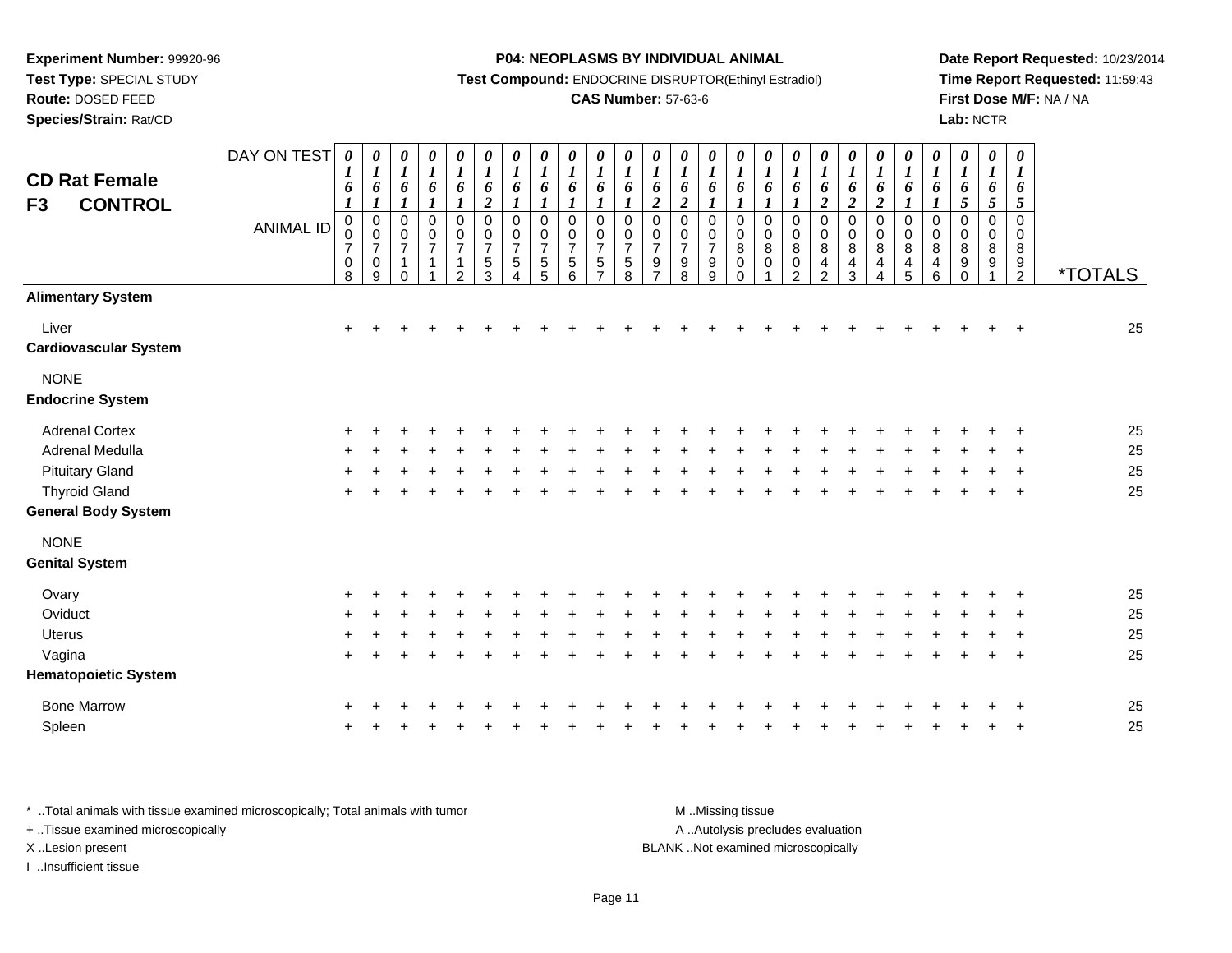**Test Type:** SPECIAL STUDY

**Route:** DOSED FEED

**Species/Strain:** Rat/CD

#### **P04: NEOPLASMS BY INDIVIDUAL ANIMAL**

**Test Compound:** ENDOCRINE DISRUPTOR(Ethinyl Estradiol)

### **CAS Number:** 57-63-6

**Date Report Requested:** 10/23/2014**Time Report Requested:** 11:59:43**First Dose M/F:** NA / NA**Lab:** NCTR

| <b>CD Rat Female</b><br><b>CONTROL</b><br>F3   | DAY ON TEST<br><b>ANIMAL ID</b> | 0<br>$\boldsymbol{l}$<br>6<br>$\boldsymbol{\mathit{I}}$<br>$\mathbf 0$<br>0<br>$\overline{7}$<br>$\mathbf 0$<br>8 | $\boldsymbol{\theta}$<br>$\boldsymbol{l}$<br>6<br>$\boldsymbol{l}$<br>$\mathbf 0$<br>$\pmb{0}$<br>$\overline{7}$<br>$\mathbf 0$<br>9 | $\frac{\theta}{I}$<br>6<br>$\boldsymbol{l}$<br>0<br>$\pmb{0}$<br>$\boldsymbol{7}$<br>$\mathbf 1$<br>$\Omega$ | $\begin{matrix} 0 \\ 1 \end{matrix}$<br>6<br>$\pmb{0}$<br>$\pmb{0}$<br>$\boldsymbol{7}$ | $\boldsymbol{\theta}$<br>$\boldsymbol{I}$<br>6<br>0<br>$\boldsymbol{0}$<br>$\overline{7}$<br>$\mathbf{1}$<br>$\mathcal{P}$ | 0<br>$\boldsymbol{l}$<br>6<br>$\boldsymbol{2}$<br>$\mathbf 0$<br>$\mathbf 0$<br>$\boldsymbol{7}$<br>5<br>3 | 0<br>$\boldsymbol{I}$<br>6<br>$\mathbf 0$<br>$\pmb{0}$<br>$\overline{7}$<br>5<br>4 | 0<br>$\boldsymbol{l}$<br>6<br>$\Omega$<br>0<br>$\overline{7}$<br>5<br>5 | $\boldsymbol{\theta}$<br>$\boldsymbol{l}$<br>6<br>$\Omega$<br>0<br>$\overline{7}$<br>5<br>6 | $\boldsymbol{\theta}$<br>$\boldsymbol{l}$<br>6<br>$\boldsymbol{l}$<br>$\Omega$<br>0<br>$\overline{7}$<br>5 | 0<br>$\boldsymbol{l}$<br>6<br>$\mathbf 0$<br>0<br>$\overline{7}$<br>$\sqrt{5}$<br>8 | 0<br>$\boldsymbol{l}$<br>6<br>$\overline{2}$<br>$\Omega$<br>0<br>$\overline{7}$<br>9 | 0<br>$\boldsymbol{l}$<br>6<br>$\boldsymbol{2}$<br>$\Omega$<br>$\pmb{0}$<br>$\boldsymbol{7}$<br>$\boldsymbol{9}$<br>8 | $\frac{\theta}{1}$<br>6<br>$\mathbf 0$<br>$\pmb{0}$<br>$\boldsymbol{7}$<br>$\boldsymbol{9}$<br>9 | $\frac{\theta}{I}$<br>6<br>$\Omega$<br>$\,0\,$<br>$\bf8$<br>$\pmb{0}$<br>$\Omega$ | $\boldsymbol{\theta}$<br>$\boldsymbol{l}$<br>6<br>$\Omega$<br>0<br>$\bf 8$<br>$\mathbf 0$ | $\boldsymbol{l}$<br>6<br>1<br>$\mathbf 0$<br>$\mathbf 0$<br>$\bf 8$<br>$\mathbf 0$<br>$\mathcal{P}$ | 0<br>$\boldsymbol{l}$<br>6<br>$\overline{c}$<br>$\mathbf 0$<br>$\pmb{0}$<br>$\bf 8$<br>4<br>$\mathcal{P}$ | 0<br>$\boldsymbol{l}$<br>6<br>$\overline{\mathbf{c}}$<br>0<br>$\pmb{0}$<br>8<br>4<br>3 | 0<br>$\boldsymbol{l}$<br>6<br>$\boldsymbol{2}$<br>0<br>$\pmb{0}$<br>$\bf 8$<br>$\overline{4}$<br>4 | 0<br>$\boldsymbol{l}$<br>6<br>$\mathbf 0$<br>$\mathbf 0$<br>8<br>4<br>5 | $\begin{matrix} 0 \\ 1 \end{matrix}$<br>6<br>$\mathbf 0$<br>$\pmb{0}$<br>$\bf 8$<br>4<br>6 | $\frac{\theta}{I}$<br>6<br>$5\overline{)}$<br>0<br>0<br>8<br>9<br>$\Omega$ | 0<br>$\boldsymbol{l}$<br>6<br>5<br>$\Omega$<br>0<br>8<br>9 | $\boldsymbol{\theta}$<br>$\boldsymbol{l}$<br>6<br>5<br>$\Omega$<br>0<br>8<br>$\boldsymbol{9}$<br>$\overline{2}$ | <i><b>*TOTALS</b></i> |
|------------------------------------------------|---------------------------------|-------------------------------------------------------------------------------------------------------------------|--------------------------------------------------------------------------------------------------------------------------------------|--------------------------------------------------------------------------------------------------------------|-----------------------------------------------------------------------------------------|----------------------------------------------------------------------------------------------------------------------------|------------------------------------------------------------------------------------------------------------|------------------------------------------------------------------------------------|-------------------------------------------------------------------------|---------------------------------------------------------------------------------------------|------------------------------------------------------------------------------------------------------------|-------------------------------------------------------------------------------------|--------------------------------------------------------------------------------------|----------------------------------------------------------------------------------------------------------------------|--------------------------------------------------------------------------------------------------|-----------------------------------------------------------------------------------|-------------------------------------------------------------------------------------------|-----------------------------------------------------------------------------------------------------|-----------------------------------------------------------------------------------------------------------|----------------------------------------------------------------------------------------|----------------------------------------------------------------------------------------------------|-------------------------------------------------------------------------|--------------------------------------------------------------------------------------------|----------------------------------------------------------------------------|------------------------------------------------------------|-----------------------------------------------------------------------------------------------------------------|-----------------------|
| Thymus<br><b>Integumentary System</b>          |                                 | $+$                                                                                                               |                                                                                                                                      |                                                                                                              |                                                                                         |                                                                                                                            |                                                                                                            |                                                                                    |                                                                         |                                                                                             |                                                                                                            |                                                                                     |                                                                                      |                                                                                                                      |                                                                                                  |                                                                                   |                                                                                           |                                                                                                     |                                                                                                           |                                                                                        |                                                                                                    |                                                                         |                                                                                            | $\ddot{}$                                                                  |                                                            | $+$                                                                                                             | 25                    |
| Mammary Gland<br><b>Musculoskeletal System</b> |                                 | $\ddot{}$                                                                                                         |                                                                                                                                      |                                                                                                              |                                                                                         |                                                                                                                            |                                                                                                            |                                                                                    |                                                                         |                                                                                             |                                                                                                            |                                                                                     |                                                                                      |                                                                                                                      |                                                                                                  |                                                                                   |                                                                                           |                                                                                                     |                                                                                                           |                                                                                        |                                                                                                    |                                                                         |                                                                                            |                                                                            |                                                            |                                                                                                                 | 25                    |
| Bone<br><b>Nervous System</b>                  |                                 | $\ddot{}$                                                                                                         |                                                                                                                                      |                                                                                                              |                                                                                         |                                                                                                                            |                                                                                                            |                                                                                    |                                                                         |                                                                                             |                                                                                                            |                                                                                     |                                                                                      |                                                                                                                      |                                                                                                  |                                                                                   |                                                                                           |                                                                                                     |                                                                                                           |                                                                                        |                                                                                                    |                                                                         |                                                                                            |                                                                            |                                                            | $\ddot{}$                                                                                                       | 25                    |
| <b>NONE</b><br><b>Respiratory System</b>       |                                 |                                                                                                                   |                                                                                                                                      |                                                                                                              |                                                                                         |                                                                                                                            |                                                                                                            |                                                                                    |                                                                         |                                                                                             |                                                                                                            |                                                                                     |                                                                                      |                                                                                                                      |                                                                                                  |                                                                                   |                                                                                           |                                                                                                     |                                                                                                           |                                                                                        |                                                                                                    |                                                                         |                                                                                            |                                                                            |                                                            |                                                                                                                 |                       |
| <b>NONE</b><br><b>Special Senses System</b>    |                                 |                                                                                                                   |                                                                                                                                      |                                                                                                              |                                                                                         |                                                                                                                            |                                                                                                            |                                                                                    |                                                                         |                                                                                             |                                                                                                            |                                                                                     |                                                                                      |                                                                                                                      |                                                                                                  |                                                                                   |                                                                                           |                                                                                                     |                                                                                                           |                                                                                        |                                                                                                    |                                                                         |                                                                                            |                                                                            |                                                            |                                                                                                                 |                       |
| <b>NONE</b><br><b>Urinary System</b>           |                                 |                                                                                                                   |                                                                                                                                      |                                                                                                              |                                                                                         |                                                                                                                            |                                                                                                            |                                                                                    |                                                                         |                                                                                             |                                                                                                            |                                                                                     |                                                                                      |                                                                                                                      |                                                                                                  |                                                                                   |                                                                                           |                                                                                                     |                                                                                                           |                                                                                        |                                                                                                    |                                                                         |                                                                                            |                                                                            |                                                            |                                                                                                                 |                       |
| Kidney<br><b>SYSTEMIC LESIONS</b>              |                                 | +                                                                                                                 |                                                                                                                                      |                                                                                                              |                                                                                         |                                                                                                                            |                                                                                                            |                                                                                    |                                                                         |                                                                                             |                                                                                                            |                                                                                     |                                                                                      |                                                                                                                      |                                                                                                  |                                                                                   |                                                                                           |                                                                                                     |                                                                                                           |                                                                                        |                                                                                                    |                                                                         |                                                                                            |                                                                            |                                                            |                                                                                                                 | 25                    |
| Multiple Organ                                 |                                 | ٠                                                                                                                 |                                                                                                                                      |                                                                                                              |                                                                                         |                                                                                                                            |                                                                                                            |                                                                                    |                                                                         |                                                                                             |                                                                                                            |                                                                                     |                                                                                      |                                                                                                                      |                                                                                                  |                                                                                   |                                                                                           |                                                                                                     |                                                                                                           |                                                                                        |                                                                                                    |                                                                         |                                                                                            |                                                                            |                                                            |                                                                                                                 | 25                    |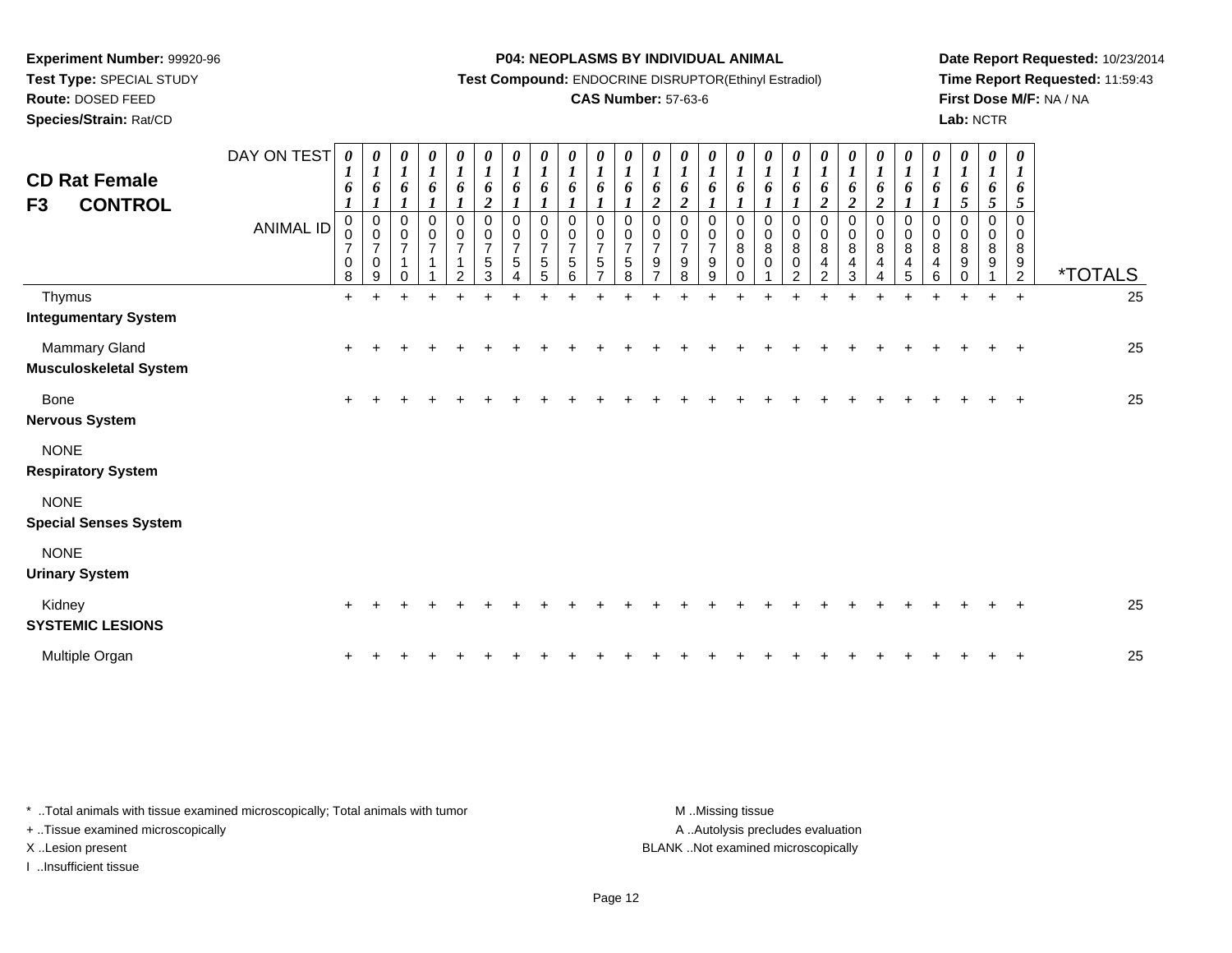**Experiment Number:** 99920-96**Test Type:** SPECIAL STUDY

**Route:** DOSED FEED

**Species/Strain:** Rat/CD

#### **P04: NEOPLASMS BY INDIVIDUAL ANIMAL**

**Test Compound:** ENDOCRINE DISRUPTOR(Ethinyl Estradiol)

### **CAS Number:** 57-63-6

**Date Report Requested:** 10/23/2014**Time Report Requested:** 11:59:43**First Dose M/F:** NA / NA**Lab:** NCTR

| <b>CD Rat Female</b><br><b>F3/2PPB TO CTRL</b>           | DAY ON TEST<br><b>ANIMAL ID</b> | $\boldsymbol{\theta}$<br>6<br>$\pmb{0}$<br>$\pmb{0}$<br>$\overline{7}$<br>$\mathbf 1$<br>$\mathbf{3}$ | 0<br>$\boldsymbol{l}$<br>6<br>$\boldsymbol{l}$<br>$\pmb{0}$<br>0<br>$\boldsymbol{7}$<br>1<br>4 | 0<br>$\boldsymbol{l}$<br>6<br>$\boldsymbol{l}$<br>$\pmb{0}$<br>0<br>$\overline{7}$<br>$\mathbf{1}$<br>5 | $\boldsymbol{\theta}$<br>$\boldsymbol{l}$<br>6<br>$\boldsymbol{l}$<br>$\overline{0}$<br>0<br>$\overline{7}$<br>$\mathbf{1}$<br>6 | 0<br>$\boldsymbol{l}$<br>6<br>$\boldsymbol{l}$<br>$\mathbf 0$<br>$\frac{0}{7}$<br>$\mathbf{1}$ | $\pmb{\theta}$<br>$\boldsymbol{l}$<br>6<br>$\boldsymbol{l}$<br>$\pmb{0}$<br>$\pmb{0}$<br>$\overline{7}$<br>1<br>8 | $\pmb{\theta}$<br>$\boldsymbol{l}$<br>6<br>$\boldsymbol{l}$<br>$\mathbf 0$<br>$\begin{array}{c} 0 \\ 7 \end{array}$<br>5<br>9 | $\pmb{\theta}$<br>$\boldsymbol{l}$<br>6<br>$\boldsymbol{l}$<br>$\mathbf 0$<br>$\frac{0}{7}$<br>6<br>$\Omega$ | $\boldsymbol{\theta}$<br>$\boldsymbol{l}$<br>6<br>$\boldsymbol{l}$<br>$\mathbf 0$<br>$\mathbf 0$<br>$\overline{7}$<br>6 | $\pmb{\theta}$<br>$\boldsymbol{l}$<br>6<br>$\boldsymbol{l}$<br>$\mathbf 0$<br>0<br>$\overline{7}$<br>6<br>$\mathfrak{p}$ | 0<br>$\boldsymbol{l}$<br>6<br>$\boldsymbol{l}$<br>$\mathbf 0$<br>0<br>$\overline{7}$<br>$\,6\,$<br>3 | $\frac{\theta}{I}$<br>6<br>$\Omega$<br>0<br>$\overline{7}$<br>$\,6\,$<br>$\overline{\mathbf{4}}$ | 0<br>$\boldsymbol{l}$<br>6<br>0<br>0<br>$\overline{8}$<br>$\pmb{0}$<br>3 | $\boldsymbol{\theta}$<br>$\boldsymbol{l}$<br>6<br>$\boldsymbol{l}$<br>$\mathbf 0$<br>$\mathbf 0$<br>$\overline{8}$<br>$\pmb{0}$<br>4 | 0<br>$\boldsymbol{l}$<br>6<br>$\boldsymbol{l}$<br>$\mathbf 0$<br>0<br>8<br>$\mathsf 0$<br>5 | $\boldsymbol{\theta}$<br>$\boldsymbol{l}$<br>6<br>$\boldsymbol{l}$<br>$\pmb{0}$<br>0<br>$\bf 8$<br>$\pmb{0}$<br>6 | $\boldsymbol{\theta}$<br>$\boldsymbol{l}$<br>6<br>$\boldsymbol{l}$<br>$\mathbf 0$<br>$\mathbf 0$<br>$\overline{8}$<br>$\pmb{0}$<br>$\overline{z}$ | $\begin{matrix} 0 \\ 1 \end{matrix}$<br>6<br>$\boldsymbol{2}$<br>$\mbox{O}$<br>$\begin{array}{c} 0 \\ 8 \\ 4 \end{array}$<br>7 | $\boldsymbol{\theta}$<br>$\boldsymbol{l}$<br>6<br>$\boldsymbol{l}$<br>$\pmb{0}$<br>$_{\rm 8}^{\rm 0}$<br>$\overline{\mathbf{4}}$<br>8 | 0<br>$\boldsymbol{I}$<br>6<br>$\mathbf 0$<br>0<br>8<br>4<br>9 | $\boldsymbol{\theta}$<br>$\boldsymbol{l}$<br>6<br>$\mathbf{I}$<br>$\pmb{0}$<br>0<br>$\bf 8$<br>$\sqrt{5}$<br>$\Omega$ | 0<br>$\boldsymbol{l}$<br>6<br>1<br>$\Omega$<br>0<br>8<br>5 | 0<br>$\boldsymbol{l}$<br>6<br>$\boldsymbol{l}$<br>$\Omega$<br>0<br>8<br>$\,$ 5 $\,$<br>2 | $\boldsymbol{\theta}$<br>$\boldsymbol{l}$<br>6<br>$\overline{5}$<br>$\overline{0}$<br>0<br>8<br>$9\,$<br>3 | 0<br>$\boldsymbol{l}$<br>6<br>5<br>$\mathbf 0$<br>0<br>8<br>9<br>$\overline{4}$ | <i><b>*TOTALS</b></i> |
|----------------------------------------------------------|---------------------------------|-------------------------------------------------------------------------------------------------------|------------------------------------------------------------------------------------------------|---------------------------------------------------------------------------------------------------------|----------------------------------------------------------------------------------------------------------------------------------|------------------------------------------------------------------------------------------------|-------------------------------------------------------------------------------------------------------------------|-------------------------------------------------------------------------------------------------------------------------------|--------------------------------------------------------------------------------------------------------------|-------------------------------------------------------------------------------------------------------------------------|--------------------------------------------------------------------------------------------------------------------------|------------------------------------------------------------------------------------------------------|--------------------------------------------------------------------------------------------------|--------------------------------------------------------------------------|--------------------------------------------------------------------------------------------------------------------------------------|---------------------------------------------------------------------------------------------|-------------------------------------------------------------------------------------------------------------------|---------------------------------------------------------------------------------------------------------------------------------------------------|--------------------------------------------------------------------------------------------------------------------------------|---------------------------------------------------------------------------------------------------------------------------------------|---------------------------------------------------------------|-----------------------------------------------------------------------------------------------------------------------|------------------------------------------------------------|------------------------------------------------------------------------------------------|------------------------------------------------------------------------------------------------------------|---------------------------------------------------------------------------------|-----------------------|
| <b>Alimentary System</b>                                 |                                 |                                                                                                       |                                                                                                |                                                                                                         |                                                                                                                                  |                                                                                                |                                                                                                                   |                                                                                                                               |                                                                                                              |                                                                                                                         |                                                                                                                          |                                                                                                      |                                                                                                  |                                                                          |                                                                                                                                      |                                                                                             |                                                                                                                   |                                                                                                                                                   |                                                                                                                                |                                                                                                                                       |                                                               |                                                                                                                       |                                                            |                                                                                          |                                                                                                            |                                                                                 |                       |
| Intestine Small, Jejunum<br><b>Cardiovascular System</b> |                                 |                                                                                                       |                                                                                                |                                                                                                         |                                                                                                                                  |                                                                                                |                                                                                                                   |                                                                                                                               |                                                                                                              |                                                                                                                         |                                                                                                                          |                                                                                                      |                                                                                                  |                                                                          |                                                                                                                                      |                                                                                             |                                                                                                                   |                                                                                                                                                   |                                                                                                                                |                                                                                                                                       |                                                               | $\ddot{}$                                                                                                             |                                                            |                                                                                          |                                                                                                            |                                                                                 | $\mathbf{1}$          |
| <b>NONE</b><br><b>Endocrine System</b>                   |                                 |                                                                                                       |                                                                                                |                                                                                                         |                                                                                                                                  |                                                                                                |                                                                                                                   |                                                                                                                               |                                                                                                              |                                                                                                                         |                                                                                                                          |                                                                                                      |                                                                                                  |                                                                          |                                                                                                                                      |                                                                                             |                                                                                                                   |                                                                                                                                                   |                                                                                                                                |                                                                                                                                       |                                                               |                                                                                                                       |                                                            |                                                                                          |                                                                                                            |                                                                                 |                       |
| <b>NONE</b><br><b>General Body System</b>                |                                 |                                                                                                       |                                                                                                |                                                                                                         |                                                                                                                                  |                                                                                                |                                                                                                                   |                                                                                                                               |                                                                                                              |                                                                                                                         |                                                                                                                          |                                                                                                      |                                                                                                  |                                                                          |                                                                                                                                      |                                                                                             |                                                                                                                   |                                                                                                                                                   |                                                                                                                                |                                                                                                                                       |                                                               |                                                                                                                       |                                                            |                                                                                          |                                                                                                            |                                                                                 |                       |
| <b>NONE</b><br><b>Genital System</b>                     |                                 |                                                                                                       |                                                                                                |                                                                                                         |                                                                                                                                  |                                                                                                |                                                                                                                   |                                                                                                                               |                                                                                                              |                                                                                                                         |                                                                                                                          |                                                                                                      |                                                                                                  |                                                                          |                                                                                                                                      |                                                                                             |                                                                                                                   |                                                                                                                                                   |                                                                                                                                |                                                                                                                                       |                                                               |                                                                                                                       |                                                            |                                                                                          |                                                                                                            |                                                                                 |                       |
| <b>Clitoral Gland</b>                                    |                                 |                                                                                                       |                                                                                                |                                                                                                         |                                                                                                                                  |                                                                                                |                                                                                                                   |                                                                                                                               |                                                                                                              |                                                                                                                         | $\ddot{}$                                                                                                                |                                                                                                      |                                                                                                  |                                                                          |                                                                                                                                      |                                                                                             |                                                                                                                   |                                                                                                                                                   |                                                                                                                                | $\ddot{}$                                                                                                                             | $\ddot{}$                                                     |                                                                                                                       |                                                            |                                                                                          |                                                                                                            |                                                                                 | 3                     |
| Ovary                                                    |                                 |                                                                                                       |                                                                                                |                                                                                                         |                                                                                                                                  |                                                                                                |                                                                                                                   |                                                                                                                               |                                                                                                              |                                                                                                                         |                                                                                                                          |                                                                                                      |                                                                                                  |                                                                          |                                                                                                                                      |                                                                                             |                                                                                                                   |                                                                                                                                                   |                                                                                                                                |                                                                                                                                       |                                                               |                                                                                                                       |                                                            |                                                                                          |                                                                                                            |                                                                                 | 25                    |
| Oviduct                                                  |                                 |                                                                                                       |                                                                                                |                                                                                                         |                                                                                                                                  |                                                                                                |                                                                                                                   |                                                                                                                               |                                                                                                              |                                                                                                                         |                                                                                                                          |                                                                                                      |                                                                                                  |                                                                          |                                                                                                                                      |                                                                                             |                                                                                                                   |                                                                                                                                                   |                                                                                                                                |                                                                                                                                       |                                                               |                                                                                                                       |                                                            |                                                                                          |                                                                                                            |                                                                                 | 25                    |
| <b>Uterus</b>                                            |                                 |                                                                                                       |                                                                                                |                                                                                                         |                                                                                                                                  |                                                                                                |                                                                                                                   |                                                                                                                               |                                                                                                              |                                                                                                                         |                                                                                                                          |                                                                                                      |                                                                                                  |                                                                          |                                                                                                                                      |                                                                                             |                                                                                                                   |                                                                                                                                                   |                                                                                                                                |                                                                                                                                       |                                                               |                                                                                                                       |                                                            |                                                                                          |                                                                                                            |                                                                                 | 25                    |
| Vagina                                                   |                                 |                                                                                                       |                                                                                                |                                                                                                         |                                                                                                                                  |                                                                                                |                                                                                                                   |                                                                                                                               |                                                                                                              |                                                                                                                         |                                                                                                                          |                                                                                                      |                                                                                                  |                                                                          |                                                                                                                                      |                                                                                             |                                                                                                                   |                                                                                                                                                   |                                                                                                                                |                                                                                                                                       |                                                               |                                                                                                                       |                                                            |                                                                                          |                                                                                                            | $\ddot{}$                                                                       | 25                    |
| <b>Hematopoietic System</b>                              |                                 |                                                                                                       |                                                                                                |                                                                                                         |                                                                                                                                  |                                                                                                |                                                                                                                   |                                                                                                                               |                                                                                                              |                                                                                                                         |                                                                                                                          |                                                                                                      |                                                                                                  |                                                                          |                                                                                                                                      |                                                                                             |                                                                                                                   |                                                                                                                                                   |                                                                                                                                |                                                                                                                                       |                                                               |                                                                                                                       |                                                            |                                                                                          |                                                                                                            |                                                                                 |                       |
| <b>NONE</b>                                              |                                 |                                                                                                       |                                                                                                |                                                                                                         |                                                                                                                                  |                                                                                                |                                                                                                                   |                                                                                                                               |                                                                                                              |                                                                                                                         |                                                                                                                          |                                                                                                      |                                                                                                  |                                                                          |                                                                                                                                      |                                                                                             |                                                                                                                   |                                                                                                                                                   |                                                                                                                                |                                                                                                                                       |                                                               |                                                                                                                       |                                                            |                                                                                          |                                                                                                            |                                                                                 |                       |
| <b>Integumentary System</b>                              |                                 |                                                                                                       |                                                                                                |                                                                                                         |                                                                                                                                  |                                                                                                |                                                                                                                   |                                                                                                                               |                                                                                                              |                                                                                                                         |                                                                                                                          |                                                                                                      |                                                                                                  |                                                                          |                                                                                                                                      |                                                                                             |                                                                                                                   |                                                                                                                                                   |                                                                                                                                |                                                                                                                                       |                                                               |                                                                                                                       |                                                            |                                                                                          |                                                                                                            |                                                                                 |                       |
| Mammary Gland                                            |                                 |                                                                                                       |                                                                                                |                                                                                                         |                                                                                                                                  |                                                                                                |                                                                                                                   |                                                                                                                               |                                                                                                              |                                                                                                                         |                                                                                                                          |                                                                                                      |                                                                                                  |                                                                          |                                                                                                                                      |                                                                                             |                                                                                                                   |                                                                                                                                                   |                                                                                                                                |                                                                                                                                       |                                                               |                                                                                                                       |                                                            |                                                                                          |                                                                                                            |                                                                                 | 25                    |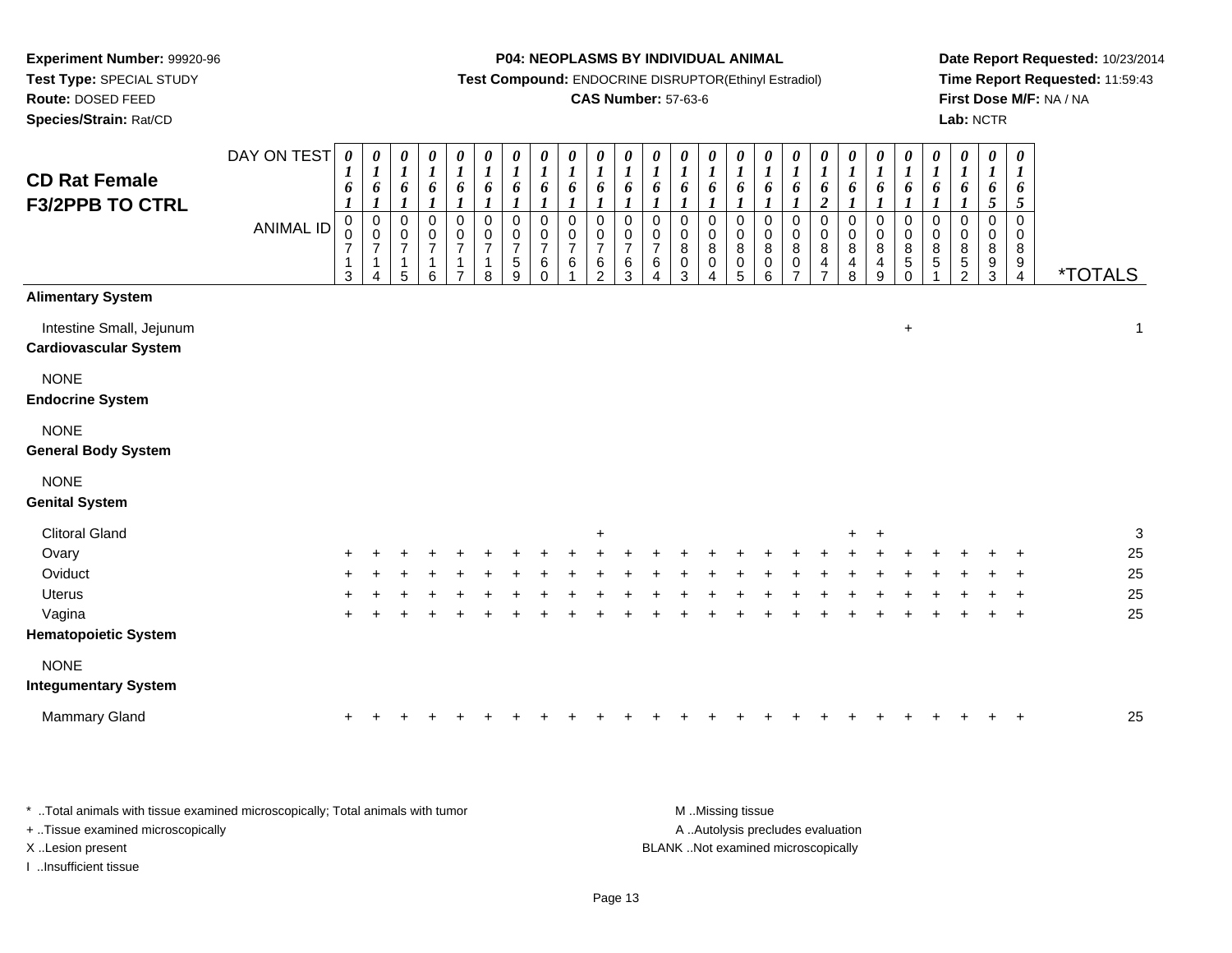**Experiment Number:** 99920-96**Test Type:** SPECIAL STUDY

**Route:** DOSED FEED

**Species/Strain:** Rat/CD

#### **P04: NEOPLASMS BY INDIVIDUAL ANIMAL**

**Test Compound:** ENDOCRINE DISRUPTOR(Ethinyl Estradiol)

### **CAS Number:** 57-63-6

**Date Report Requested:** 10/23/2014**Time Report Requested:** 11:59:43**First Dose M/F:** NA / NA**Lab:** NCTR

| <b>CD Rat Female</b><br><b>F3/2PPB TO CTRL</b> | DAY ON TEST<br>ANIMAL ID | 0<br>$\boldsymbol{l}$<br>6<br>$\,0\,$<br>$\pmb{0}$<br>$\overline{7}$<br>$\mathbf 1$<br>3 | 0<br>$\boldsymbol{l}$<br>6<br>$\begin{smallmatrix}0\\0\end{smallmatrix}$<br>$\overline{7}$<br>$\mathbf{1}$<br>4 | 0<br>$\boldsymbol{l}$<br>6<br>$\pmb{0}$<br>$\pmb{0}$<br>$\overline{7}$<br>$\overline{1}$<br>5 | 6<br>$\mathbf 0$<br>$\mathbf 0$<br>$\overline{7}$<br>6 | 0<br>6<br>$\,0\,$<br>$\mathbf 0$<br>$\overline{7}$ | 0<br>6<br>$\mathbf 0$<br>$\mathsf{O}\xspace$<br>$\overline{7}$<br>8 | 0<br>$\boldsymbol{l}$<br>6<br>0<br>$\pmb{0}$<br>$\overline{7}$<br>$\sqrt{5}$<br>9 | 0<br>$\boldsymbol{l}$<br>6<br>$\pmb{0}$<br>$\pmb{0}$<br>$\overline{7}$<br>$\,6$<br>$\Omega$ | 0<br>$\boldsymbol{l}$<br>6<br>0<br>0<br>$\overline{7}$<br>6 | 0<br>$\mathbf{I}$<br>6<br>$\mathbf 0$<br>0<br>7<br>6<br>$\mathcal{P}$ | 0<br>$\boldsymbol{l}$<br>6<br>7<br>6<br>3 | 0<br>$\mathbf{I}$<br>6<br>0<br>$\mathsf 0$<br>$\overline{7}$<br>6 | 0<br>$\boldsymbol{l}$<br>6<br>0<br>0<br>8<br>$\mathsf{O}\xspace$<br>3 | 0<br>$\boldsymbol{l}$<br>6<br>0<br>8<br>0 | 0<br>6<br>0<br>$\pmb{0}$<br>$\bf 8$<br>$\pmb{0}$<br>5 | 0<br>6<br>0<br>0<br>8<br>$\pmb{0}$<br>6 | 0<br>$\boldsymbol{l}$<br>6<br>0<br>0<br>$\bf 8$<br>0<br>$\rightarrow$ | $\boldsymbol{\theta}$<br>$\boldsymbol{I}$<br>6<br>$\boldsymbol{2}$<br>$\mathbf 0$<br>$\pmb{0}$<br>$\, 8$<br>4<br>⇁ | $\frac{\boldsymbol{\theta}}{\boldsymbol{I}}$<br>6<br>$\,0\,$<br>$_{8}^{\rm 0}$<br>$\overline{4}$<br>8 | $\boldsymbol{\theta}$<br>$\boldsymbol{l}$<br>6<br>0<br>$_{\rm 8}^{\rm 0}$<br>$\overline{\mathbf{4}}$<br>9 | $\boldsymbol{\theta}$<br>$\boldsymbol{l}$<br>6<br>0<br>$\pmb{0}$<br>$\bf 8$<br>5<br>$\Omega$ | 0<br>$\mathbf{I}$<br>6<br>$\pmb{0}$<br>$\pmb{0}$<br>8<br>5 | 0<br>$\boldsymbol{l}$<br>6<br>$\mathbf 0$<br>$\mathbf 0$<br>8<br>$\sqrt{5}$<br>2 | 0<br>$\boldsymbol{l}$<br>6<br>5<br>0<br>8<br>9<br>3 | $\boldsymbol{\theta}$<br>$\boldsymbol{l}$<br>6<br>5<br>$\mathbf 0$<br>0<br>8<br>9<br>$\overline{4}$ | <i><b>*TOTALS</b></i> |
|------------------------------------------------|--------------------------|------------------------------------------------------------------------------------------|-----------------------------------------------------------------------------------------------------------------|-----------------------------------------------------------------------------------------------|--------------------------------------------------------|----------------------------------------------------|---------------------------------------------------------------------|-----------------------------------------------------------------------------------|---------------------------------------------------------------------------------------------|-------------------------------------------------------------|-----------------------------------------------------------------------|-------------------------------------------|-------------------------------------------------------------------|-----------------------------------------------------------------------|-------------------------------------------|-------------------------------------------------------|-----------------------------------------|-----------------------------------------------------------------------|--------------------------------------------------------------------------------------------------------------------|-------------------------------------------------------------------------------------------------------|-----------------------------------------------------------------------------------------------------------|----------------------------------------------------------------------------------------------|------------------------------------------------------------|----------------------------------------------------------------------------------|-----------------------------------------------------|-----------------------------------------------------------------------------------------------------|-----------------------|
| <b>Musculoskeletal System</b>                  |                          |                                                                                          |                                                                                                                 |                                                                                               |                                                        |                                                    |                                                                     |                                                                                   |                                                                                             |                                                             |                                                                       |                                           |                                                                   |                                                                       |                                           |                                                       |                                         |                                                                       |                                                                                                                    |                                                                                                       |                                                                                                           |                                                                                              |                                                            |                                                                                  |                                                     |                                                                                                     |                       |
| <b>NONE</b><br><b>Nervous System</b>           |                          |                                                                                          |                                                                                                                 |                                                                                               |                                                        |                                                    |                                                                     |                                                                                   |                                                                                             |                                                             |                                                                       |                                           |                                                                   |                                                                       |                                           |                                                       |                                         |                                                                       |                                                                                                                    |                                                                                                       |                                                                                                           |                                                                                              |                                                            |                                                                                  |                                                     |                                                                                                     |                       |
| <b>NONE</b><br><b>Respiratory System</b>       |                          |                                                                                          |                                                                                                                 |                                                                                               |                                                        |                                                    |                                                                     |                                                                                   |                                                                                             |                                                             |                                                                       |                                           |                                                                   |                                                                       |                                           |                                                       |                                         |                                                                       |                                                                                                                    |                                                                                                       |                                                                                                           |                                                                                              |                                                            |                                                                                  |                                                     |                                                                                                     |                       |
| <b>NONE</b><br><b>Special Senses System</b>    |                          |                                                                                          |                                                                                                                 |                                                                                               |                                                        |                                                    |                                                                     |                                                                                   |                                                                                             |                                                             |                                                                       |                                           |                                                                   |                                                                       |                                           |                                                       |                                         |                                                                       |                                                                                                                    |                                                                                                       |                                                                                                           |                                                                                              |                                                            |                                                                                  |                                                     |                                                                                                     |                       |
| <b>NONE</b><br><b>Urinary System</b>           |                          |                                                                                          |                                                                                                                 |                                                                                               |                                                        |                                                    |                                                                     |                                                                                   |                                                                                             |                                                             |                                                                       |                                           |                                                                   |                                                                       |                                           |                                                       |                                         |                                                                       |                                                                                                                    |                                                                                                       |                                                                                                           |                                                                                              |                                                            |                                                                                  |                                                     |                                                                                                     |                       |
| Kidney<br><b>SYSTEMIC LESIONS</b>              |                          |                                                                                          |                                                                                                                 |                                                                                               |                                                        |                                                    |                                                                     |                                                                                   |                                                                                             |                                                             |                                                                       |                                           |                                                                   |                                                                       |                                           |                                                       |                                         |                                                                       |                                                                                                                    |                                                                                                       |                                                                                                           |                                                                                              |                                                            |                                                                                  |                                                     | $\pm$                                                                                               | 25                    |
| Multiple Organ                                 |                          |                                                                                          |                                                                                                                 |                                                                                               |                                                        |                                                    |                                                                     |                                                                                   |                                                                                             |                                                             |                                                                       |                                           |                                                                   |                                                                       |                                           |                                                       |                                         |                                                                       |                                                                                                                    |                                                                                                       |                                                                                                           |                                                                                              |                                                            |                                                                                  |                                                     | $\overline{+}$                                                                                      | 25                    |

\* ..Total animals with tissue examined microscopically; Total animals with tumor **M** . Missing tissue M ..Missing tissue + ..Tissue examined microscopically

I ..Insufficient tissue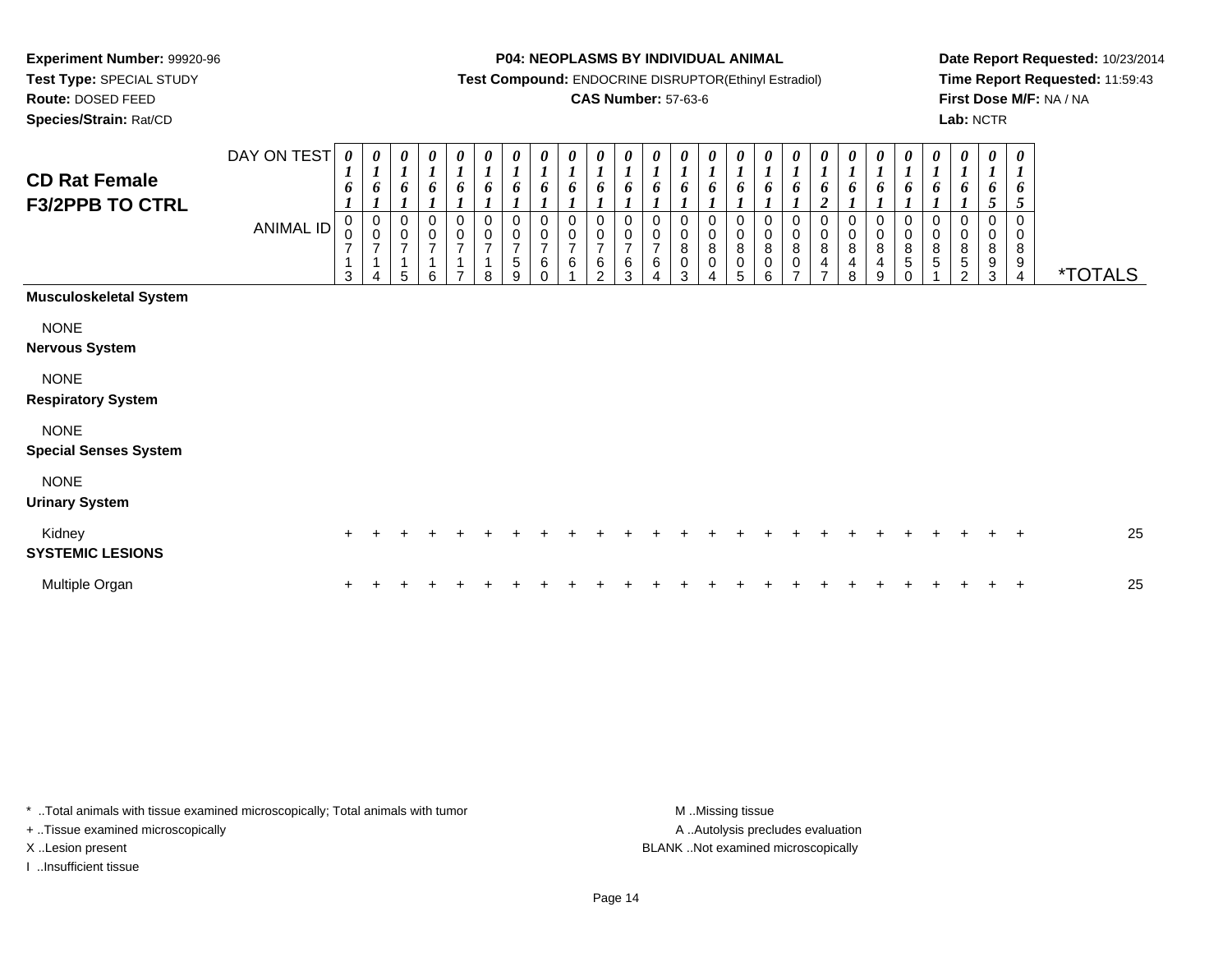**Test Type:** SPECIAL STUDY

**Route:** DOSED FEED

**Species/Strain:** Rat/CD

#### **P04: NEOPLASMS BY INDIVIDUAL ANIMAL**

**Test Compound:** ENDOCRINE DISRUPTOR(Ethinyl Estradiol)

### **CAS Number:** 57-63-6

**Date Report Requested:** 10/23/2014**Time Report Requested:** 11:59:43**First Dose M/F:** NA / NA**Lab:** NCTR

| <b>CD Rat Female</b><br>F3/10PPB TO CTRL              | DAY ON TEST<br><b>ANIMAL ID</b> | $\pmb{\theta}$<br>1<br>6<br>$\boldsymbol{l}$<br>0<br>0<br>$\overline{7}$<br>1<br>9 | 0<br>$\boldsymbol{l}$<br>6<br>$\boldsymbol{l}$<br>0<br>$\pmb{0}$<br>$\overline{7}$<br>$\overline{\mathbf{c}}$<br>$\mathbf 0$ | $\boldsymbol{\theta}$<br>$\boldsymbol{l}$<br>6<br>$\boldsymbol{l}$<br>0<br>$\pmb{0}$<br>$\overline{7}$<br>$\overline{c}$ | 0<br>$\boldsymbol{l}$<br>$\sqrt{5}$<br>9<br>0<br>$\pmb{0}$<br>$\overline{7}$<br>$\frac{2}{2}$ | 0<br>$\boldsymbol{l}$<br>$\sqrt{5}$<br>9<br>0<br>$\pmb{0}$<br>$\overline{7}$<br>$\frac{2}{3}$ | 0<br>$\boldsymbol{l}$<br>6<br>0<br>0<br>0<br>$\overline{7}$<br>6<br>5 | $\pmb{\theta}$<br>$\boldsymbol{l}$<br>6<br>$\boldsymbol{\theta}$<br>$\mathbf 0$<br>0<br>$\overline{7}$<br>6<br>6 | $\pmb{\theta}$<br>$\boldsymbol{l}$<br>6<br>$\boldsymbol{\theta}$<br>$\Omega$<br>0<br>$\overline{7}$<br>6 | $\pmb{\theta}$<br>$\boldsymbol{l}$<br>6<br>$\boldsymbol{\theta}$<br>$\Omega$<br>0<br>$\overline{7}$<br>6<br>8 | $\boldsymbol{\theta}$<br>$\boldsymbol{l}$<br>6<br>$\boldsymbol{\theta}$<br>$\mathbf 0$<br>0<br>$\overline{7}$<br>6<br>9 | 0<br>$\boldsymbol{l}$<br>6<br>0<br>0<br>8<br>$\pmb{0}$<br>8 | $\boldsymbol{\theta}$<br>$\boldsymbol{l}$<br>6<br>0<br>$\Omega$<br>0<br>$\,8\,$<br>$\pmb{0}$<br>9 | 0<br>$\boldsymbol{l}$<br>6<br>0<br>$\Omega$<br>$\pmb{0}$<br>8<br>1<br>$\mathbf 0$ | $\pmb{\theta}$<br>$\boldsymbol{l}$<br>6<br>$\boldsymbol{\theta}$<br>$\mathbf 0$<br>0<br>8<br>1 | 0<br>$\boldsymbol{l}$<br>6<br>$\pmb{\theta}$<br>0<br>0<br>8<br>1<br>$\overline{2}$ | 0<br>$\boldsymbol{l}$<br>6<br>$\boldsymbol{l}$<br>$\mathbf 0$<br>0<br>$\begin{array}{c} 8 \\ 5 \\ 3 \end{array}$ | $\pmb{\theta}$<br>$\boldsymbol{l}$<br>6<br>1<br>0<br>$\mathbf 0$<br>8<br>$\mathbf 5$ | $\begin{matrix} 0 \\ 1 \end{matrix}$<br>6<br>$\pmb{0}$<br>$\mathbf 0$<br>$\begin{array}{c}\n8 \\ 5 \\ 5\n\end{array}$ | $\pmb{\theta}$<br>$\boldsymbol{l}$<br>6<br>1<br>0<br>$\mathbf 0$<br>$\bf 8$<br>$\overline{5}$<br>6 | 0<br>$\boldsymbol{l}$<br>6<br>1<br>0<br>0<br>$\frac{8}{5}$<br>$\overline{7}$ | $\pmb{\theta}$<br>$\boldsymbol{l}$<br>6<br>1<br>$\mathbf 0$<br>$\mathbf 0$<br>8<br>$\mathbf 5$<br>8 | $\pmb{\theta}$<br>$\boldsymbol{l}$<br>6<br>5<br>$\Omega$<br>0<br>8<br>9<br>5 | 0<br>$\boldsymbol{l}$<br>6<br>5<br>$\Omega$<br>0<br>8<br>9<br>6 | $\boldsymbol{\theta}$<br>$\boldsymbol{l}$<br>6<br>$\mathfrak{s}$<br>$\mathbf 0$<br>0<br>8<br>9<br>$\overline{ }$ | $\pmb{\theta}$<br>$\boldsymbol{l}$<br>6<br>5<br>$\pmb{0}$<br>$\mathbf 0$<br>8<br>$_{8}^{\rm 9}$ | <i><b>*TOTALS</b></i> |
|-------------------------------------------------------|---------------------------------|------------------------------------------------------------------------------------|------------------------------------------------------------------------------------------------------------------------------|--------------------------------------------------------------------------------------------------------------------------|-----------------------------------------------------------------------------------------------|-----------------------------------------------------------------------------------------------|-----------------------------------------------------------------------|------------------------------------------------------------------------------------------------------------------|----------------------------------------------------------------------------------------------------------|---------------------------------------------------------------------------------------------------------------|-------------------------------------------------------------------------------------------------------------------------|-------------------------------------------------------------|---------------------------------------------------------------------------------------------------|-----------------------------------------------------------------------------------|------------------------------------------------------------------------------------------------|------------------------------------------------------------------------------------|------------------------------------------------------------------------------------------------------------------|--------------------------------------------------------------------------------------|-----------------------------------------------------------------------------------------------------------------------|----------------------------------------------------------------------------------------------------|------------------------------------------------------------------------------|-----------------------------------------------------------------------------------------------------|------------------------------------------------------------------------------|-----------------------------------------------------------------|------------------------------------------------------------------------------------------------------------------|-------------------------------------------------------------------------------------------------|-----------------------|
| <b>Alimentary System</b>                              |                                 |                                                                                    |                                                                                                                              |                                                                                                                          |                                                                                               |                                                                                               |                                                                       |                                                                                                                  |                                                                                                          |                                                                                                               |                                                                                                                         |                                                             |                                                                                                   |                                                                                   |                                                                                                |                                                                                    |                                                                                                                  |                                                                                      |                                                                                                                       |                                                                                                    |                                                                              |                                                                                                     |                                                                              |                                                                 |                                                                                                                  |                                                                                                 |                       |
| <b>NONE</b><br><b>Cardiovascular System</b>           |                                 |                                                                                    |                                                                                                                              |                                                                                                                          |                                                                                               |                                                                                               |                                                                       |                                                                                                                  |                                                                                                          |                                                                                                               |                                                                                                                         |                                                             |                                                                                                   |                                                                                   |                                                                                                |                                                                                    |                                                                                                                  |                                                                                      |                                                                                                                       |                                                                                                    |                                                                              |                                                                                                     |                                                                              |                                                                 |                                                                                                                  |                                                                                                 |                       |
| <b>NONE</b><br><b>Endocrine System</b>                |                                 |                                                                                    |                                                                                                                              |                                                                                                                          |                                                                                               |                                                                                               |                                                                       |                                                                                                                  |                                                                                                          |                                                                                                               |                                                                                                                         |                                                             |                                                                                                   |                                                                                   |                                                                                                |                                                                                    |                                                                                                                  |                                                                                      |                                                                                                                       |                                                                                                    |                                                                              |                                                                                                     |                                                                              |                                                                 |                                                                                                                  |                                                                                                 |                       |
| <b>NONE</b><br><b>General Body System</b>             |                                 |                                                                                    |                                                                                                                              |                                                                                                                          |                                                                                               |                                                                                               |                                                                       |                                                                                                                  |                                                                                                          |                                                                                                               |                                                                                                                         |                                                             |                                                                                                   |                                                                                   |                                                                                                |                                                                                    |                                                                                                                  |                                                                                      |                                                                                                                       |                                                                                                    |                                                                              |                                                                                                     |                                                                              |                                                                 |                                                                                                                  |                                                                                                 |                       |
| <b>NONE</b><br><b>Genital System</b>                  |                                 |                                                                                    |                                                                                                                              |                                                                                                                          |                                                                                               |                                                                                               |                                                                       |                                                                                                                  |                                                                                                          |                                                                                                               |                                                                                                                         |                                                             |                                                                                                   |                                                                                   |                                                                                                |                                                                                    |                                                                                                                  |                                                                                      |                                                                                                                       |                                                                                                    |                                                                              |                                                                                                     |                                                                              |                                                                 |                                                                                                                  |                                                                                                 |                       |
| Ovary                                                 |                                 |                                                                                    |                                                                                                                              |                                                                                                                          |                                                                                               |                                                                                               |                                                                       |                                                                                                                  |                                                                                                          |                                                                                                               |                                                                                                                         |                                                             |                                                                                                   |                                                                                   |                                                                                                |                                                                                    |                                                                                                                  |                                                                                      |                                                                                                                       |                                                                                                    |                                                                              |                                                                                                     |                                                                              |                                                                 |                                                                                                                  |                                                                                                 | 24                    |
| Oviduct                                               |                                 |                                                                                    |                                                                                                                              |                                                                                                                          |                                                                                               |                                                                                               |                                                                       |                                                                                                                  |                                                                                                          |                                                                                                               |                                                                                                                         |                                                             |                                                                                                   |                                                                                   |                                                                                                |                                                                                    |                                                                                                                  |                                                                                      |                                                                                                                       |                                                                                                    |                                                                              |                                                                                                     |                                                                              |                                                                 |                                                                                                                  | $\ddot{}$                                                                                       | 24                    |
| Uterus                                                |                                 |                                                                                    |                                                                                                                              |                                                                                                                          |                                                                                               |                                                                                               |                                                                       |                                                                                                                  |                                                                                                          |                                                                                                               |                                                                                                                         |                                                             |                                                                                                   |                                                                                   |                                                                                                |                                                                                    |                                                                                                                  |                                                                                      |                                                                                                                       |                                                                                                    |                                                                              |                                                                                                     |                                                                              |                                                                 |                                                                                                                  |                                                                                                 | 25                    |
| Vagina                                                |                                 |                                                                                    |                                                                                                                              |                                                                                                                          |                                                                                               |                                                                                               |                                                                       |                                                                                                                  |                                                                                                          |                                                                                                               |                                                                                                                         |                                                             |                                                                                                   |                                                                                   |                                                                                                |                                                                                    |                                                                                                                  |                                                                                      |                                                                                                                       |                                                                                                    |                                                                              |                                                                                                     |                                                                              |                                                                 |                                                                                                                  | $\ddot{}$                                                                                       | 25                    |
| <b>Hematopoietic System</b>                           |                                 |                                                                                    |                                                                                                                              |                                                                                                                          |                                                                                               |                                                                                               |                                                                       |                                                                                                                  |                                                                                                          |                                                                                                               |                                                                                                                         |                                                             |                                                                                                   |                                                                                   |                                                                                                |                                                                                    |                                                                                                                  |                                                                                      |                                                                                                                       |                                                                                                    |                                                                              |                                                                                                     |                                                                              |                                                                 |                                                                                                                  |                                                                                                 |                       |
| <b>NONE</b><br><b>Integumentary System</b>            |                                 |                                                                                    |                                                                                                                              |                                                                                                                          |                                                                                               |                                                                                               |                                                                       |                                                                                                                  |                                                                                                          |                                                                                                               |                                                                                                                         |                                                             |                                                                                                   |                                                                                   |                                                                                                |                                                                                    |                                                                                                                  |                                                                                      |                                                                                                                       |                                                                                                    |                                                                              |                                                                                                     |                                                                              |                                                                 |                                                                                                                  |                                                                                                 |                       |
| <b>Mammary Gland</b><br><b>Musculoskeletal System</b> |                                 |                                                                                    |                                                                                                                              |                                                                                                                          |                                                                                               |                                                                                               |                                                                       |                                                                                                                  |                                                                                                          |                                                                                                               |                                                                                                                         |                                                             |                                                                                                   |                                                                                   |                                                                                                |                                                                                    |                                                                                                                  |                                                                                      |                                                                                                                       |                                                                                                    |                                                                              |                                                                                                     |                                                                              |                                                                 |                                                                                                                  | $\ddot{}$                                                                                       | 25                    |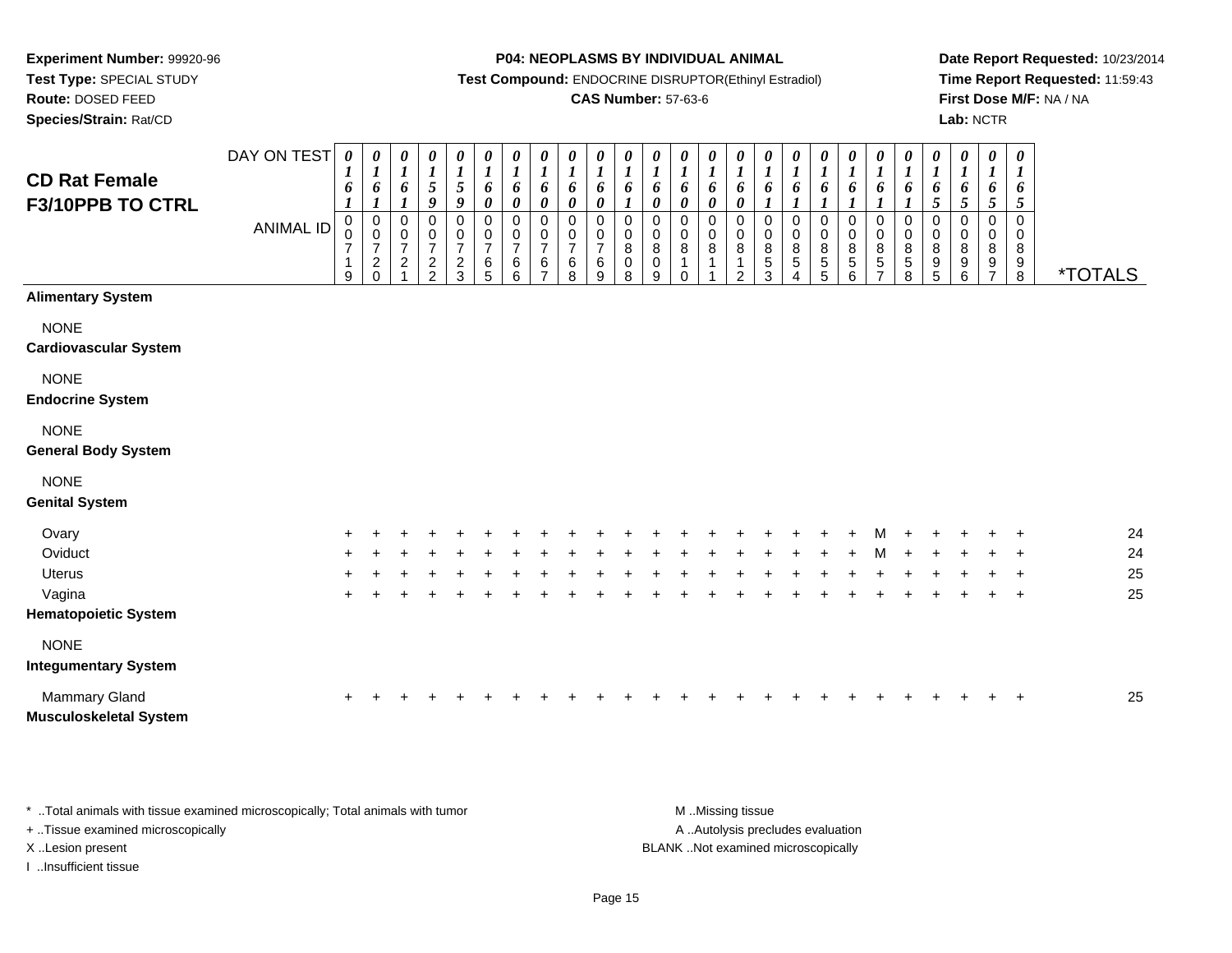**Test Type:** SPECIAL STUDY

**Route:** DOSED FEED

**Species/Strain:** Rat/CD

#### **P04: NEOPLASMS BY INDIVIDUAL ANIMAL**

**Test Compound:** ENDOCRINE DISRUPTOR(Ethinyl Estradiol)

### **CAS Number:** 57-63-6

**Date Report Requested:** 10/23/2014**Time Report Requested:** 11:59:43**First Dose M/F:** NA / NA**Lab:** NCTR

| <b>CD Rat Female</b><br>F3/10PPB TO CTRL    | DAY ON TEST<br>ANIMAL ID | 0<br>6<br>0<br>$\mathsf 0$<br>$\overline{ }$<br>9 | 0<br>$\boldsymbol{l}$<br>6<br>0<br>$\mathbf 0$<br>$\overline{7}$<br>$\frac{2}{0}$ | 1<br>6<br>0<br>$\overline{7}$<br>$\boldsymbol{2}$ | 0<br>$\mathfrak{s}$<br>9<br>0<br>$\pmb{0}$<br>$\overline{7}$<br>$\frac{2}{2}$ | 0<br>$\boldsymbol{l}$<br>5 <sup>5</sup><br>9<br>0<br>$\frac{0}{7}$<br>$\frac{2}{3}$ | 0<br>$\boldsymbol{l}$<br>6<br>0<br>0<br>$\frac{0}{7}$<br>$\,6$<br>5 | 0<br>$\boldsymbol{l}$<br>6<br>$\boldsymbol{\theta}$<br>0<br>$\pmb{0}$<br>$\overline{7}$<br>$\,6\,$<br>6 | 0<br>$\boldsymbol{l}$<br>6<br>$\pmb{\theta}$<br>$\pmb{0}$<br>$\frac{0}{7}$<br>$\,6$<br>$\overline{ }$ | $\boldsymbol{\theta}$<br>$\boldsymbol{l}$<br>6<br>$\boldsymbol{\theta}$<br>0<br>$\,0\,$<br>$\overline{7}$<br>$\,6\,$<br>8 | $\boldsymbol{l}$<br>6<br>0<br>0<br>$\overline{7}$<br>6<br>9 | 0<br>6<br>0<br>$\bf 8$<br>0<br>8 | 0<br>6<br>0<br>0<br>8<br>0<br>9 | 0<br>1<br>6<br>0<br>0<br>0<br>8<br>0 | $\boldsymbol{\theta}$<br>$\boldsymbol{l}$<br>6<br>$\boldsymbol{\theta}$<br>$\pmb{0}$<br>$\bf 8$<br>$\mathbf{1}$ | 0<br>6<br>$\pmb{\theta}$<br>0<br>$\mathbf 0$<br>$\overline{8}$<br>$\mathfrak{p}$ | 0<br>$\boldsymbol{l}$<br>6<br>0<br>$\pmb{0}$<br>$\bf 8$<br>5<br>3 | 0<br>$\boldsymbol{l}$<br>6<br>$\,0\,$<br>$\frac{8}{5}$ | $\mathbf{I}$<br>o<br>$_{\rm 8}^{\rm 0}$<br>5<br>5 | 0<br>6<br>0<br>$\begin{array}{c} 0 \\ 8 \\ 5 \end{array}$<br>6 | 0<br>6<br>0<br>$\pmb{0}$<br>$\bf 8$<br>$\mathbf 5$<br>$\overline{ }$ | 0<br>$\boldsymbol{l}$<br>6<br>$\mathbf 0$<br>$\,0\,$<br>$\bf8$<br>5<br>8 | 0<br>6<br>5<br>0<br>0<br>$\, 8$<br>9<br>5 | 0<br>$\boldsymbol{l}$<br>6<br>5<br>0<br>8<br>9<br>6 | $\boldsymbol{\theta}$<br>6<br>5<br>0<br>$\bf 8$<br>9 | $\boldsymbol{\theta}$<br>$\boldsymbol{l}$<br>6<br>5<br>$\mathbf 0$<br>$\mathbf 0$<br>$\bf8$<br>9<br>8 | <i><b>*TOTALS</b></i> |
|---------------------------------------------|--------------------------|---------------------------------------------------|-----------------------------------------------------------------------------------|---------------------------------------------------|-------------------------------------------------------------------------------|-------------------------------------------------------------------------------------|---------------------------------------------------------------------|---------------------------------------------------------------------------------------------------------|-------------------------------------------------------------------------------------------------------|---------------------------------------------------------------------------------------------------------------------------|-------------------------------------------------------------|----------------------------------|---------------------------------|--------------------------------------|-----------------------------------------------------------------------------------------------------------------|----------------------------------------------------------------------------------|-------------------------------------------------------------------|--------------------------------------------------------|---------------------------------------------------|----------------------------------------------------------------|----------------------------------------------------------------------|--------------------------------------------------------------------------|-------------------------------------------|-----------------------------------------------------|------------------------------------------------------|-------------------------------------------------------------------------------------------------------|-----------------------|
| <b>NONE</b><br><b>Nervous System</b>        |                          |                                                   |                                                                                   |                                                   |                                                                               |                                                                                     |                                                                     |                                                                                                         |                                                                                                       |                                                                                                                           |                                                             |                                  |                                 |                                      |                                                                                                                 |                                                                                  |                                                                   |                                                        |                                                   |                                                                |                                                                      |                                                                          |                                           |                                                     |                                                      |                                                                                                       |                       |
| <b>NONE</b><br><b>Respiratory System</b>    |                          |                                                   |                                                                                   |                                                   |                                                                               |                                                                                     |                                                                     |                                                                                                         |                                                                                                       |                                                                                                                           |                                                             |                                  |                                 |                                      |                                                                                                                 |                                                                                  |                                                                   |                                                        |                                                   |                                                                |                                                                      |                                                                          |                                           |                                                     |                                                      |                                                                                                       |                       |
| <b>NONE</b><br><b>Special Senses System</b> |                          |                                                   |                                                                                   |                                                   |                                                                               |                                                                                     |                                                                     |                                                                                                         |                                                                                                       |                                                                                                                           |                                                             |                                  |                                 |                                      |                                                                                                                 |                                                                                  |                                                                   |                                                        |                                                   |                                                                |                                                                      |                                                                          |                                           |                                                     |                                                      |                                                                                                       |                       |
| <b>NONE</b><br><b>Urinary System</b>        |                          |                                                   |                                                                                   |                                                   |                                                                               |                                                                                     |                                                                     |                                                                                                         |                                                                                                       |                                                                                                                           |                                                             |                                  |                                 |                                      |                                                                                                                 |                                                                                  |                                                                   |                                                        |                                                   |                                                                |                                                                      |                                                                          |                                           |                                                     |                                                      |                                                                                                       |                       |
| Kidney<br><b>SYSTEMIC LESIONS</b>           |                          | $\pm$                                             |                                                                                   |                                                   |                                                                               |                                                                                     |                                                                     |                                                                                                         |                                                                                                       |                                                                                                                           |                                                             |                                  |                                 |                                      |                                                                                                                 |                                                                                  |                                                                   |                                                        |                                                   |                                                                |                                                                      |                                                                          |                                           |                                                     |                                                      |                                                                                                       | 25                    |
| Multiple Organ                              |                          | $\ddot{}$                                         |                                                                                   |                                                   |                                                                               |                                                                                     |                                                                     |                                                                                                         |                                                                                                       |                                                                                                                           |                                                             |                                  |                                 |                                      |                                                                                                                 |                                                                                  |                                                                   |                                                        |                                                   |                                                                |                                                                      |                                                                          |                                           |                                                     |                                                      |                                                                                                       | 25                    |

\* ..Total animals with tissue examined microscopically; Total animals with tumor **M** . Missing tissue M ..Missing tissue + ..Tissue examined microscopically

I ..Insufficient tissue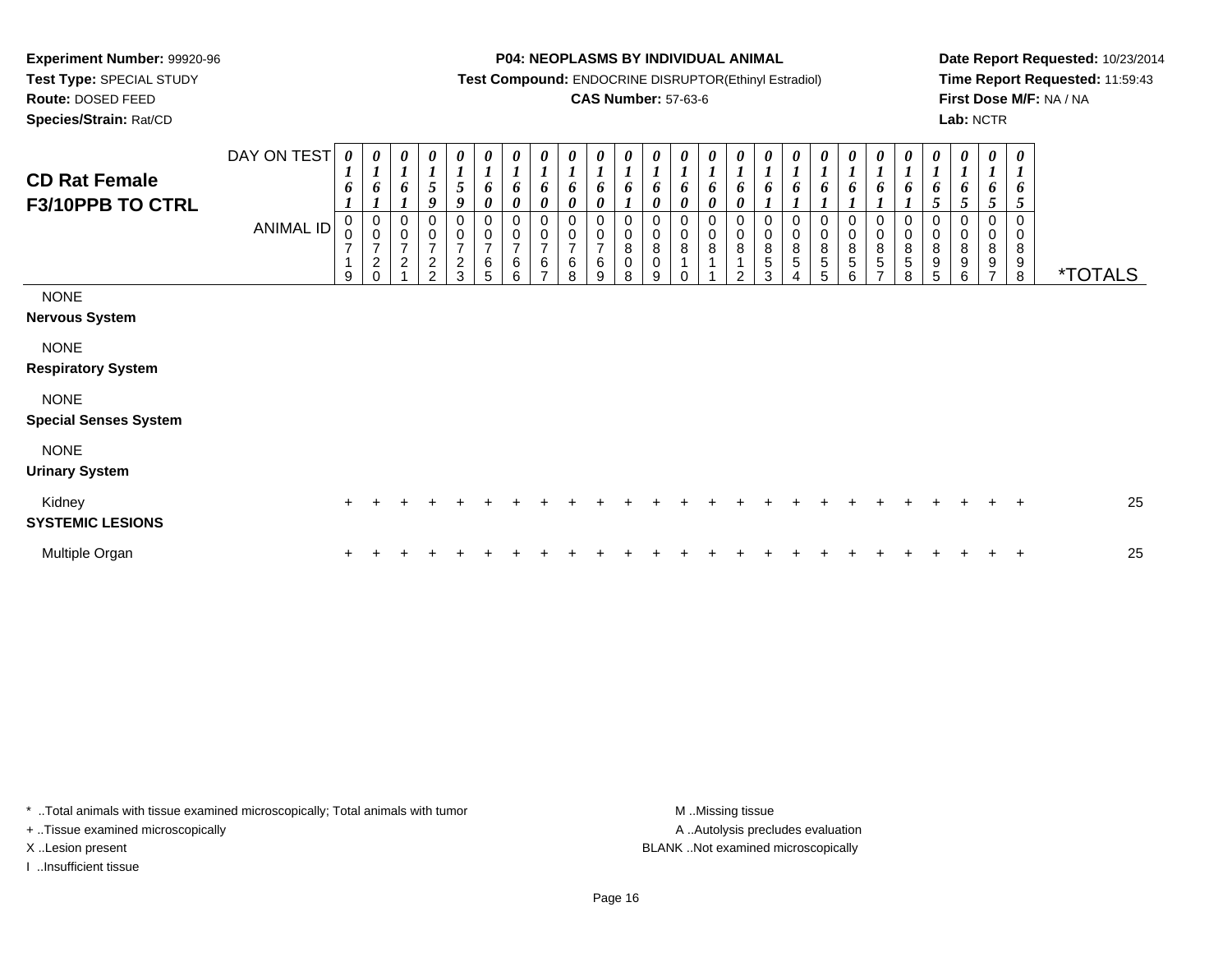**Test Type:** SPECIAL STUDY

## **Route:** DOSED FEED

**Species/Strain:** Rat/CD

#### **P04: NEOPLASMS BY INDIVIDUAL ANIMAL**

**Test Compound:** ENDOCRINE DISRUPTOR(Ethinyl Estradiol)

### **CAS Number:** 57-63-6

**Date Report Requested:** 10/23/2014**Time Report Requested:** 11:59:43**First Dose M/F:** NA / NA**Lab:** NCTR

| <b>CD Rat Female</b><br><b>F3/50PPB TO CTRL</b> | DAY ON TEST<br><b>ANIMAL ID</b> | 0<br>$\boldsymbol{l}$<br>6<br>$\boldsymbol{l}$<br>$\mathbf 0$<br>0<br>$\overline{7}$<br>$\frac{2}{4}$ | $\pmb{\theta}$<br>$\boldsymbol{l}$<br>6<br>$\boldsymbol{l}$<br>0<br>$\mathbf 0$<br>$\overline{7}$<br>$\frac{2}{5}$ | 0<br>$\boldsymbol{l}$<br>6<br>$\boldsymbol{l}$<br>0<br>$\pmb{0}$<br>$\overline{7}$<br>$\sqrt{2}$<br>6 | $\pmb{\theta}$<br>$\boldsymbol{l}$<br>6<br>$\boldsymbol{l}$<br>$\pmb{0}$<br>$\pmb{0}$<br>$\overline{7}$<br>$\boldsymbol{2}$<br>$\overline{7}$ | $\pmb{\theta}$<br>$\boldsymbol{l}$<br>$\pmb{6}$<br>$\boldsymbol{\theta}$<br>$\pmb{0}$<br>$\mathbf 0$<br>$\overline{7}$<br>$\frac{2}{8}$ | 0<br>$\boldsymbol{l}$<br>6<br>$\boldsymbol{\theta}$<br>0<br>$\pmb{0}$<br>$\overline{7}$<br>$\sqrt{2}$<br>$\overline{9}$ | 0<br>$\boldsymbol{l}$<br>6<br>$\boldsymbol{l}$<br>$\pmb{0}$<br>$\mathsf 0$<br>$\overline{7}$<br>$\overline{7}$<br>$\Omega$ | 0<br>$\boldsymbol{l}$<br>6<br>1<br>0<br>0<br>7<br>$\overline{7}$ | $\boldsymbol{\theta}$<br>$\boldsymbol{l}$<br>6<br>$\boldsymbol{l}$<br>0<br>0<br>$\overline{7}$<br>$\overline{7}$<br>2 | 0<br>$\boldsymbol{l}$<br>6<br>$\boldsymbol{l}$<br>$\mathbf 0$<br>$\mathbf 0$<br>$\overline{7}$<br>$\overline{7}$<br>3 | $\pmb{\theta}$<br>$\boldsymbol{l}$<br>6<br>1<br>$\mathbf 0$<br>$\mathbf 0$<br>$\overline{7}$<br>$\overline{7}$<br>Δ | 0<br>$\boldsymbol{l}$<br>6<br>$\boldsymbol{\theta}$<br>0<br>$\mathbf 0$<br>$\overline{7}$<br>$\overline{7}$<br>5 | 0<br>$\boldsymbol{l}$<br>6<br>$\boldsymbol{l}$<br>0<br>$\pmb{0}$<br>8<br>$\mathbf{1}$<br>3 | $\boldsymbol{\theta}$<br>$\boldsymbol{l}$<br>6<br>$\pmb{0}$<br>$\boldsymbol{0}$<br>$\, 8$<br>$\mathbf{1}$<br>Δ | 0<br>$\boldsymbol{l}$<br>6<br>0<br>$\pmb{0}$<br>$\bf 8$<br>$\mathbf 1$<br>5 | 0<br>$\boldsymbol{l}$<br>6<br>$\boldsymbol{l}$<br>0<br>$\pmb{0}$<br>8<br>-1<br>6 | 0<br>$\boldsymbol{l}$<br>6<br>$\boldsymbol{l}$<br>0<br>$\mathbf 0$<br>8 | 0<br>$\boldsymbol{l}$<br>6<br>0<br>$\pmb{0}$<br>8<br>8 | 0<br>$\boldsymbol{l}$<br>6<br>$\overline{\mathbf{c}}$<br>0<br>$\mathbf 0$<br>$\bf 8$<br>5<br>9 | $\boldsymbol{\theta}$<br>$\boldsymbol{l}$<br>6<br>$\overline{2}$<br>$\pmb{0}$<br>$\pmb{0}$<br>$\,8\,$<br>$\,6\,$<br>$\mathbf 0$ | 0<br>$\boldsymbol{l}$<br>6<br>$\boldsymbol{2}$<br>$\pmb{0}$<br>$\mathbf 0$<br>8<br>$\,6\,$ | $\pmb{\theta}$<br>$\boldsymbol{l}$<br>6<br>$\boldsymbol{2}$<br>$\,0\,$<br>$\pmb{0}$<br>8<br>6<br>$\overline{2}$ | $\boldsymbol{\theta}$<br>$\boldsymbol{l}$<br>6<br>$\boldsymbol{l}$<br>0<br>0<br>8<br>6<br>3 | 0<br>$\boldsymbol{l}$<br>6<br>1<br>0<br>0<br>8<br>6<br>4 | $\boldsymbol{\theta}$<br>$\boldsymbol{l}$<br>6<br>5<br>$\mathbf 0$<br>$\mathbf 0$<br>$\bf8$<br>9<br>9 | <i><b>*TOTALS</b></i> |
|-------------------------------------------------|---------------------------------|-------------------------------------------------------------------------------------------------------|--------------------------------------------------------------------------------------------------------------------|-------------------------------------------------------------------------------------------------------|-----------------------------------------------------------------------------------------------------------------------------------------------|-----------------------------------------------------------------------------------------------------------------------------------------|-------------------------------------------------------------------------------------------------------------------------|----------------------------------------------------------------------------------------------------------------------------|------------------------------------------------------------------|-----------------------------------------------------------------------------------------------------------------------|-----------------------------------------------------------------------------------------------------------------------|---------------------------------------------------------------------------------------------------------------------|------------------------------------------------------------------------------------------------------------------|--------------------------------------------------------------------------------------------|----------------------------------------------------------------------------------------------------------------|-----------------------------------------------------------------------------|----------------------------------------------------------------------------------|-------------------------------------------------------------------------|--------------------------------------------------------|------------------------------------------------------------------------------------------------|---------------------------------------------------------------------------------------------------------------------------------|--------------------------------------------------------------------------------------------|-----------------------------------------------------------------------------------------------------------------|---------------------------------------------------------------------------------------------|----------------------------------------------------------|-------------------------------------------------------------------------------------------------------|-----------------------|
| <b>Alimentary System</b>                        |                                 |                                                                                                       |                                                                                                                    |                                                                                                       |                                                                                                                                               |                                                                                                                                         |                                                                                                                         |                                                                                                                            |                                                                  |                                                                                                                       |                                                                                                                       |                                                                                                                     |                                                                                                                  |                                                                                            |                                                                                                                |                                                                             |                                                                                  |                                                                         |                                                        |                                                                                                |                                                                                                                                 |                                                                                            |                                                                                                                 |                                                                                             |                                                          |                                                                                                       |                       |
| Liver<br><b>Cardiovascular System</b>           |                                 | +                                                                                                     |                                                                                                                    |                                                                                                       |                                                                                                                                               |                                                                                                                                         |                                                                                                                         |                                                                                                                            |                                                                  |                                                                                                                       |                                                                                                                       |                                                                                                                     |                                                                                                                  |                                                                                            |                                                                                                                |                                                                             |                                                                                  |                                                                         |                                                        |                                                                                                |                                                                                                                                 |                                                                                            |                                                                                                                 |                                                                                             |                                                          | $\div$                                                                                                | 25                    |
| <b>NONE</b><br><b>Endocrine System</b>          |                                 |                                                                                                       |                                                                                                                    |                                                                                                       |                                                                                                                                               |                                                                                                                                         |                                                                                                                         |                                                                                                                            |                                                                  |                                                                                                                       |                                                                                                                       |                                                                                                                     |                                                                                                                  |                                                                                            |                                                                                                                |                                                                             |                                                                                  |                                                                         |                                                        |                                                                                                |                                                                                                                                 |                                                                                            |                                                                                                                 |                                                                                             |                                                          |                                                                                                       |                       |
| <b>Adrenal Cortex</b>                           |                                 |                                                                                                       |                                                                                                                    |                                                                                                       |                                                                                                                                               |                                                                                                                                         |                                                                                                                         |                                                                                                                            |                                                                  |                                                                                                                       |                                                                                                                       |                                                                                                                     |                                                                                                                  |                                                                                            |                                                                                                                |                                                                             |                                                                                  |                                                                         |                                                        |                                                                                                |                                                                                                                                 |                                                                                            |                                                                                                                 |                                                                                             |                                                          |                                                                                                       | 25                    |
| Adrenal Medulla                                 |                                 |                                                                                                       |                                                                                                                    |                                                                                                       |                                                                                                                                               |                                                                                                                                         |                                                                                                                         |                                                                                                                            |                                                                  |                                                                                                                       |                                                                                                                       |                                                                                                                     |                                                                                                                  |                                                                                            |                                                                                                                |                                                                             |                                                                                  |                                                                         |                                                        |                                                                                                |                                                                                                                                 |                                                                                            |                                                                                                                 |                                                                                             |                                                          |                                                                                                       | 25                    |
| <b>Pituitary Gland</b>                          |                                 |                                                                                                       |                                                                                                                    |                                                                                                       |                                                                                                                                               |                                                                                                                                         |                                                                                                                         |                                                                                                                            |                                                                  |                                                                                                                       |                                                                                                                       |                                                                                                                     |                                                                                                                  |                                                                                            |                                                                                                                |                                                                             |                                                                                  |                                                                         |                                                        |                                                                                                |                                                                                                                                 |                                                                                            |                                                                                                                 |                                                                                             |                                                          |                                                                                                       | 25                    |
| <b>Thyroid Gland</b>                            |                                 | ÷                                                                                                     |                                                                                                                    |                                                                                                       |                                                                                                                                               |                                                                                                                                         |                                                                                                                         |                                                                                                                            |                                                                  |                                                                                                                       |                                                                                                                       |                                                                                                                     |                                                                                                                  |                                                                                            |                                                                                                                |                                                                             |                                                                                  |                                                                         |                                                        |                                                                                                |                                                                                                                                 |                                                                                            |                                                                                                                 |                                                                                             |                                                          | $\overline{+}$                                                                                        | 25                    |
| <b>General Body System</b>                      |                                 |                                                                                                       |                                                                                                                    |                                                                                                       |                                                                                                                                               |                                                                                                                                         |                                                                                                                         |                                                                                                                            |                                                                  |                                                                                                                       |                                                                                                                       |                                                                                                                     |                                                                                                                  |                                                                                            |                                                                                                                |                                                                             |                                                                                  |                                                                         |                                                        |                                                                                                |                                                                                                                                 |                                                                                            |                                                                                                                 |                                                                                             |                                                          |                                                                                                       |                       |
| <b>NONE</b>                                     |                                 |                                                                                                       |                                                                                                                    |                                                                                                       |                                                                                                                                               |                                                                                                                                         |                                                                                                                         |                                                                                                                            |                                                                  |                                                                                                                       |                                                                                                                       |                                                                                                                     |                                                                                                                  |                                                                                            |                                                                                                                |                                                                             |                                                                                  |                                                                         |                                                        |                                                                                                |                                                                                                                                 |                                                                                            |                                                                                                                 |                                                                                             |                                                          |                                                                                                       |                       |
| <b>Genital System</b>                           |                                 |                                                                                                       |                                                                                                                    |                                                                                                       |                                                                                                                                               |                                                                                                                                         |                                                                                                                         |                                                                                                                            |                                                                  |                                                                                                                       |                                                                                                                       |                                                                                                                     |                                                                                                                  |                                                                                            |                                                                                                                |                                                                             |                                                                                  |                                                                         |                                                        |                                                                                                |                                                                                                                                 |                                                                                            |                                                                                                                 |                                                                                             |                                                          |                                                                                                       |                       |
| Ovary                                           |                                 |                                                                                                       |                                                                                                                    |                                                                                                       |                                                                                                                                               |                                                                                                                                         |                                                                                                                         |                                                                                                                            |                                                                  |                                                                                                                       |                                                                                                                       |                                                                                                                     |                                                                                                                  |                                                                                            |                                                                                                                |                                                                             |                                                                                  |                                                                         |                                                        |                                                                                                |                                                                                                                                 |                                                                                            |                                                                                                                 |                                                                                             |                                                          |                                                                                                       | 25                    |
| Oviduct                                         |                                 |                                                                                                       |                                                                                                                    |                                                                                                       |                                                                                                                                               |                                                                                                                                         |                                                                                                                         |                                                                                                                            |                                                                  |                                                                                                                       |                                                                                                                       |                                                                                                                     |                                                                                                                  |                                                                                            |                                                                                                                |                                                                             |                                                                                  |                                                                         |                                                        |                                                                                                |                                                                                                                                 |                                                                                            |                                                                                                                 |                                                                                             |                                                          |                                                                                                       | 25                    |
| <b>Uterus</b>                                   |                                 |                                                                                                       |                                                                                                                    |                                                                                                       |                                                                                                                                               |                                                                                                                                         |                                                                                                                         |                                                                                                                            |                                                                  |                                                                                                                       |                                                                                                                       |                                                                                                                     |                                                                                                                  |                                                                                            |                                                                                                                |                                                                             |                                                                                  |                                                                         |                                                        |                                                                                                |                                                                                                                                 |                                                                                            |                                                                                                                 |                                                                                             |                                                          |                                                                                                       | 25                    |
| Vagina                                          |                                 | $\ddot{}$                                                                                             |                                                                                                                    |                                                                                                       |                                                                                                                                               |                                                                                                                                         |                                                                                                                         |                                                                                                                            |                                                                  |                                                                                                                       |                                                                                                                       |                                                                                                                     |                                                                                                                  |                                                                                            |                                                                                                                |                                                                             |                                                                                  |                                                                         |                                                        |                                                                                                |                                                                                                                                 |                                                                                            |                                                                                                                 |                                                                                             |                                                          | $\overline{ }$                                                                                        | 25                    |
| <b>Hematopoietic System</b>                     |                                 |                                                                                                       |                                                                                                                    |                                                                                                       |                                                                                                                                               |                                                                                                                                         |                                                                                                                         |                                                                                                                            |                                                                  |                                                                                                                       |                                                                                                                       |                                                                                                                     |                                                                                                                  |                                                                                            |                                                                                                                |                                                                             |                                                                                  |                                                                         |                                                        |                                                                                                |                                                                                                                                 |                                                                                            |                                                                                                                 |                                                                                             |                                                          |                                                                                                       |                       |
| <b>Bone Marrow</b>                              |                                 |                                                                                                       |                                                                                                                    |                                                                                                       |                                                                                                                                               |                                                                                                                                         |                                                                                                                         |                                                                                                                            |                                                                  |                                                                                                                       |                                                                                                                       |                                                                                                                     |                                                                                                                  |                                                                                            |                                                                                                                |                                                                             |                                                                                  |                                                                         |                                                        |                                                                                                |                                                                                                                                 |                                                                                            |                                                                                                                 |                                                                                             |                                                          |                                                                                                       | 25                    |
| Spleen                                          |                                 |                                                                                                       |                                                                                                                    |                                                                                                       |                                                                                                                                               |                                                                                                                                         |                                                                                                                         |                                                                                                                            |                                                                  |                                                                                                                       |                                                                                                                       |                                                                                                                     |                                                                                                                  |                                                                                            |                                                                                                                |                                                                             |                                                                                  |                                                                         |                                                        |                                                                                                |                                                                                                                                 |                                                                                            |                                                                                                                 |                                                                                             |                                                          |                                                                                                       | 25                    |